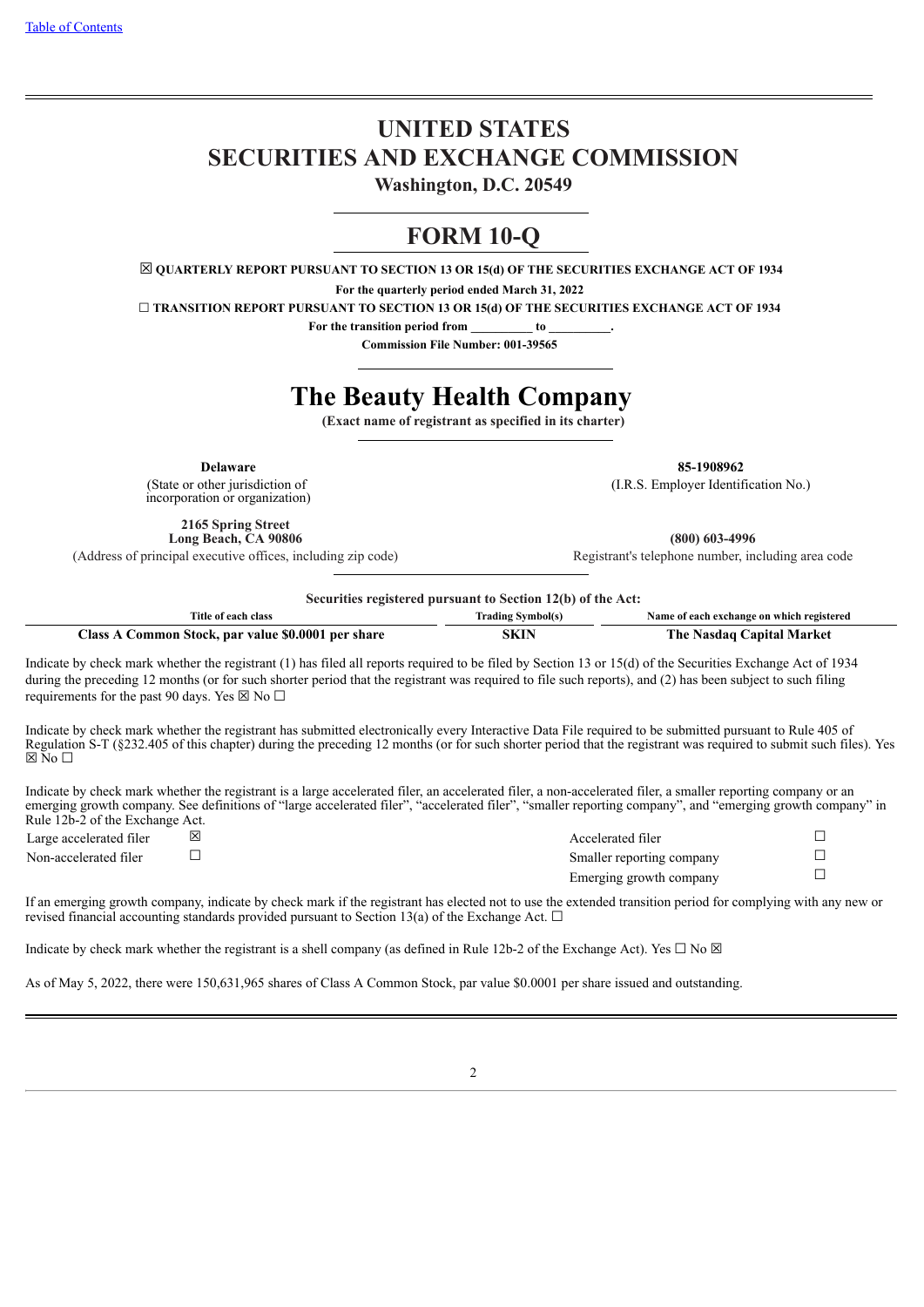# **THE BEAUTY HEALTH COMPANY FORM 10-Q FOR THE QUARTER ENDED MARCH 31, 2022 TABLE OF CONTENTS**

<span id="page-1-0"></span>

|                   |                                                                                              | Page             |
|-------------------|----------------------------------------------------------------------------------------------|------------------|
|                   | PART I-FINANCIAL INFORMATION                                                                 |                  |
| Item $1$ .        | <b>Financial Statements</b>                                                                  | $\overline{4}$   |
|                   | <b>Condensed Consolidated Balance Sheets (Unaudited)</b>                                     | $\overline{4}$   |
|                   | Condensed Consolidated Statements of Comprehensive Loss (Unaudited)                          | $\overline{5}$   |
|                   | Condensed Consolidated Statements of Stockholders' Equity / Deficit (Unaudited)              | $6 \overline{6}$ |
|                   | <b>Condensed Consolidated Statements of Cash Flows (Unaudited)</b>                           | $\overline{1}$   |
|                   | Notes to Condensed Consolidated Financial Statements (Unaudited)                             | $\overline{9}$   |
| Item 2.           | <u>Management's Discussion and Analysis of Financial Condition and Results of Operations</u> | 24               |
| Item 3.           | Quantitative and Qualitative Disclosures About Market Risk                                   | 36               |
| Item 4.           | <b>Controls and Procedures</b>                                                               | 37               |
|                   | PART II-OTHER INFORMATION                                                                    |                  |
| Item 1.           | <b>Legal Proceedings</b>                                                                     | <u>39</u>        |
| Item 1A.          | <b>Risk Factors</b>                                                                          | 39               |
| Item 2.           | Unregistered Sales of Equity Securities and Use of Proceeds                                  | <u>39</u>        |
| Item 3.           | <b>Defaults Upon Senior Securities</b>                                                       | 39               |
| Item 4.           | <b>Mine Safety Disclosures</b>                                                               | <u>39</u>        |
| Item $51$         | <b>Other Information</b>                                                                     | <u>39</u>        |
| Item $6$ .        | <b>Exhibits</b>                                                                              | 41               |
| <b>SIGNATURES</b> |                                                                                              |                  |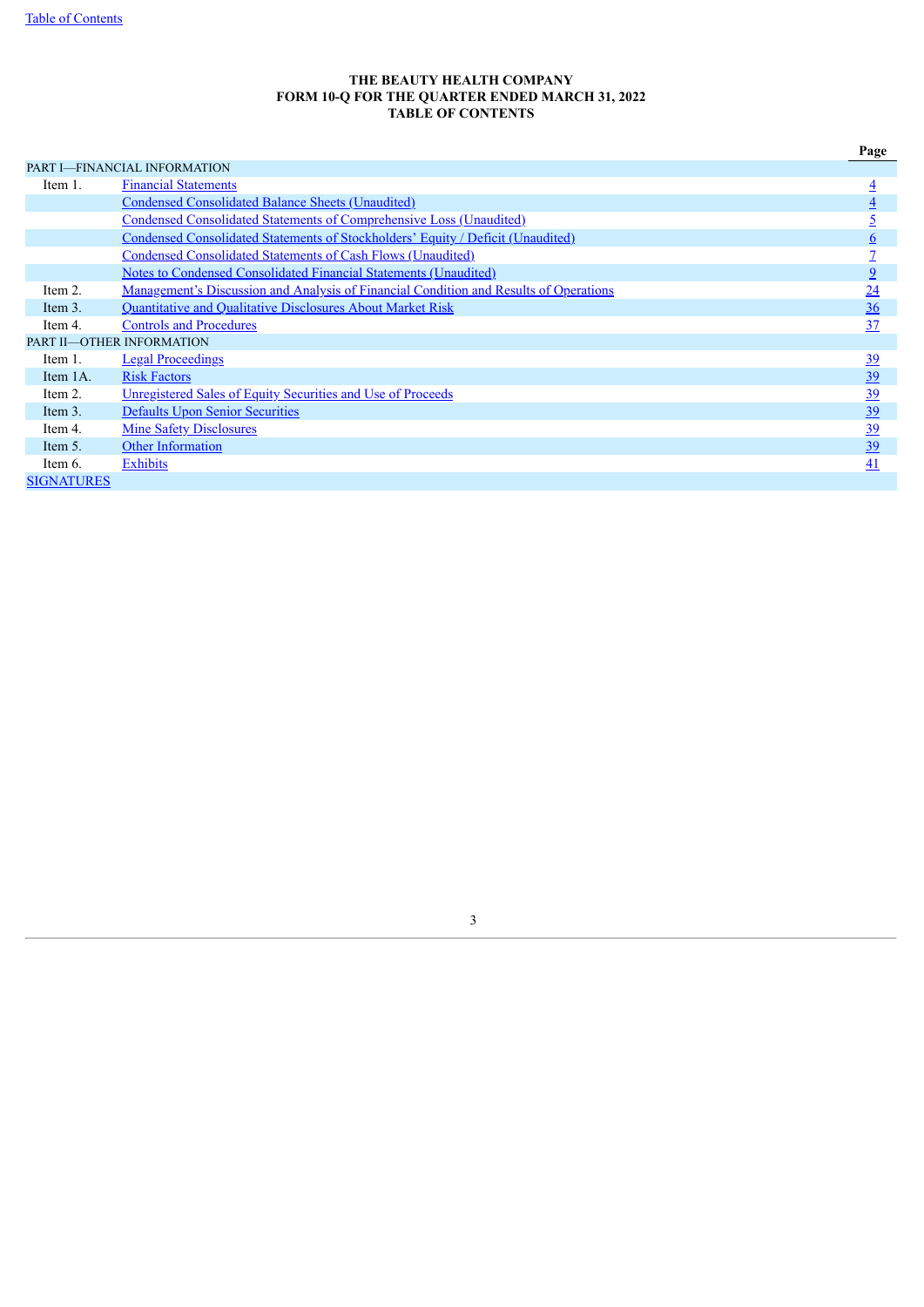<span id="page-2-0"></span>**Item 1. Financial Statements.**

# **PART I— FINANCIAL INFORMATION**

# **THE BEAUTY HEALTH COMPANY CONDENSED CONSOLIDATED BALANCE SHEETS (in thousands, except for share amounts) (Unaudited)**

|                                                                                                                                                                                                 |               | <b>March 31, 2022</b> |               | December 31, 2021 |
|-------------------------------------------------------------------------------------------------------------------------------------------------------------------------------------------------|---------------|-----------------------|---------------|-------------------|
| <b>ASSETS</b>                                                                                                                                                                                   |               |                       |               |                   |
| Current assets:                                                                                                                                                                                 |               |                       |               |                   |
| Cash and cash equivalents                                                                                                                                                                       | $\mathcal{S}$ | 859,237 \$            |               | 901,886           |
| Accounts receivable, net of allowances for doubtful accounts of \$2,536 and \$2,681 at March 31,<br>2022 and December 31, 2021, respectively                                                    |               | 60,769                |               | 46,824            |
| Prepaid expenses and other current assets                                                                                                                                                       |               | 13,554                |               | 12,322            |
| Income tax receivable                                                                                                                                                                           |               | 1,801                 |               | 4,599             |
| Inventories                                                                                                                                                                                     |               | 47,033                |               | 35,261            |
| Total current assets                                                                                                                                                                            |               | 982,394               |               | 1.000.892         |
| Property and equipment, net                                                                                                                                                                     |               | 17,859                |               | 16,183            |
| Right-of-use assets, net                                                                                                                                                                        |               | 14,251                |               | 14,992            |
| Intangible assets, net                                                                                                                                                                          |               | 52,544                |               | 56,010            |
| Goodwill                                                                                                                                                                                        |               | 123,774               |               | 123,694           |
| Deferred income tax assets, net                                                                                                                                                                 |               | 330                   |               | 330               |
| Other assets                                                                                                                                                                                    |               | 8,026                 |               | 6,705             |
| <b>TOTAL ASSETS</b>                                                                                                                                                                             | \$            | 1,199,178 \$          |               | 1,218,806         |
| <b>LIABILITIES AND STOCKHOLDERS' EQUITY</b>                                                                                                                                                     |               |                       |               |                   |
| Current liabilities:                                                                                                                                                                            |               |                       |               |                   |
| Accounts payable                                                                                                                                                                                | $\mathcal{S}$ | 26,962 \$             |               | 29,049            |
| Accrued payroll-related expenses                                                                                                                                                                |               | 21,383                |               | 28,662            |
| Other accrued expenses                                                                                                                                                                          |               | 12,419                |               | 14,722            |
| Lease liabilities, current                                                                                                                                                                      |               | 3,969                 |               | 3,712             |
| Income tax payable                                                                                                                                                                              |               | 4,197                 |               | 292               |
| Total current liabilities                                                                                                                                                                       |               | 68,930                |               | 76,437            |
| Other long-term liabilities                                                                                                                                                                     |               | 11                    |               |                   |
| Lease liabilities, non-current                                                                                                                                                                  |               | 12,032                |               | 12,781            |
| Deferred income tax liabilities, net                                                                                                                                                            |               | 3,761                 |               | 3,561             |
| Warrant liabilities                                                                                                                                                                             |               | 41,765                |               | 93,816            |
| Convertible senior notes, net                                                                                                                                                                   |               | 730,971               |               | 729,914           |
| <b>TOTAL LIABILITIES</b>                                                                                                                                                                        |               | 857,470               |               | 916,509           |
| Commitments (Note 13)                                                                                                                                                                           |               |                       |               |                   |
| Stockholders' equity:                                                                                                                                                                           |               |                       |               |                   |
| Class A Common Stock, $$0.0001$ par value; 320,000,000 shares authorized; 150,603,231 and<br>150,598,047 shares issued and outstanding at March 31, 2022 and December 31, 2021,<br>respectively |               | 16                    |               | 16                |
| Preferred Stock, \$0.0001 par value; 1,000,000 shares authorized; no shares issued and<br>outstanding at March 31, 2022 and December 31, 2021                                                   |               |                       |               |                   |
| Additional paid-in capital                                                                                                                                                                      |               | 729,299               |               | 722,250           |
| Accumulated other comprehensive loss                                                                                                                                                            |               | (1,402)               |               | (1,257)           |
| Accumulated deficit                                                                                                                                                                             |               | (386, 205)            |               | (418, 712)        |
| Total stockholders' equity                                                                                                                                                                      |               | 341,708               |               | 302,297           |
| <b>LIABILITIES AND STOCKHOLDERS' EQUITY</b>                                                                                                                                                     | \$            | 1,199,178             | $\mathcal{S}$ | 1.218.806         |

<span id="page-2-1"></span>The accompanying notes are an integral part of these unaudited financial statements.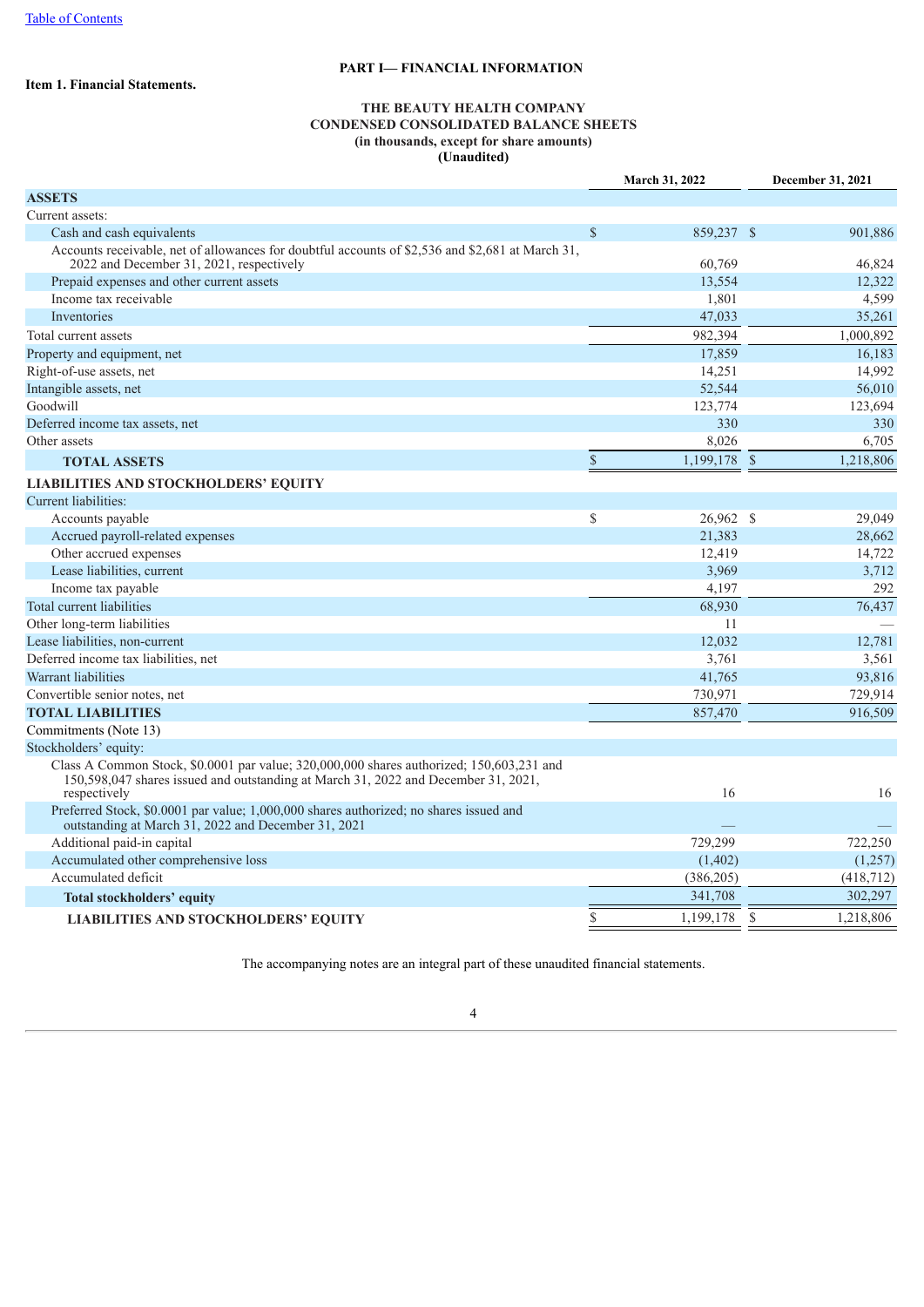# **THE BEAUTY HEALTH COMPANY CONDENSED CONSOLIDATED STATEMENTS OF COMPREHENSIVE LOSS (in thousands, except for share and per share amounts) (Unaudited)**

|                                                 |               | <b>Three Months Ended March 31,</b> |  |            |  |
|-------------------------------------------------|---------------|-------------------------------------|--|------------|--|
|                                                 |               | 2022                                |  | 2021       |  |
| <b>Net sales</b>                                | $\mathcal{S}$ | 75,415 \$                           |  | 47,542     |  |
| Cost of sales                                   |               | 23,478                              |  | 15,802     |  |
| <b>Gross profit</b>                             |               | 51,937                              |  | 31,740     |  |
| Operating expenses:                             |               |                                     |  |            |  |
| Selling and marketing                           |               | 36,407                              |  | 17,095     |  |
| Research and development                        |               | 2,230                               |  | 1,452      |  |
| General and administrative                      |               | 26,261                              |  | 10,811     |  |
| Total operating expenses                        |               | 64,898                              |  | 29,358     |  |
| (Loss) income from operations                   |               | (12,961)                            |  | 2,382      |  |
| Other (income) expense:                         |               |                                     |  |            |  |
| Interest expense, net                           |               | 3,400                               |  | 5,699      |  |
| Other expense, net                              |               | 937                                 |  | 7          |  |
| Change in fair value of warrant liabilities     |               | (52,052)                            |  |            |  |
| Foreign currency transaction (gain) loss, net   |               | (368)                               |  | 256        |  |
| Total other (income) expense                    |               | (48,083)                            |  | 5,962      |  |
| Income (loss) before provision for income taxes |               | 35,122                              |  | (3,580)    |  |
| Income tax expense (benefit)                    |               | 2,615                               |  | (306)      |  |
| Net income (loss)                               | \$            | 32,507 \$                           |  | (3,274)    |  |
| Comprehensive income (loss), net of tax:        |               |                                     |  |            |  |
| Foreign currency translation adjustments        |               | (145)                               |  | (5)        |  |
| <b>Comprehensive income (loss)</b>              | \$            | 32,362 \$                           |  | (3,279)    |  |
| Net income (loss) per share                     |               |                                     |  |            |  |
| <b>Basic</b>                                    | $\mathcal{S}$ | 0.22 S                              |  | (0.09)     |  |
| Diluted                                         | \$            | $(0.13)$ \$                         |  | (0.09)     |  |
| Weighted average common shares outstanding      |               |                                     |  |            |  |
| <b>Basic</b>                                    |               | 150,598,105                         |  | 35,501,743 |  |
| Diluted                                         |               | 152,711,698                         |  | 35,501,743 |  |

<span id="page-3-0"></span>The accompanying notes are an integral part of these unaudited financial statements.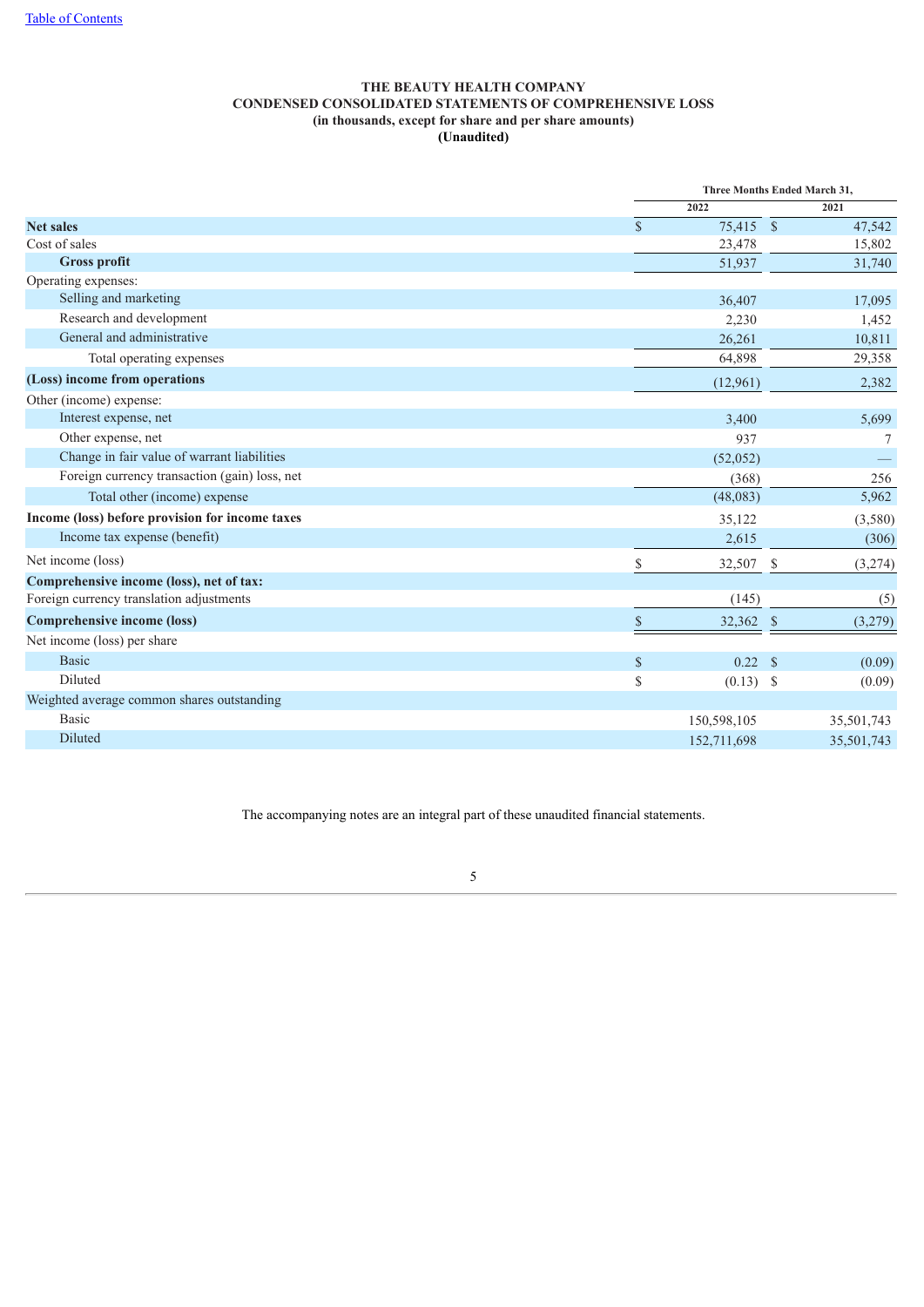# **THE BEAUTY HEALTH COMPANY CONDENSED CONSOLIDATED STATEMENTS OF STOCKHOLDERS' EQUITY (DEFICIT) (in thousands, except for share amounts)**

**(Unaudited)**

|                                                                      |               | <b>Legacy Common</b><br><b>Stock</b> |               | <b>Legacy Preferred</b><br><b>Stock</b> | <b>Common Stock</b> |                    |               | <b>Additional</b><br>Paid-in |     | <b>Note</b><br>Receivable<br>from |      | Accumulated<br>other<br>Comprehensive |               | Accumulated    | <b>Total</b><br><b>Stockholders'Equity</b> |
|----------------------------------------------------------------------|---------------|--------------------------------------|---------------|-----------------------------------------|---------------------|--------------------|---------------|------------------------------|-----|-----------------------------------|------|---------------------------------------|---------------|----------------|--------------------------------------------|
|                                                                      | <b>Shares</b> | <b>Amount</b>                        | <b>Shares</b> | Amount                                  | <b>Shares</b>       | Amount             |               | Capital                      |     | <b>Stockholder</b>                |      | Income (Loss)                         |               | <b>Deficit</b> | (Deficit)                                  |
| BALANCE, December 31,<br>2020                                        | 54,358        | -S                                   | 931           | $\mathcal{S}$                           |                     | $\mathbf{\hat{s}}$ | <sup>\$</sup> | 13,956                       | -S  | $(554)$ \$                        |      | 242                                   | S             | $(43,604)$ \$  | (29,960)                                   |
| Retroactive application<br>of recapitalization                       | (54,358)      |                                      | (931)         |                                         | 35,501,743          | 4                  |               | (4)                          |     |                                   |      |                                       |               |                |                                            |
| Adjusted balance,<br>beginning of period                             |               |                                      |               |                                         | 35,501,743          | $\overline{4}$     |               | 13,952                       |     | (554)                             |      | 242                                   |               | (43,604)       | (29,960)                                   |
| Stock-based<br>compensation                                          |               |                                      |               |                                         |                     |                    |               | 34                           |     |                                   |      |                                       |               |                | 34                                         |
| Net income (loss)                                                    |               |                                      |               |                                         |                     |                    |               |                              |     |                                   |      |                                       |               | (3,274)        | (3,274)                                    |
| Foreign currency<br>translation adjustment                           |               |                                      |               |                                         |                     |                    |               |                              |     |                                   |      | (5)                                   |               |                | (5)                                        |
| BALANCE, March 31,<br>2021                                           |               |                                      |               |                                         | 35,501,743          | <sup>\$</sup><br>4 | <sup>S</sup>  | 13,986                       | -S  | (554)                             | - \$ | 237                                   | <sup>\$</sup> | $(46,878)$ \$  | (33,205)                                   |
|                                                                      |               |                                      |               |                                         |                     |                    |               |                              |     |                                   |      |                                       |               |                |                                            |
| BALANCE, December 31,<br>2021                                        |               |                                      |               |                                         | 150,598,047         | <sup>\$</sup>      |               | 16 \$722,250                 | -\$ | $\overline{\phantom{0}}$          | - \$ | $(1,257)$ \$                          |               | $(418,712)$ \$ | 302,297                                    |
| Issuance of common<br>stock for vesting of<br>restricted stock units |               |                                      |               |                                         | 5,184               |                    |               |                              |     |                                   |      |                                       |               |                |                                            |
| Stock-based<br>compensation                                          |               |                                      |               |                                         |                     |                    |               | 7,049                        |     |                                   |      |                                       |               |                | 7,049                                      |
| Net income (loss)                                                    |               |                                      |               |                                         |                     |                    |               |                              |     |                                   |      |                                       |               | 32,507         | 32,507                                     |
| Foreign currency<br>translation adjustment                           |               |                                      |               |                                         |                     |                    |               |                              |     |                                   |      | (145)                                 |               |                | (145)                                      |
| BALANCE, March 31,<br>2022                                           |               |                                      |               |                                         | 150,603,231         | S<br>16            |               | \$729,299                    | S   |                                   | S    | (1, 402)                              | S.            | $(386,205)$ \$ | 341,708                                    |

<span id="page-4-0"></span>The accompanying notes are an integral part of these unaudited financial statements.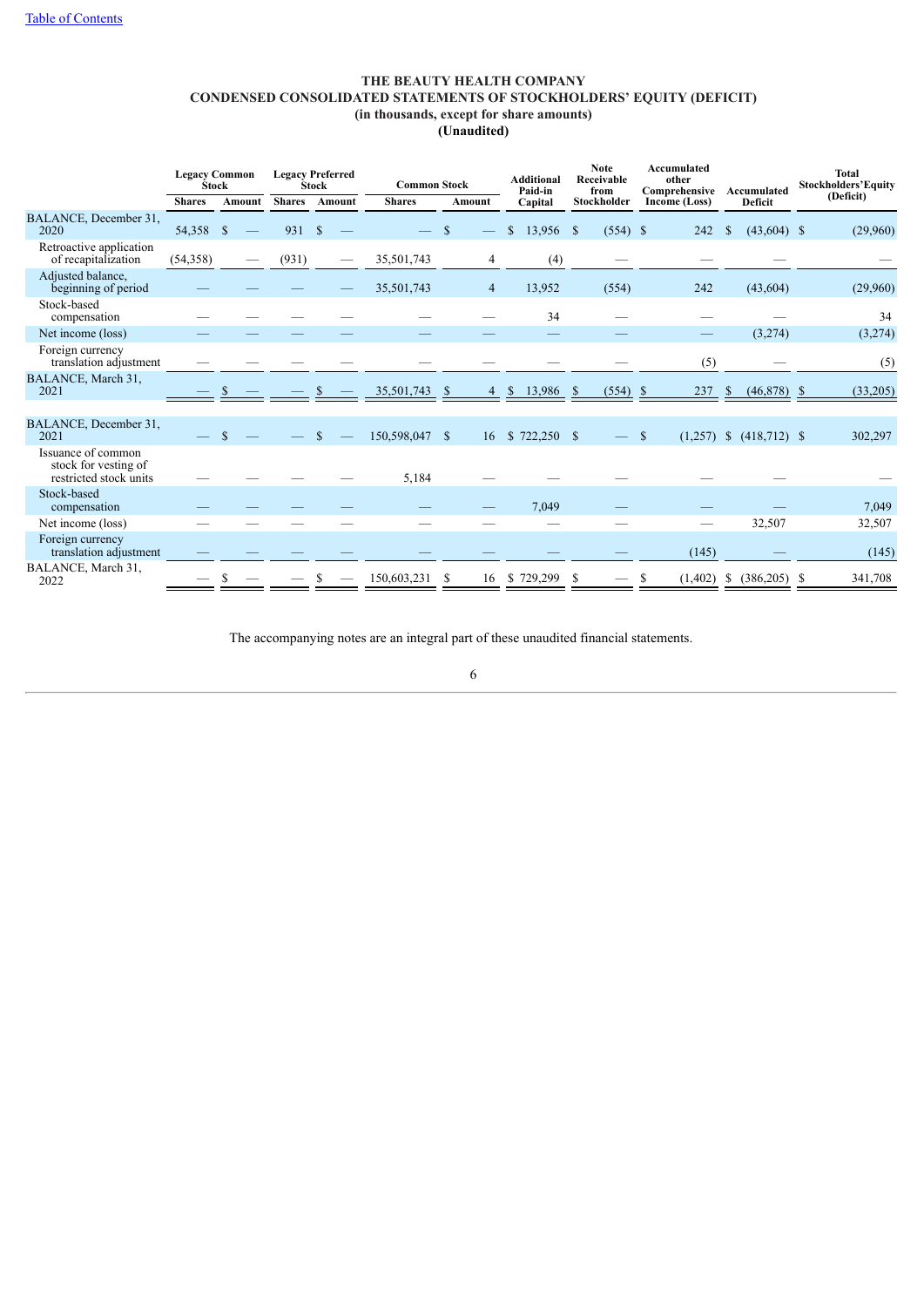# **THE BEAUTY HEALTH COMPANY CONDENSED CONSOLIDATED STATEMENTS OF CASH FLOWS (in thousands) (Unaudited)**

|                                                                                |              | Three Months Ended March 31, |             |          |  |
|--------------------------------------------------------------------------------|--------------|------------------------------|-------------|----------|--|
|                                                                                |              | 2022                         |             | 2021     |  |
|                                                                                |              |                              |             |          |  |
| Cash flows from operating activities:<br>Net income (loss)                     | $\mathbf S$  | 32,507 \$                    |             | (3,274)  |  |
|                                                                                |              |                              |             |          |  |
| Adjustments to reconcile net income (loss) to net cash from operating          |              | 1,416                        |             | 690      |  |
| Depreciation of property and equipment<br>Amortization of capitalized software |              | 404                          |             |          |  |
| Provision for doubtful accounts                                                |              | 229                          |             | 19       |  |
| Amortization of right-of-use assets                                            |              | 1,055                        |             |          |  |
| Amortization of intangible assets                                              |              | 3,174                        |             | 2,921    |  |
| Amortization of other assets                                                   |              | 135                          |             | 33       |  |
| Amortization of deferred financing costs                                       |              |                              |             | 394      |  |
| Stock-based compensation                                                       |              | 7,049                        |             | 34       |  |
| Loss on sale and disposal of assets                                            |              | 829                          |             |          |  |
| In-kind interest                                                               |              |                              |             | 2,182    |  |
| Deferred income tax benefit                                                    |              |                              |             | (842)    |  |
| Change in fair value adjustment of warrant liabilities                         |              | (52,052)                     |             |          |  |
| Amortization of debt issuance costs                                            |              | 1,057                        |             |          |  |
| Changes in operating assets and liabilities:                                   |              |                              |             |          |  |
| Accounts receivable                                                            |              | (14, 152)                    |             | (8, 457) |  |
| Prepaid expense and other current assets                                       |              | (2,052)                      |             | (975)    |  |
| Income taxes receivable                                                        |              | 3,342                        |             | 217      |  |
| Inventory                                                                      |              | (11, 875)                    |             | 1,411    |  |
| Other assets                                                                   |              | (1, 587)                     |             | (1,182)  |  |
| Accounts payable                                                               |              | (2,664)                      |             | 3,067    |  |
| Accrued payroll and other expenses                                             |              | (8,252)                      |             | 5,018    |  |
| Other long-term liabilities                                                    |              | 11                           |             | (81)     |  |
| Lease liabilities                                                              |              | (954)                        |             |          |  |
| Income taxes payable                                                           |              | 3,909                        |             | 86       |  |
| Net cash (used in) provided by operating activities                            |              | (38, 471)                    |             | 1,261    |  |
|                                                                                |              |                              |             |          |  |
| Cash flows used in investing activities:                                       |              |                              |             |          |  |
| Capital expenditures for intangible assets                                     |              | (276)                        |             | (170)    |  |
| Capital expenditures for property and equipment                                |              | (3, 149)                     |             | (818)    |  |
| Net cash used in investing activities                                          |              | (3, 425)                     |             | (988)    |  |
| Cash flows from financing activities:                                          |              |                              |             |          |  |
| Payment of contingent consideration from acquisition of business               |              | (783)                        |             |          |  |
| Proceeds from revolving facility                                               |              |                              |             | 5,000    |  |
| Repayment of term loan                                                         |              |                              |             | (443)    |  |
| Payments for transaction costs                                                 |              |                              |             | (180)    |  |
| Net cash (used in) provided by financing activities                            |              | (783)                        |             | 4,377    |  |
| Net (decrease) increase in cash and cash equivalents                           |              | (42, 679)                    |             | 4,650    |  |
| Effect of foreign currency translation on cash                                 |              | 30                           |             | (21)     |  |
| Cash and cash equivalents, beginning of period                                 |              | 901,886                      |             | 9,486    |  |
| Cash and cash equivalents, end of period                                       | $\mathbb{S}$ | 859,237                      | $\mathbf S$ | 14,115   |  |

The accompanying notes are an integral part of these unaudited financial statements.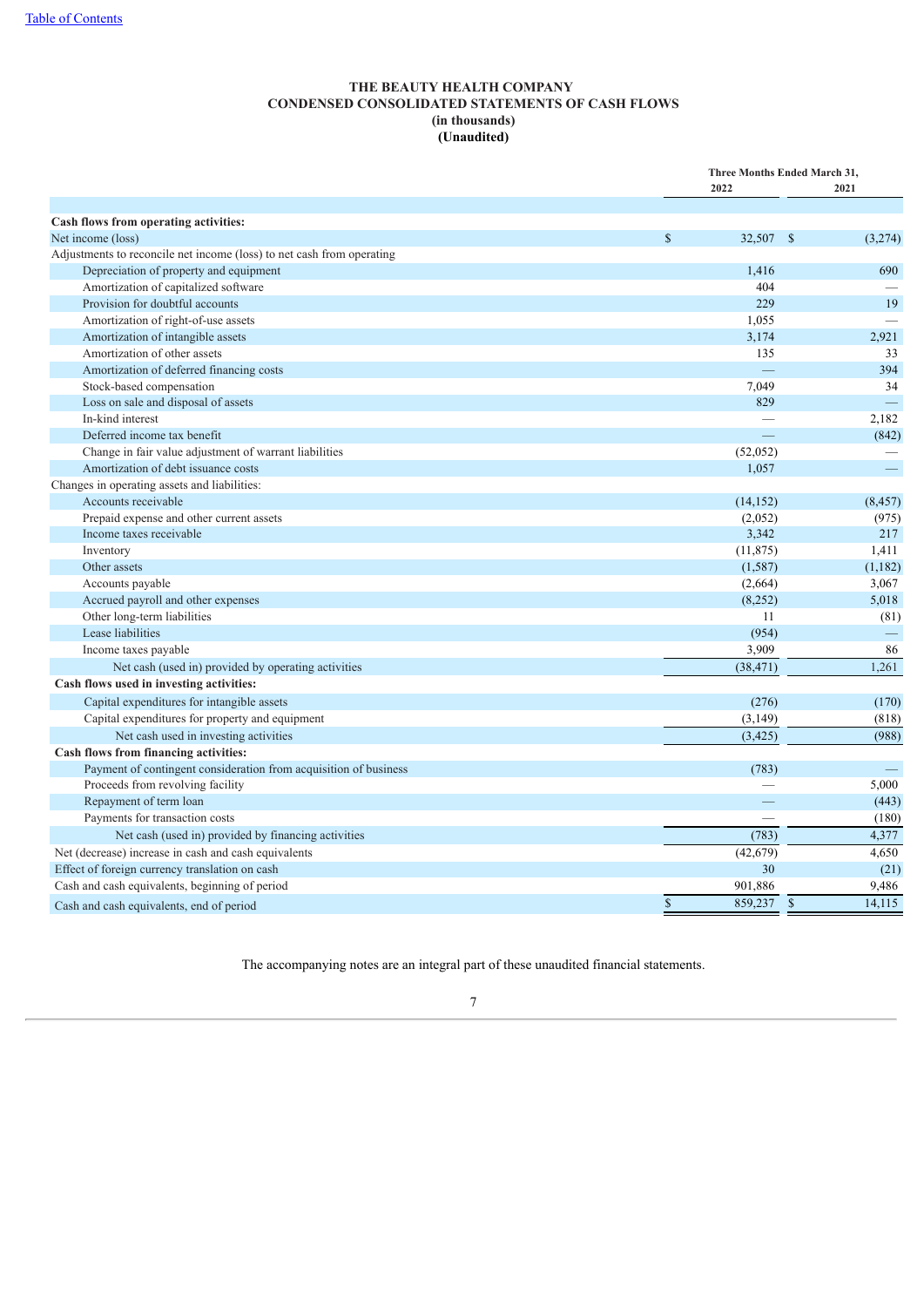# **THE BEAUTY HEALTH COMPANY CONDENSED CONSOLIDATED STATEMENTS OF CASH FLOWS (continued) (in thousands) (Unaudited)**

<span id="page-6-0"></span>

|                                                                                                    | Three Months Ended March 31, |       |  |       |
|----------------------------------------------------------------------------------------------------|------------------------------|-------|--|-------|
|                                                                                                    | 2022                         |       |  | 2021  |
| Supplemental disclosures of cash flow information and non-cash investing and financing activities: |                              |       |  |       |
| Cash paid for interest                                                                             |                              | 5.130 |  | 3.123 |
| Cash received for income taxes                                                                     |                              | 3,645 |  |       |
| Capital expenditures included in accounts payable                                                  |                              | 647   |  | 863   |
| Deferred unpaid offering costs                                                                     |                              |       |  | 2,203 |

The accompanying notes are an integral part of these unaudited financial statements.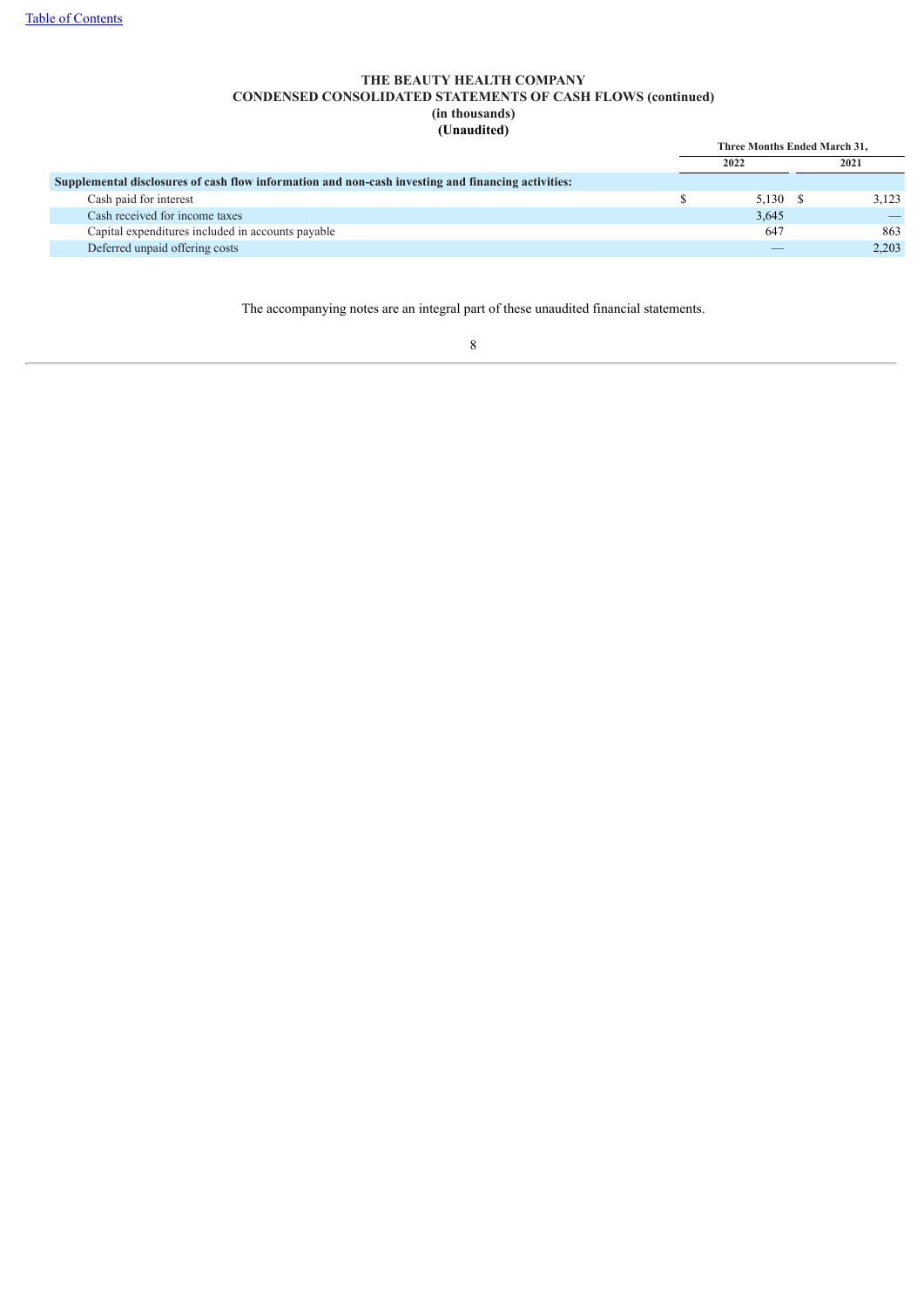# **THE BEAUTY HEALTH COMPANY NOTES TO CONSOLIDATED FINANCIAL STATEMENTS (Unaudited)**

#### **Note 1 – Description of Business**

The Beauty Health Company, formerly known as Vesper Healthcare Acquisition Corp. (the "Company" or "BeautyHealth"), was incorporated in Delaware on July 8, 2020. The Company was originally formed for the purpose of entering into a merger, capital stock exchange, asset acquisition, stock purchase, reorganization or similar business combination with one or more businesses.

On May 4, 2021 (the "Closing Date"), the Company consummated the previously announced business combination pursuant to that certain Agreement and Plan of Merger, dated December 8, 2020 (the "Merger Agreement"), by and among Vesper Healthcare Acquisition Corp. ("Vesper"), Hydrate Merger Sub I, Inc. ("Merger Sub I"), Hydrate Merger Sub II, LLC ("Merger Sub II"), LCP Edge Intermediate, Inc., the indirect parent of Edge Systems LLC d/b/a The HydraFacial Company ("HydraFacial"), and LCP Edge Holdco, LLC ("LCP," or "Former Parent," and, in its capacity as the stockholders' representative, the "Stockholders' Representative"), which provided for: (a) the merger of Merger Sub I with and into HydraFacial, with HydraFacial continuing as the surviving corporation (the "First Merger"), and (b) immediately following the First Merger and as part of the same overall transaction as the First Merger, the merger of HydraFacial with and into Merger Sub II, with Merger Sub II continuing as the surviving entity (the "Second Merger" and, together with the First Merger, the "Mergers" and, together with the other transactions contemplated by the Merger Agreement, the "Business Combination"). As a result of the First Merger, the Company owns 100% of the outstanding common stock of HydraFacial and each share of common stock and preferred stock of HydraFacial has been cancelled and converted into the right to receive a portion of the consideration payable in connection with the Mergers. As a result of the Second Merger, the Company owns 100% of the outstanding interests in Merger Sub II. In connection with the closing of the Business Combination (the "Closing"), the Company owns, directly or indirectly, 100% of the stock of HydraFacial and its subsidiaries and the stockholders of HydraFacial as of immediately prior to the effective time of the First Merger (the "HydraFacial Stockholders") hold a portion of the Company's Class A Common Stock, par value \$0.0001 per share (the "Class A Common Stock").

In connection with the Closing, the Company changed its name from "Vesper Healthcare Acquisition Corp." to "The Beauty Health Company." Following the Closing, on May 6, 2021, the Company's Class A Common Stock and publicly traded warrants were listed on the Nasdaq Capital Market ("Nasdaq") under the symbols, "SKIN" and "SKINW", respectively. The transactions set forth in the Merger Agreement constitute a "Business Combination" as contemplated by Vesper's Second Amended and Restated Certificate of Incorporation.

Unless the context otherwise requires, in this Quarterly Report on Form 10-O, the "Company" refers to Vesper Healthcare Acquisition Corp. prior to the closing of the Business Combination and to the combined company and its subsidiaries following the Closing and "HydraFacial" refers to the business of LCP Edge Intermediate, Inc. and its subsidiaries prior to the Closing. References to "Vesper" refer to Vesper Healthcare Acquisition Corp. prior to the consummation of the Business Combination.

The Company is a category-creating beauty health company focused on bringing innovative products to market. The Company and its subsidiaries design, develop, manufacture, market, and sell a/esthetic technologies and products. The Company's flagship brand, HydraFacial, is a non-invasive and approachable beauty health platform and ecosystem. HydraFacial uses a unique delivery system to cleanse, extract, and hydrate with their patented hydradermabrasion technology and serums that are made with nourishing ingredients.

The COVID-19 pandemic has had, and may continue to have adverse impacts on our business. As government authorities around the world continue to implement significant measures intended to control the spread of the virus and institute restrictions on commercial operations, while simultaneously implementing policies designed to reopen certain markets, we are working to ensure our compliance and maintain business continuity for essential operations. The extent to which the COVID-19 pandemic impacts our business going forward will depend on numerous factors we cannot reliably predict, including the duration and scope of the pandemic; businesses and individuals' actions in response to the pandemic; and the impact on economic activity including the possibility of recession or financial market instability.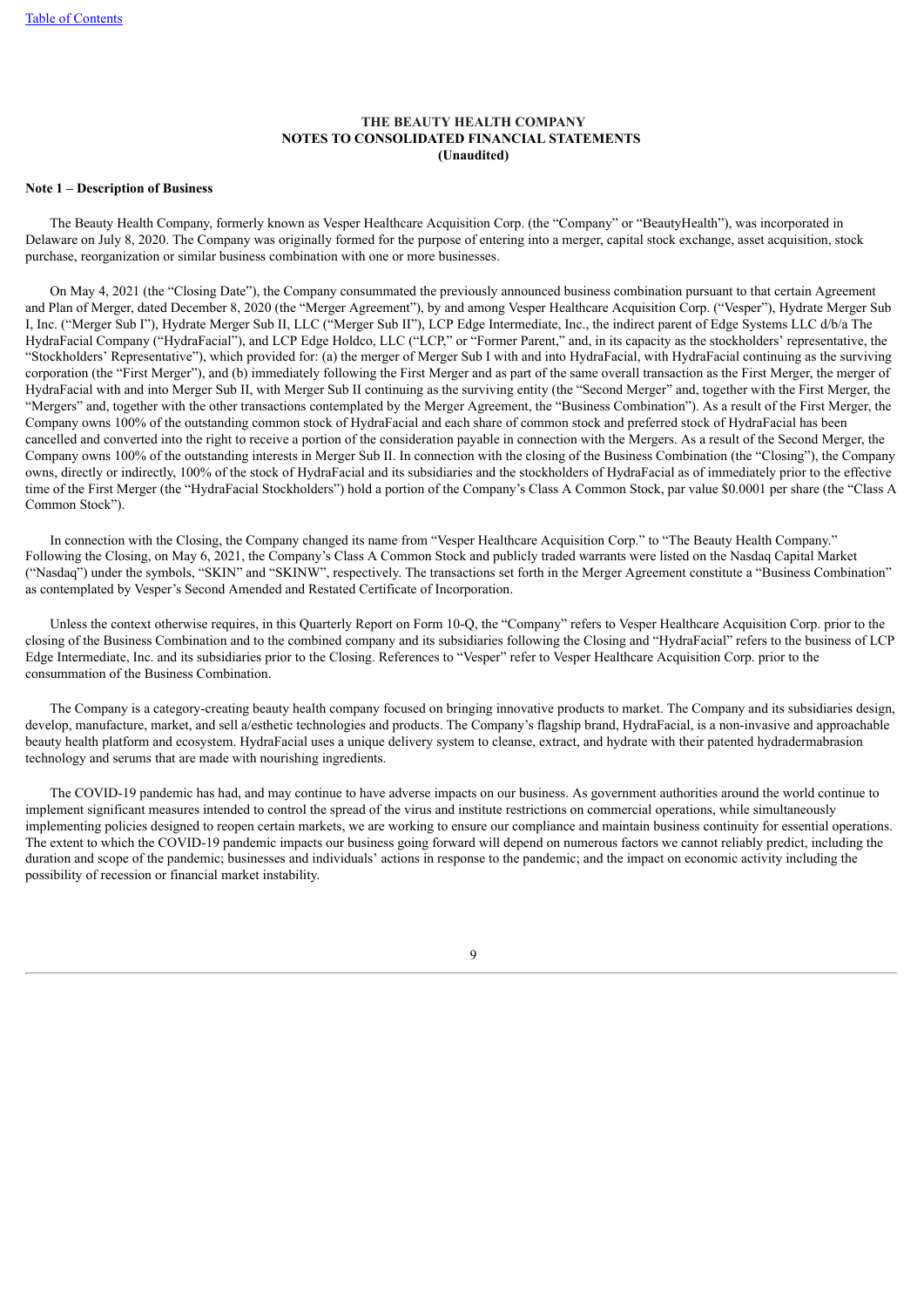# **Note 2 – Summary of Significant Accounting Policies**

Information regarding the Company's significant accounting policies is contained in Note 2, "Summary of Significant Accounting Policies", to the consolidated financial statements included in the Company's Annual Report on Form 10-K filed with the SEC on March 1, 2022.

# *New Accounting Pronouncements Not Yet Adopted*

In October 2021, the Financial Accounting Standards Board ("FASB") issued Accounting Standards Update ("ASU") ASU 2021-08, Business Combinations (Topic 805), which primarily relates to the accounting for contract assets and contract liabilities from contracts with customers in a business combination. The standard will be effective for annual reporting periods beginning after December 31, 2022, including interim reporting periods within those periods, with early adoption permitted. We are currently evaluating the impact of adopting this new accounting guidance on our consolidated financial statements.

# **Note 3 – Business Combinations**

# *Business Combination — Reverse Recapitalization*

The closing of the Business Combination occurred on May 4, 2021. In connection with the Business Combination:

- Certain accredited investors (the "PIPE Investors") entered into subscription agreements (the "PIPE Subscription Agreements") pursuant to which the PIPE Investors agreed to purchase 35,000,000 shares (the "PIPE Shares") of the Company's Class A Common Stock at a purchase price per share of \$10.00 for an aggregate purchase price of \$350.0 million (the "PIPE Investment"). The PIPE Investment was consummated substantially concurrently with the Closing of the Business Combination.
- Prior to the Business Combination, the Company issued an aggregate of 11,500,000 shares of the Company's Class B Common Stock (the "Founder Shares") to the Sponsor for an aggregate purchase price of \$25,000 in cash. All outstanding Founder Shares were automatically converted into shares of the Company's Class A Common Stock on a one-for-one basis at the Closing and will continue to be subject to the transfer restrictions applicable to such shares of Founder Shares.
- In connection with the Closing, holders of 2,672,690 shares of the Company's Class A Common Stock exercised their rights for the Company to redeem their respective shares for cash at an approximate price of \$10.00 per share, for an aggregate of approximately \$26.7 million, which was paid to such holders at Closing.
- Immediately after giving effect to the Merger and the PIPE Investment, there were 125,329,053 shares of the Company's Class A Common Stock issued and outstanding.
- The aggregate gross cash consideration received by the Company in connection with the Business Combination was \$783 million, which consisted of proceeds of \$350 million from the PIPE Investment, plus approximately \$433 million of cash from the Company's trust account that held the proceeds from the Company's initial public offering (the "Trust Account"). The aggregate gross cash consideration received was reduced by \$368 million, which consisted of cash payments made to the former shareholders of HydraFacial, and further reduced by an additional \$57 million for the payment of direct transaction costs incurred by HydraFacial and the Company which were reflected as a reduction of proceeds. The Company used the net proceeds to repay all of its outstanding indebtedness at the Closing. The remainder of the consideration paid to the HydraFacial Stockholders consisted of 35,501,743 newly issued shares of Class A Common Stock (the "Stock Consideration"). The net cash received from the Business Combination was subject to a working capital adjustment of \$0.9 million. The Company also issued 70,860 shares related to the working capital adjustment.

# *Business Acquisitions*

On June 4, 2021, the Company acquired High Tech Laser, Australia Pty Ltd ("HTL"), a distributor of the Company's products in Australia. On July 1, 2021, the Company acquired Wigmore Medical France ("Wigmore"), Ecomedic GmbH ("Ecomedic") and Sistemas Dermatologicos Internacionales ("Sidermica"), distributors of the Company's products in France,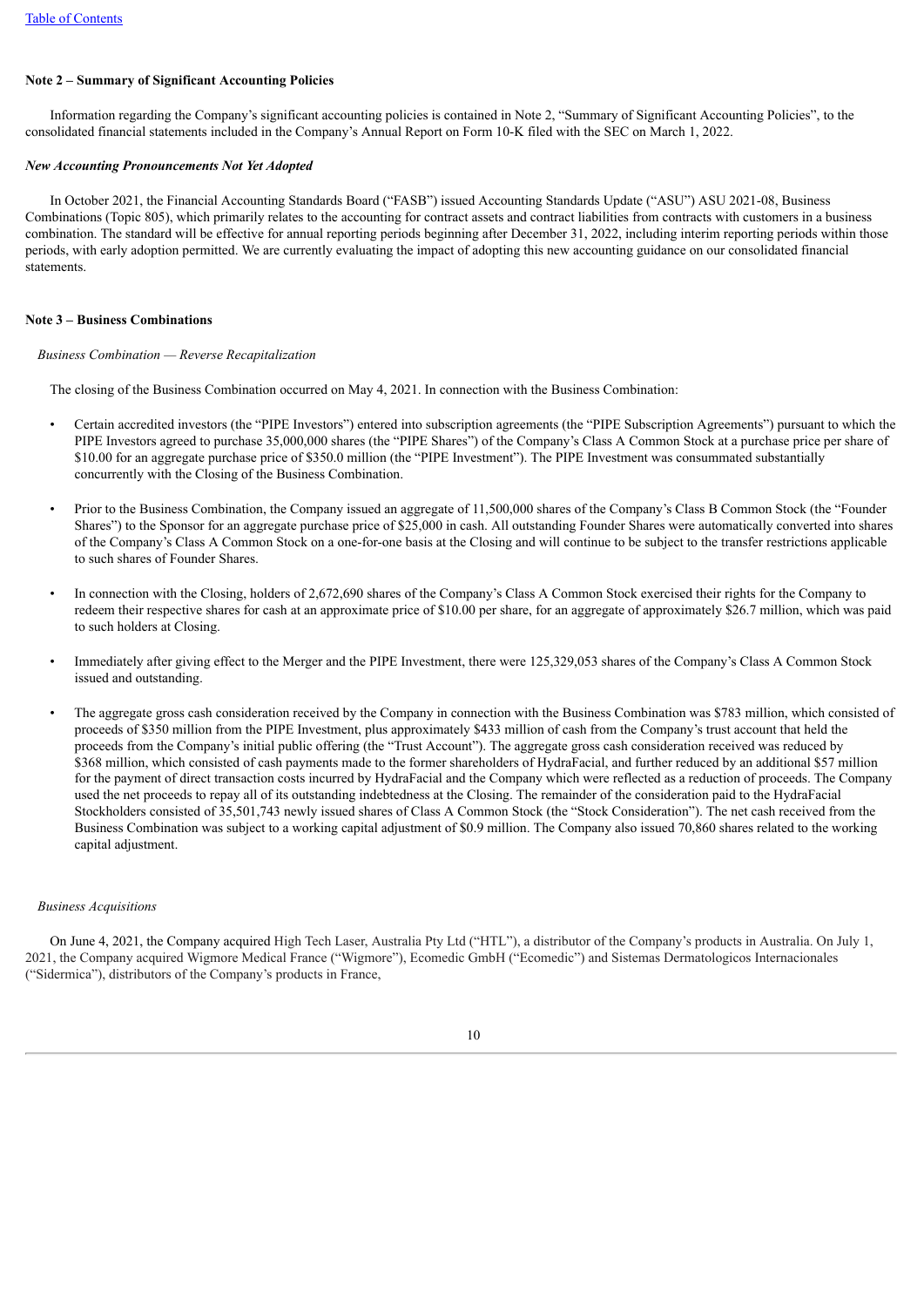Germany and Mexico, respectively. Through these acquisitions, the Company plans to directly sell to the respective markets and improve services for its products. Cash paid for the four distributors totaled \$23.7 million.

The Company applied the acquisition method of accounting and established a new basis of accounting on the dates of the respective acquisitions. The assets acquired by the Company are accordingly measured at their estimated fair values as of the acquisition date. The goodwill arising from the acquisitions consists largely of the business reputation of the acquired company in the marketplace and its assembled workforce. The goodwill is not deductible for income tax purposes. The transaction costs for the acquisitions totaled \$0.8 million.

The estimated fair values and preliminary purchase price allocation were based on information available at the time of acquisition and the Company continues to evaluate the underlying inputs and assumptions. Accordingly, these preliminary estimates are subject to retrospective adjustments during the measurement period, not to exceed one year, based upon new information obtained about facts and circumstances that existed as of the date of acquisition. The Company is currently in the process of finalizing the preliminary fair value allocations, and expects this to be completed during the second quarter of 2022.

#### **Note 4 – Revenue Recognition**

The Company has determined that each of its products is distinct and represents a separate performance obligation. The customer can benefit from each product on its own or together with other resources that are readily available to the customer. The products are separately identifiable from other promises in the contract. Control over the Company's products generally transfers to the customer upon shipment of the products from the Company's warehouse facility. Therefore, revenue associated with product purchases is recognized at a point in time upon shipment to the intended customer.

#### *Disaggregated Revenue*

The Company generates revenue through manufacturing and selling HydraFacial Delivery Systems ("*Delivery Systems*"). In conjunction with the sale of Delivery Systems, HydraFacial also sells its serum solutions and consumables (collectively "*Consumables*"). Consumables are sold solely and exclusively by HydraFacial and are available for purchase separately from the purchase of Delivery Systems. For both Delivery Systems and Consumables, revenue is recognized upon transfer of control to the customer, which generally takes place at the point of shipment.

The Company's revenue disaggregated by major product line consists of the following for the periods indicated:

|                  |      | Three Months Ended March 31, |  |        |  |
|------------------|------|------------------------------|--|--------|--|
| (in thousands)   | 2022 |                              |  | 2021   |  |
| <b>Net Sales</b> |      |                              |  |        |  |
| Delivery Systems |      | 41.647 \$                    |  | 25,672 |  |
| Consumables      |      | 33,768                       |  | 21,870 |  |
| Total net sales  |      | 75,415                       |  | 47,542 |  |

See Note 17 for revenue disaggregated by geographical region.

#### **Note 5 — Balance Sheet Components**

Inventories consist of the following as of the periods indicated:

| (in thousands)    | <b>March 31, 2022</b> |        |  | December 31, 2021      |
|-------------------|-----------------------|--------|--|------------------------|
| Raw materials     |                       | 4.723  |  | 2.024                  |
| Finished goods    |                       |        |  | $, \Delta2$<br>ا زے.دے |
| Total inventories |                       | 47.033 |  | 35,261                 |

Accrued payroll-related expenses consist of the following as of the periods indicated: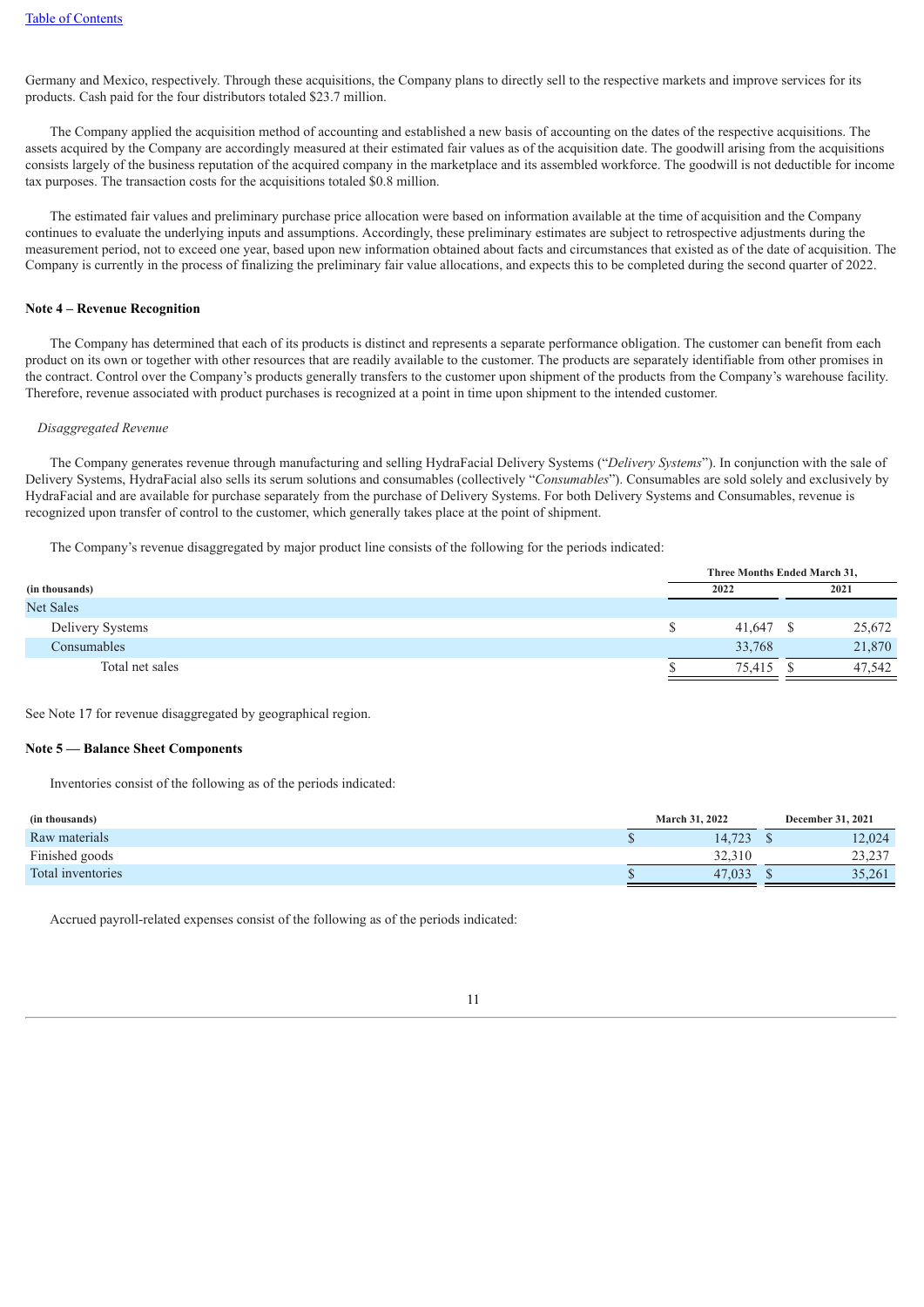| (in thousands)                         | <b>March 31, 2022</b> | <b>December 31, 2021</b> |
|----------------------------------------|-----------------------|--------------------------|
| Accrued compensation                   | 7.482                 | 15,262                   |
| Accrued payroll taxes                  | 805. ا                | 922                      |
| Accrued benefits                       | 4,573                 | 3,022                    |
| Accrued sales commissions              | 7.523                 | 9.456                    |
| Total accrued payroll-related expenses | 21,383                | 28,662                   |

Other accrued expenses consist of the following as of the periods indicated:

| (in thousands)               | March 31, 2022 |            |  | December 31, 2021 |
|------------------------------|----------------|------------|--|-------------------|
| Sales and VAT tax payables   |                | $4,356$ \$ |  | 5,817             |
| Accrued interest             |                |            |  | 2,786             |
| Contingent consideration     |                |            |  | 783               |
| Note payable due seller      |                | 2,124      |  | 2,153             |
| Royalty liabilities          |                | 840        |  | 1,074             |
| Other                        |                | 5.099      |  | 2,109             |
| Total other accrued expenses |                | 12.419     |  | 14.722            |

## **Note 6 — Leases**

The Company does not own any real estate. The majority of the Company's lease liability consists of the Company's international office spaces and warehouses, all of which are classified as operating leases. The Company's finance leases relate to leased equipment such as office and warehouse equipment. The finance lease balances are not material but are included in property and equipment, other accrued liabilities, and other long-term liabilities of the Condensed Consolidated Balance Sheets. There were no material changes to the Company's lease portfolio subsequent to December 31, 2021.

## **Note 7 — Fair Value Measurements**

The Company follows the guidance in ASC 820 for its financial assets and liabilities that are re-measured and reported at fair value at each reporting period, and non-financial assets and liabilities that are re-measured and reported at fair value at least annually.

The fair value of the Company's financial assets and liabilities reflects management's estimate of amounts that the Company would have received in connection with the sale of the assets or paid in connection with the transfer of the liabilities in an orderly transaction between market participants at the measurement date. In connection with measuring the fair value of its assets and liabilities, the Company seeks to maximize the use of observable inputs (market data obtained from independent sources) and to minimize the use of unobservable inputs (internal assumptions about how market participants would price assets and liabilities). The following fair value hierarchy is used to classify assets and liabilities based on the observable inputs and unobservable inputs used in order to value the assets and liabilities:

Level 1: Quoted prices in active markets for identical assets or liabilities. An active market for an asset or liability is a market in which transactions for the asset or liability occur with sufficient frequency and volume to provide pricing information on an ongoing basis.

Level 2: Observable inputs other than Level 1 inputs. Examples of Level 2 inputs include quoted prices in active markets for similar assets or liabilities and quoted prices for identical assets or liabilities in markets that are not active.

Level 3: Unobservable inputs based on our assessment of the assumptions that market participants would use in pricing the asset or liability.

The following table presents information about the Company's assets and liabilities that are measured at fair value on a recurring basis at March 31, 2022, and indicates the fair value hierarchy of the valuation inputs the Company utilized to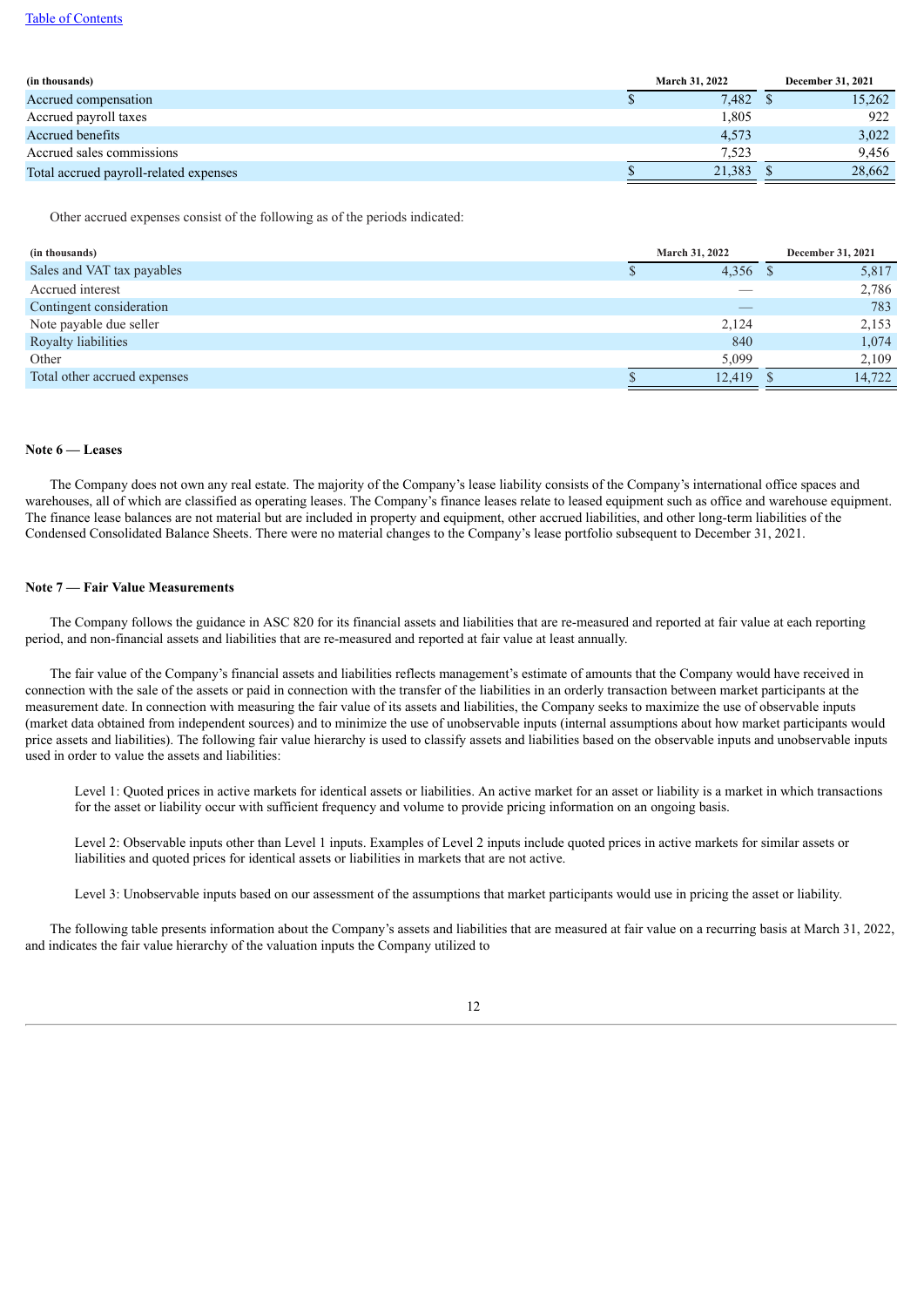determine such fair value. As of the Business Combination date, the Private Placement Warrants were valued using the Public Warrant Price, and was considered to be a Level 2 financial instrument as of that date. As of March 31, 2022, the value of the Private Placement Warrants was determined using a Monte Carlo simulation, and as such, were classified as a Level 3 financial instrument. There were no Public Warrants outstanding as of March 31, 2022. There were no valuation level transfers during the three months ended March 31, 2022.

|                                                | <b>Fair Value Measurements on a Recurring Basis</b> |                |  |         |         |        |  |         |
|------------------------------------------------|-----------------------------------------------------|----------------|--|---------|---------|--------|--|---------|
| (in thousands)                                 |                                                     | <b>Level 1</b> |  | Level 2 | Level 3 |        |  | Total   |
| <b>Assets</b>                                  |                                                     |                |  |         |         |        |  |         |
| Cash and cash equivalents:                     |                                                     |                |  |         |         |        |  |         |
| Money market funds                             | S                                                   | 810,310 \$     |  | $-$ S   |         | $-$ \$ |  | 810,310 |
| <b>Liabilities</b>                             |                                                     |                |  |         |         |        |  |         |
| Warrant liability — Private Placement Warrants |                                                     | __             |  |         |         | 41,765 |  | 41,765  |
|                                                |                                                     |                |  |         |         |        |  |         |

#### *Money Market Funds*

The Company's investment in money market funds that are classified as cash equivalents hold underlying investments with a weighted average maturity of 90 days or less and are recognized at fair value. The valuations of these securities are based on quoted prices in active markets for identical assets, when available, or pricing models whereby all significant inputs are observable or can be derived from or corroborated by observable market data. The Company reviews security pricing and assesses liquidity on a quarterly basis. As of March 31, 2022, the Company's U.S. portfolio had no material exposure to money market funds with a fluctuating net asset value.

#### *Warrant Liabilities*

The Public Warrants and Private Placement Warrants (collectively, the "Warrants") were accounted for as liabilities in accordance with ASC 815-40 and are presented within Warrant liabilities on the Company's Condensed Consolidated Balance Sheets. The Warrants are measured at fair value at inception and on a recurring basis, with changes in fair value presented within change in fair value of warrant liabilities in the Company's Condensed Consolidated Statements of Comprehensive Loss. At March 31, 2022, the outstanding Private Placement Warrants were valued using a Monte Carlo simulation because these Warrants are subject to redemption if the reference value of the common stock, as defined, is between \$10.00 and \$18.00 per share. The Private Placement Warrants are classified as a Level 3 financial instruments as of March 31, 2022. There were no Public Warrants outstanding as of March 31, 2022.

On October 4, 2021, the Company issued a press release stating that it would redeem all of the Public Warrants that remained outstanding following 5:00 p.m. New York City time on November 3, 2021, for a redemption price of \$0.10 per Public Warrant. All 16.2 million outstanding Public Warrants were either exercised for cash or on a cashless basis or were redeemed. These outstanding Public Warrants that were exercised comprised 15.3 million Public Warrants issued in connection with the Vesper initial public offering and an additional 0.9 million warrants that became Public Warrants due to the sale of Private Placement Warrants. Approximately 16.1 million Public Warrants were exercised for cash at an exercise price of \$11.50 per share of Class A Common Stock, 74,104 Public Warrants were exercised on a cashless basis in exchange for an aggregate of 26,732 shares of Class A Common Stock, and 75,016 warrants were redeemed for \$0.10 per warrant, in each case in accordance with the terms of the Warrant Agreement. In 2021, total cash proceeds generated from exercises of the Public Warrants were \$185.4 million. In addition, 0.3 million Private Placement Warrants were exercised in 2021 for total cash proceeds of \$3.0 million. As of March 31, 2022, the Company had approximately 7 million Private Placement Warrants outstanding.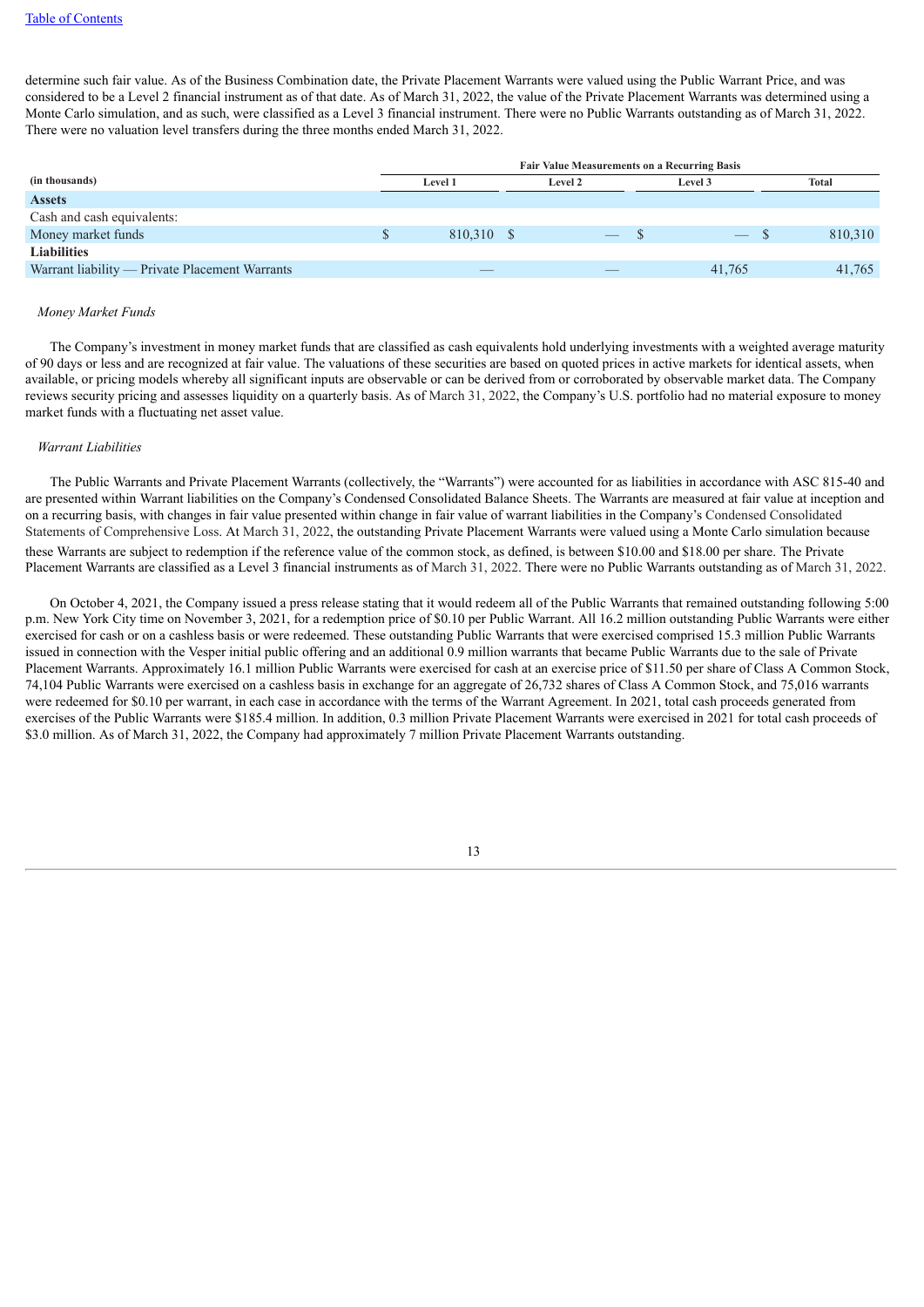# **Note 8 – Property and Equipment, net**

Property and equipment consist of the following as of the periods indicated:

| <b>Useful life</b><br>(years)                               |         |                | December 31, 2021 |
|-------------------------------------------------------------|---------|----------------|-------------------|
| $2 - 7$                                                     |         |                | 4,074             |
| $3 - 5$                                                     | 4,839   |                | 4,010             |
| $2 - 5$                                                     | 4.108   |                | 3,669             |
|                                                             | 1,157   |                | 1,163             |
|                                                             | 1,708   |                | 1,389             |
| Shorter of remaining lease<br>term or estimated useful life | 8,096   |                | 5,086             |
|                                                             | 24,235  |                | 19,391            |
|                                                             | (9,803) |                | (8, 561)          |
|                                                             | 3,427   |                | 5,353             |
|                                                             | 17,859  |                | 16,183            |
|                                                             |         | March 31, 2022 | $4,327$ \$        |

Depreciation expense was as follows for the periods indicated:

|                            | Three Months Ended March 31, |       |  |      |
|----------------------------|------------------------------|-------|--|------|
| (in thousands)             |                              | 2022  |  | 2021 |
| Cost of sales              |                              | 414   |  | 305  |
| General and administrative |                              | 479   |  | 385  |
| Selling and marketing      |                              | 523   |  |      |
| Total depreciation expense |                              | l.416 |  | 690  |

# **Note 9 – Goodwill and Intangible Assets, net**

The gross carrying amount and accumulated amortization of the Company's intangible assets, net, as of March 31, 2022 were as follows:

| (in thousands)          | <b>Gross</b><br>Carrying<br>Value | Accumulated<br>Amortization | <b>Net Carrying</b><br>Value | <b>Estimated</b><br><b>Useful Life</b><br>(Years) |
|-------------------------|-----------------------------------|-----------------------------|------------------------------|---------------------------------------------------|
| Trademarks              | 10,072                            | $(3,611)$ \$<br>- S         | 6,461                        | 15                                                |
| Non-compete agreement   | 805                               | (356)                       | 449                          |                                                   |
| Customer relationships  | 18,629                            | (5,095)                     | 13,534                       | $5 - 10$                                          |
| Developed technology    | 70,900                            | (47, 267)                   | 23,633                       | 8                                                 |
| Patents                 | 2,146                             | (320)                       | 1,826                        | $3-19$                                            |
| Capitalized software    | 10,016                            | (3,375)                     | 6,641                        | $3 - 5$                                           |
| Total intangible assets | 112.568                           | (60, 024)                   | 52,544                       |                                                   |
|                         |                                   |                             |                              |                                                   |

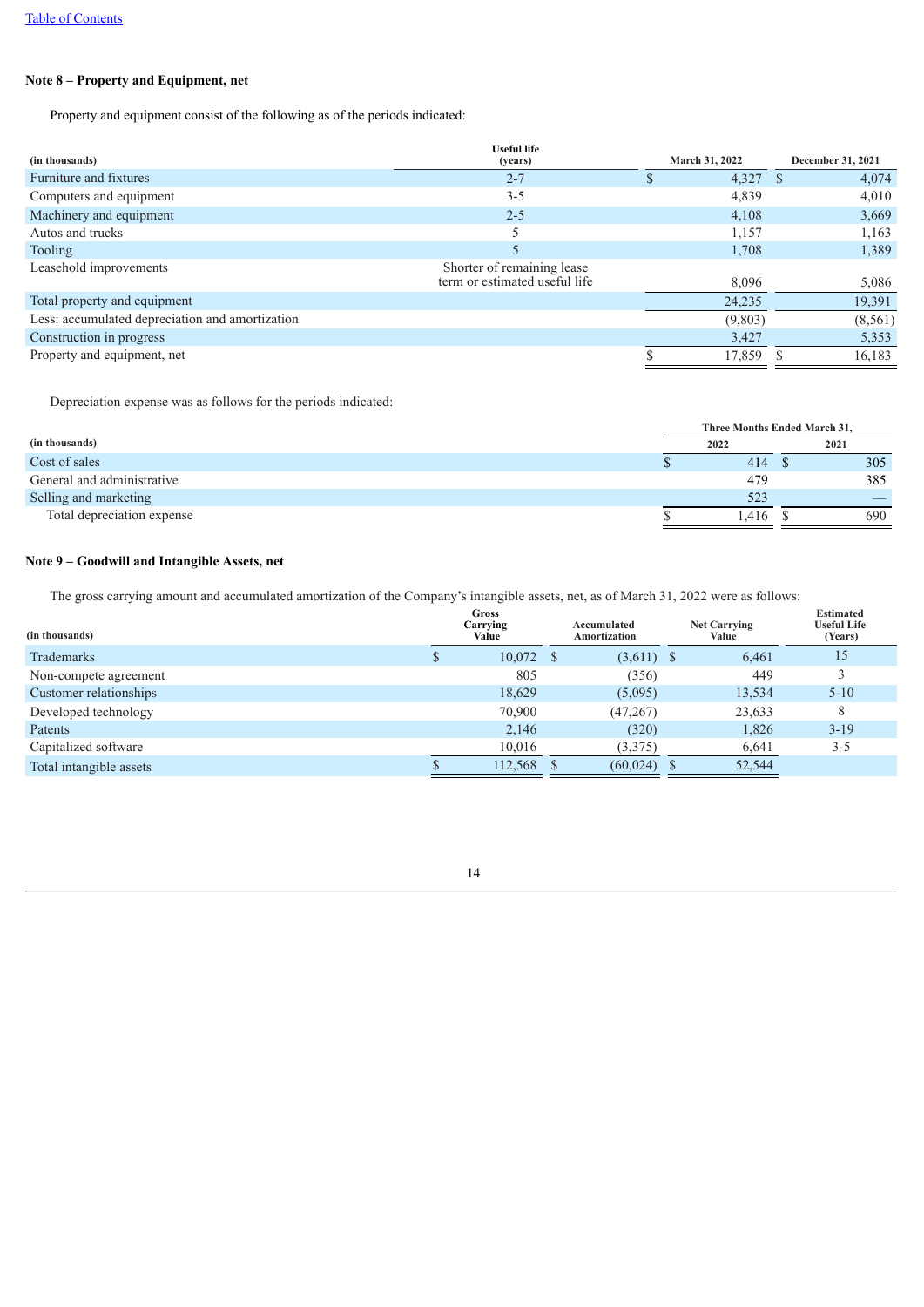The gross carrying amount and accumulated amortization of the Company's intangible assets, net, as of December 31, 2021 were as follows:

| (in thousands)          | <b>Gross</b><br>Carrying<br><b>Value</b> | Accumulated<br>Amortization | <b>Net Carrying</b><br>Value | <b>Estimated</b><br><b>Useful Life</b><br>(Years) |
|-------------------------|------------------------------------------|-----------------------------|------------------------------|---------------------------------------------------|
| Trademarks              | 10,048                                   | (3,442)<br><sup>S</sup>     | 6,606<br>- \$                | 15                                                |
| Non-compete agreement   | 809                                      | (139)                       | 670                          |                                                   |
| Customer relationships  | 18,625                                   | (4,391)                     | 14.234                       | $5 - 10$                                          |
| Developed technology    | 70,900                                   | (45, 051)                   | 25,849                       | 8                                                 |
| Patents                 | 2,050                                    | (295)                       | 1,755                        | $3-19$                                            |
| Capitalized software    | 9,867                                    | (2,971)                     | 6,896                        | $3 - 5$                                           |
| Total intangible assets | 112.299                                  | (56, 289)                   | 56,010                       |                                                   |

Amortization expense was as follows for the periods indicated:

|                            | Three Months Ended March 31, |       |  |       |  |  |
|----------------------------|------------------------------|-------|--|-------|--|--|
| (in thousands)             |                              | 2022  |  | 2021  |  |  |
| Cost of sales              |                              | 2,241 |  | 2,231 |  |  |
| General and administrative |                              | 298   |  | 502   |  |  |
| Selling and marketing      |                              | 635   |  | 188   |  |  |
| Total amortization expense |                              | 3.174 |  | 2.921 |  |  |

The changes in the carrying value of goodwill are as follows:

|                                           |  | Three Months Ended March 31, |  |        |  |
|-------------------------------------------|--|------------------------------|--|--------|--|
| (in thousands)                            |  | 2022                         |  | 2021   |  |
| Beginning balance                         |  | 123,694                      |  | 98,531 |  |
| Measurement period adjustments - Ecomedic |  | 174                          |  |        |  |
| Foreign currency translation impact       |  | (94)                         |  |        |  |
| Ending balance                            |  | 123,774                      |  | 98,535 |  |

The goodwill arising from the Ecomedic acquisition was increased by \$0.2 million due to adjustments of acquisition date tax liability estimates during the three months ended March 31, 2022.

#### **Note 10 – Long-term Debt**

#### *Credit Facility*

On December 30, 2021, Edge Systems LLC, a California limited liability company (the "Borrower") and an indirect wholly owned subsidiary of The Beauty Health Company, as borrower, entered into a Credit Agreement (the "Credit Agreement") with Edge Systems Intermediate LLC, an indirect wholly owned subsidiary of the Company and the direct parent of the Borrower that holds the Company's foreign and domestic operating entities, and The Hydrafacial Company Mexico Holdings, LLC, a direct wholly owned subsidiary of the Borrower that conducts the Mexican business operations , as guarantors (the "Guarantors" and, together with the Borrower, the "Loan Parties"), and JPMorgan Chase Bank, N.A., as administrative agent.

The Credit Agreement provides for a \$50 million revolving credit facility with a maturity date of December 30, 2026. In addition, the Borrower has the ability from time to time to increase the revolving commitments or enter into one or more tranches of term loans up to an additional aggregate amount not to exceed \$50 million, subject to receipt of lender commitments and certain conditions precedent. As of March 31, 2022 the Credit Agreement remains undrawn and there is no outstanding balance under the revolving credit facility.

Borrowings under the Credit Agreement are secured by certain collateral of the Loan Parties and are guaranteed by the Guarantors, each of whom will derive substantial benefit from the revolving credit facility. In specified circumstances, additional guarantors are required to be added. The Credit Agreement contains various restrictive covenants subject to certain exceptions, including limitations on the Borrower's ability to incur indebtedness and certain liens, make certain investments, become liable under contingent obligations in certain circumstances, make certain restricted payments, make certain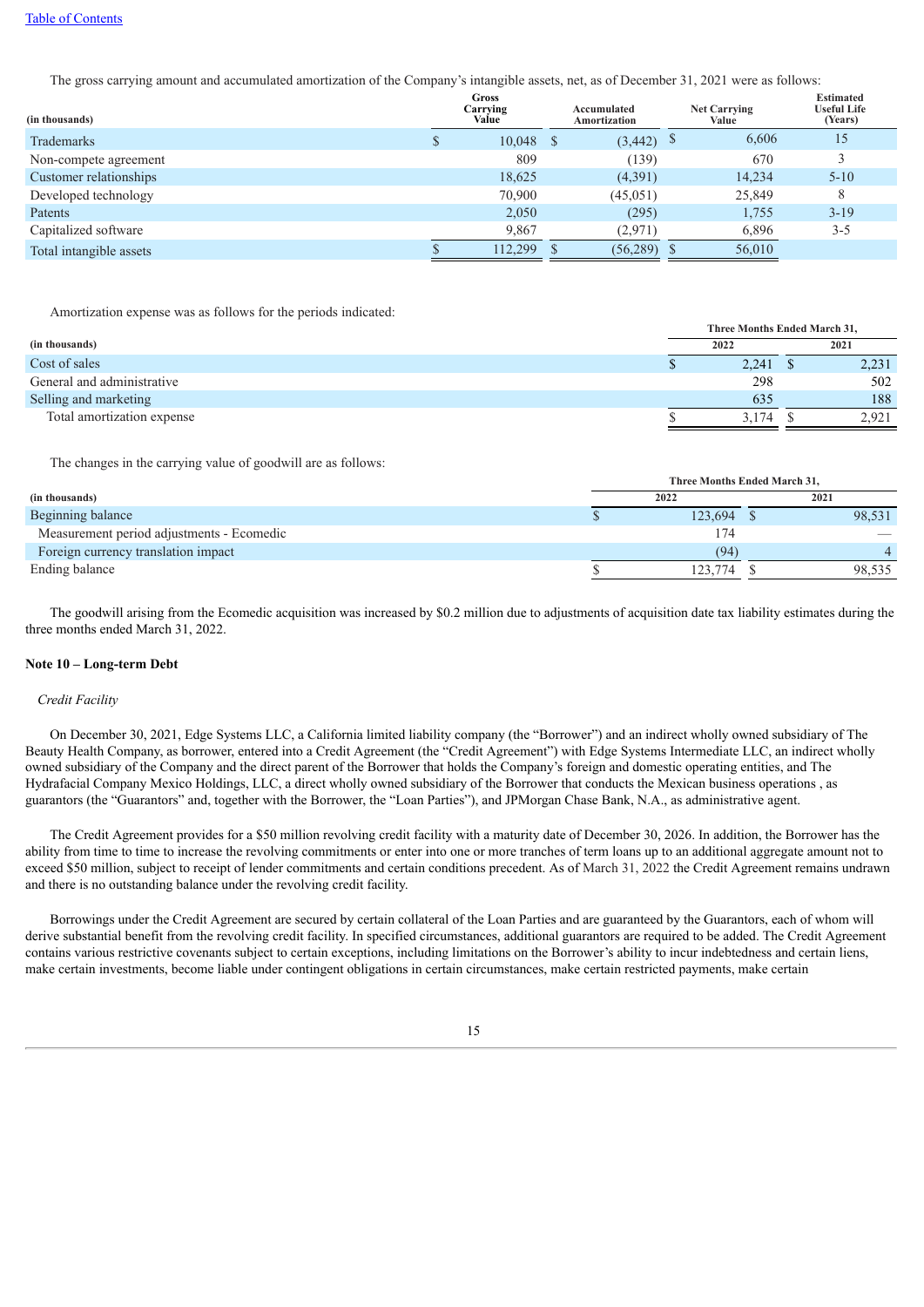dispositions within guidelines and limits, engage in certain affiliate transactions, alter its fundamental business or make certain fundamental changes, and requirements to maintain financial covenants, including maintaining a leverage ratio of no greater than 3.00 to 1.00 and maintaining a fixed charge coverage ratio of not less than 1.15 to 1.00.

The leverage ratio also determines pricing under the Credit Agreement. At the Borrower's option, borrowings under the revolving credit facility accrue interest at a rate equal to either LIBOR or a specified base rate plus an applicable margin. The applicable margin is linked to the leverage ratio. The margins range from 2.00% to 2.50% per annum for LIBOR loans and 1.00% to 1.50% per annum for base rate loans. The revolving credit facility is subject to a commitment fee payable on the unused revolving credit facility commitments ranging from 0.25% to 0.35%, depending on the Borrower's leverage ratio. As of March 31, 2022 the Company's unused commitment rate was 0.25%. The Borrower is also required to pay certain fees to the administrative agent and letter of credit issuers under the revolving credit facility. During the term of the revolving credit facility, the Borrower may borrow, repay and re-borrow amounts available under the revolving credit facility, subject to voluntary reductions of the swing line, letter of credit and revolving credit commitments.

#### *Convertible Senior Notes*

On September 14, 2021, the Company issued an aggregate of \$750 million in principal amount of its 1.25% Convertible Senior Notes due 2026 (the "Notes"). The Notes were issued pursuant to, and are governed by, an indenture (the "Indenture"), dated as of September 14, 2021, between the Company and U.S. Bank National Association, as trustee. Pursuant to the purchase agreement between the Company and the initial purchasers of the Notes, the Company granted the initial purchasers an option to purchase, for settlement within a period of 13 days from, and including, the date the Notes were first issued, up to an additional \$100 million principal amount of Notes. The Notes issued on September 14, 2021 include the \$100 million principal amount of Notes issued pursuant to the full exercise by the initial purchasers of such option.

The Notes are the Company's senior, unsecured obligations and are (i) equal in right of payment with the Company's existing and future senior, unsecured indebtedness; (ii) senior in right of payment to the Company's existing and future indebtedness that is expressly subordinated to the Notes; (iii) effectively subordinated to the Company's existing and future secured indebtedness, to the extent of the value of the collateral securing that indebtedness; and (iv) structurally subordinated to all existing and future indebtedness and other liabilities, including trade payables, and (to the extent the Company is not a holder thereof) preferred equity, if any, of the Company's subsidiaries.

The Notes accrue interest at a rate of 1.25% per annum, payable semi-annually in arrears on April 1 and October 1 of each year, beginning on April 1, 2022. The Notes mature on October 1, 2026, unless earlier repurchased, redeemed or converted. Before April 1, 2026, noteholders have the right to convert their Notes only upon the occurrence of certain events. From and after April 1, 2026, noteholders may convert their Notes at any time at their election until the close of business on the second scheduled trading day immediately before the maturity date. The Company will settle conversions by paying or delivering, as applicable, cash, shares of its common stock or a combination of cash and shares of its common stock, at the Company's election. The initial conversion rate is 31.4859 shares of common stock per \$1,000 principal amount of Notes, which represents an initial conversion price of approximately \$31.76 per share of common stock. The conversion rate and conversion price will be subject to customary adjustments upon the occurrence of certain events. In addition, if certain corporate events that constitute a "Make-Whole Fundamental Change" (as defined in the Indenture) occur, then the conversion rate will, in certain circumstances, be increased for a specified period of time.

The Notes are redeemable, in whole or in part (subject to certain limitations described below), at the Company's option at any time, and from time to time, on or after October 6, 2024, and on or before the  $40<sup>th</sup>$  scheduled trading day immediately before the maturity date, but only if certain liquidity conditions are satisfied and the last reported sale price per share of the Company's common stock exceeds 130% of the conversion price on (i) each of at least 20 trading days, whether or not consecutive, during the 30 consecutive trading days ending on, and including, the trading day immediately before the date the Company sends the related redemption notice; and (ii) the trading day immediately before the date the Company sends such notice. However, the Company may not redeem less than all of the outstanding notes unless at least \$100.0 million aggregate principal amount of notes are outstanding and not called for redemption as of the time the Company sends the related redemption notice. The redemption price will be a cash amount equal to the principal amount of the Notes to be redeemed, plus accrued and unpaid interest, if any, to, but excluding, the redemption date. In addition, calling any Note for redemption will constitute a Make-Whole Fundamental Change with respect to that Note, in which case the conversion rate applicable to the conversion of that Note will be increased in certain circumstances if it is converted after it is called for redemption.

If certain corporate events that constitute a "Fundamental Change" (as defined in the Indenture) occur, then, subject to a limited exception for certain cash mergers, noteholders may require the Company to repurchase their Notes at a cash repurchase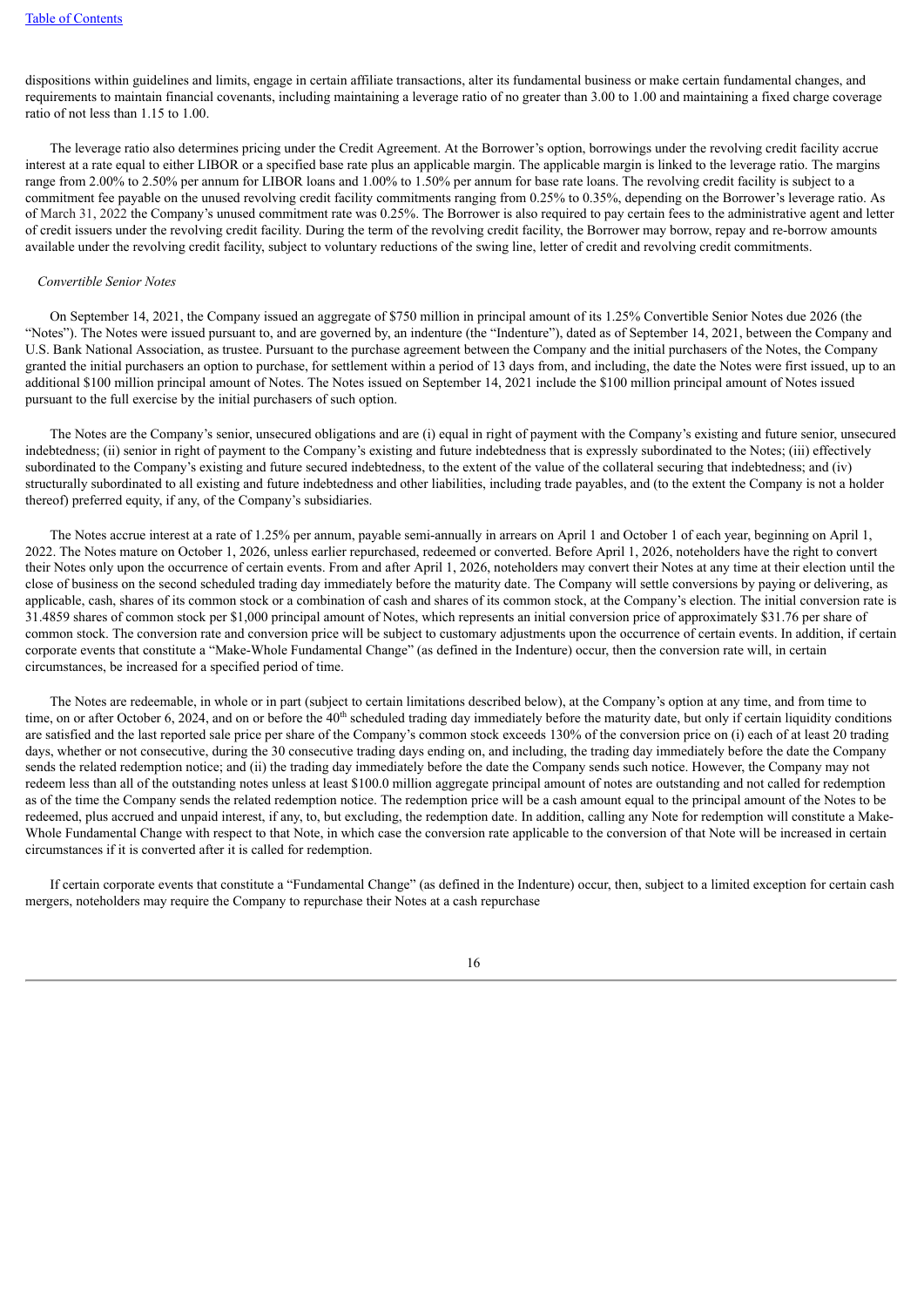price equal to the principal amount of the Notes to be repurchased, plus accrued and unpaid interest, if any, to, but excluding, the fundamental change repurchase date. The definition of Fundamental Change includes certain business combination transactions involving the Company and certain de-listing events with respect to the Company's common stock.

The Notes have customary provisions relating to the occurrence of "Events of Default" (as defined in the Indenture), which include the following: (i) certain payment defaults on the Notes (which, in the case of a default in the payment of interest on the Notes, will be subject to a 30-day cure period); (ii) the Company's failure to send certain notices under the Indenture within specified periods of time; (iii) the Company's failure to convert a Note upon the exercise of the conversion right with respect to such Note, subject to a three business-day cure period; (iv) the Company's failure to comply with certain covenants in the Indenture relating to the Company's ability to consolidate with or merge with or into, or sell, lease or otherwise transfer, in one transaction or a series of transactions, all or substantially all of the assets of the Company and its subsidiaries, taken as a whole, to another person; (v) a default by the Company in its other obligations or agreements under the Indenture or the Notes if such default is not cured or waived within 60 days after notice is given in accordance with the Indenture; (vi) certain defaults by the Company or any of its subsidiaries with respect to indebtedness for money borrowed of at least \$45,000,000; (vii) the rendering of certain judgments against the Company or any of its significant subsidiaries for the payment of at least \$45,000,000, where such judgments are not discharged or stayed within 60 days after the date on which the right to appeal has expired or on which all rights to appeal have been extinguished and (viii) certain events of bankruptcy, insolvency and reorganization involving the Company or any of its significant subsidiaries.

If an Event of Default involving bankruptcy, insolvency or reorganization events with respect to the Company (and not solely with respect to a significant subsidiary of the Company) occurs, then the principal amount of, and all accrued and unpaid interest on, all of the Notes then outstanding will immediately become due and payable without any further action or notice by any person. If any other Event of Default occurs and is continuing, then, the Trustee, by notice to the Company, or noteholders of at least 25% of the aggregate principal amount of Notes then outstanding, by notice to the Company and the Trustee, may declare the principal amount of, and all accrued and unpaid interest on, all of the Notes then outstanding to become due and payable immediately. However, notwithstanding the foregoing, the Company may elect, at its option, that the sole remedy for an Event of Default relating to certain failures by the Company to comply with certain reporting covenants in the Indenture consists exclusively of the right of the noteholders to receive special interest on the Notes for up to 180 days at a specified rate per annum not exceeding 1.00% on the principal amount of the Notes.

The Notes were issued to the initial purchasers of such Notes in transactions not involving any public offering in reliance upon Section  $4(a)(2)$  of the Securities Act. The Notes were resold by the initial purchasers to persons whom the initial purchasers reasonably believe are "qualified institutional buyers," as defined in, and in accordance with, Rule 144A under the Securities Act.

The total amount of debt issuance costs of \$21.3 million was recorded as a reduction to "Convertible senior notes, net" in the Company's Condensed Consolidated Balance Sheets and are being amortized as interest expense over the term of the Notes using the effective interest method. During the three months ended March 31, 2022, the Company recognized \$2.3 million in interest expense related to the amortization of the debt issuance costs related to the Notes. There was no such expense related to the Notes in the three months ended March 31, 2021.

The following is a summary of the Company's Notes as of March 31, 2022:

|                                  |                         |                                      |                              | <b>Fair Value</b> |         |  |  |
|----------------------------------|-------------------------|--------------------------------------|------------------------------|-------------------|---------|--|--|
| (in thousands)                   | <b>Principal Amount</b> | <b>Unamortized Issuance</b><br>Costs | <b>Net Carrying</b><br>Value | Amount            | Level   |  |  |
| 1.25% Convertible Notes due 2026 | 750,000                 | 19,029                               | 730,971                      | 680,400           | Level 2 |  |  |

The Notes are carried at face value less the unamortized debt issuance costs on the Company's Consolidated Balance Sheets. As of March 31, 2022, the estimated fair value of the Notes was approximately \$680 million. The estimated fair value of the Notes was determined based on the actual bid price of the Notes on March 31, 2022.

As of March 31, 2022, the remaining life of the Notes is approximately 4.5 years.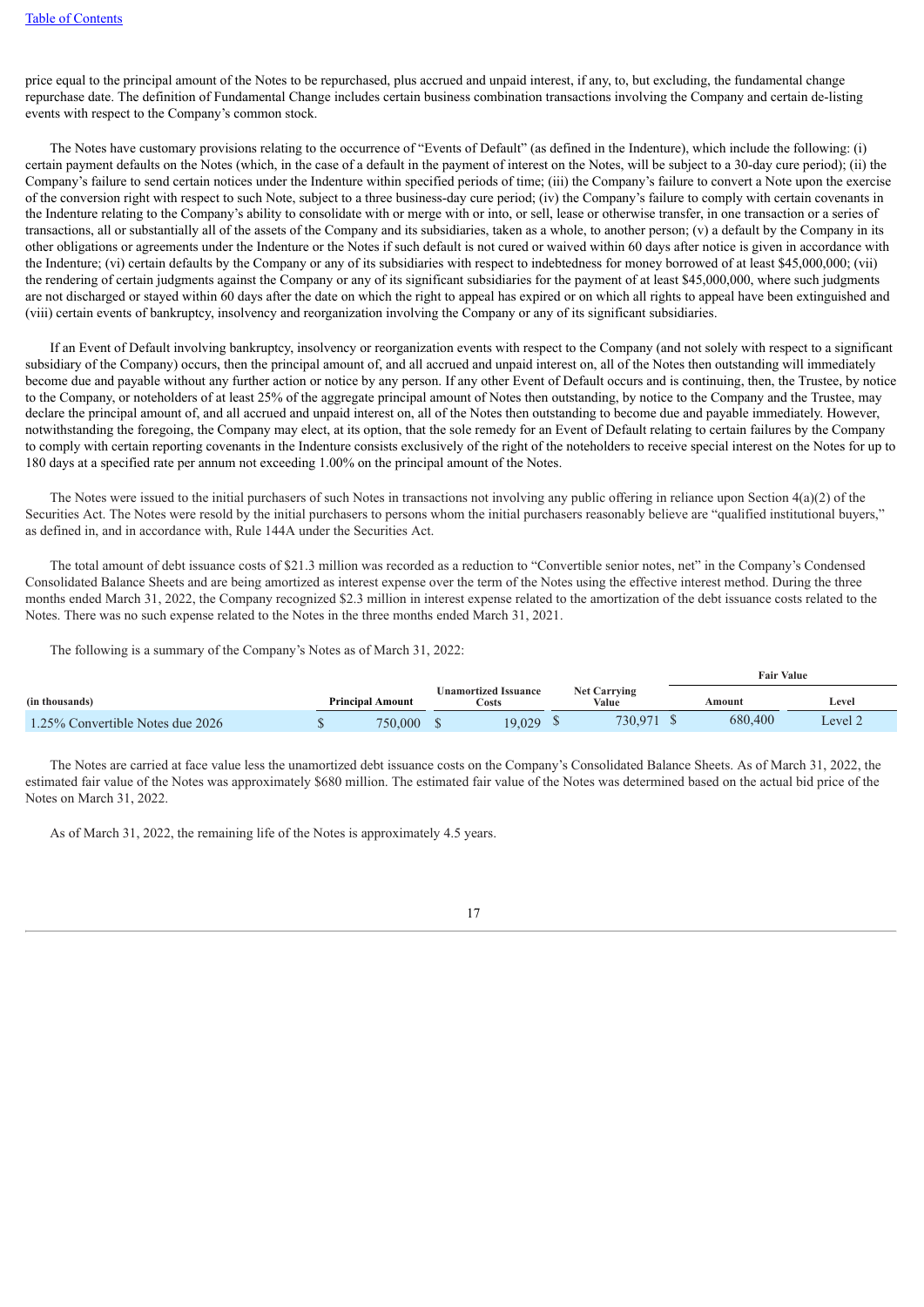#### *Capped Call Transactions*

On September 9, 2021, in connection with the pricing of the offering of Notes, the Company entered into privately negotiated capped call transactions (the "Base Capped Call Transactions") with Bank of Montreal, Credit Suisse Capital LLC, Deutsche Bank AG, London Branch, Goldman Sachs & Co. LLC, JPMorgan Chase Bank, National Association, Mizuho Markets Americas LLC and Wells Fargo Bank, National Association (the "Option Counterparties"). In addition, on September 10, 2021, in connection with the initial purchasers' exercise of their option to purchase additional Notes, the Company entered into additional capped call transactions (the "Additional Capped Call Transactions," and, together with the Base Capped Call Transactions, the "Capped Call Transactions") with each of the Option Counterparties. The Capped Call Transactions cover, subject to customary anti-dilution adjustments, the aggregate number of shares of the Company's common stock that initially underlie the Notes, and are expected generally to reduce potential dilution to the Company's common stock upon any conversion of Notes and/or offset any cash payments the Company is required to make in excess of the principal amount of converted Notes, as the case may be, with such reduction and/or offset subject to a cap, based on the cap price of the Capped Call Transactions. The cap price of the Capped Call Transactions is initially \$47.94, which represents a premium of 100% over the last reported sale price of the Company's common stock on September 9, 2021. The cost of the Capped Call Transactions was approximately \$90.2 million.

The Capped Call Transactions are separate transactions, each between the Company and the applicable Option Counterparty, and are not part of the terms of the Notes and do not affect any holder's rights under the Notes or the Indenture. Holders of the Notes will not have any rights with respect to the Capped Call Transactions.

### *Business Combination*

In connection with the Closing of the Business Combination, all of HydraFacial's existing debt under its credit facilities were repaid and its credit facilities were extinguished. The related write-off of the deferred financing costs totaled \$2.3 million and prepayment penalties totaled \$2.0 million in 2021. Both are included in the Other expense (income), net on the Company's Consolidated Statements of Comprehensive Loss.

Deferred financing costs expense prior to the Closing of the Business Combination for the three months ended March 31, 2021 amounted to \$0.4 million and is included in Interest expense, net on the Company's Consolidated Statements of Comprehensive Loss.

## **Note 11 – Income Taxes**

The income tax expense/(benefit) for the three months ended March 31, 2022 and March 31, 2021 is \$2.6 million and \$(0.3) million, respectively.

The effective tax rate for the three months ended March 31, 2022 is 7.45% which is lower than the federal statutory rate of 21.0% primarily due to forecasted loses adjusted by various non-deductible expenses primarily from the revaluation of the warrants, limitation on officer's compensation, and meals and entertainment.

The effective tax rate for the three months ended March 31, 2021 is 8.55% which is lower than the federal statutory rate of 21.0% primarily due to the increase in valuation and non-deductible expense related to stock-based compensation and meals and entertainment.

The Company has established a valuation allowance against a portion of its remaining deferred tax assets because it is more likely than not that certain deferred tax assets will not be realized. In determining whether deferred tax assets are realizable, the Company considered numerous factors including historical profitability, the amount of future taxable income and the existence of taxable temporary differences that can be used to realize deferred tax assets.

Additionally, the Company applies ASC 740, the accounting standard governing uncertainty in income taxes that prescribes rules for recognition, measurement and classification in the financial statements of tax positions taken or expected to be taken in a tax return. The Company has gross unrecognized tax benefits of \$0.1 million and \$0.1 million for the three months ended March 31, 2022 and March 31, 2021, respectively.

On March 11, 2021 the United States enacted the American Rescue Plan Act of 2021 ("American Rescue Plan"). The American Rescue Plan includes various income and payroll tax measures. The Company does not expect a material impact of the American Rescue Plan on the Company's Condensed Consolidated Financial Statements and related disclosures.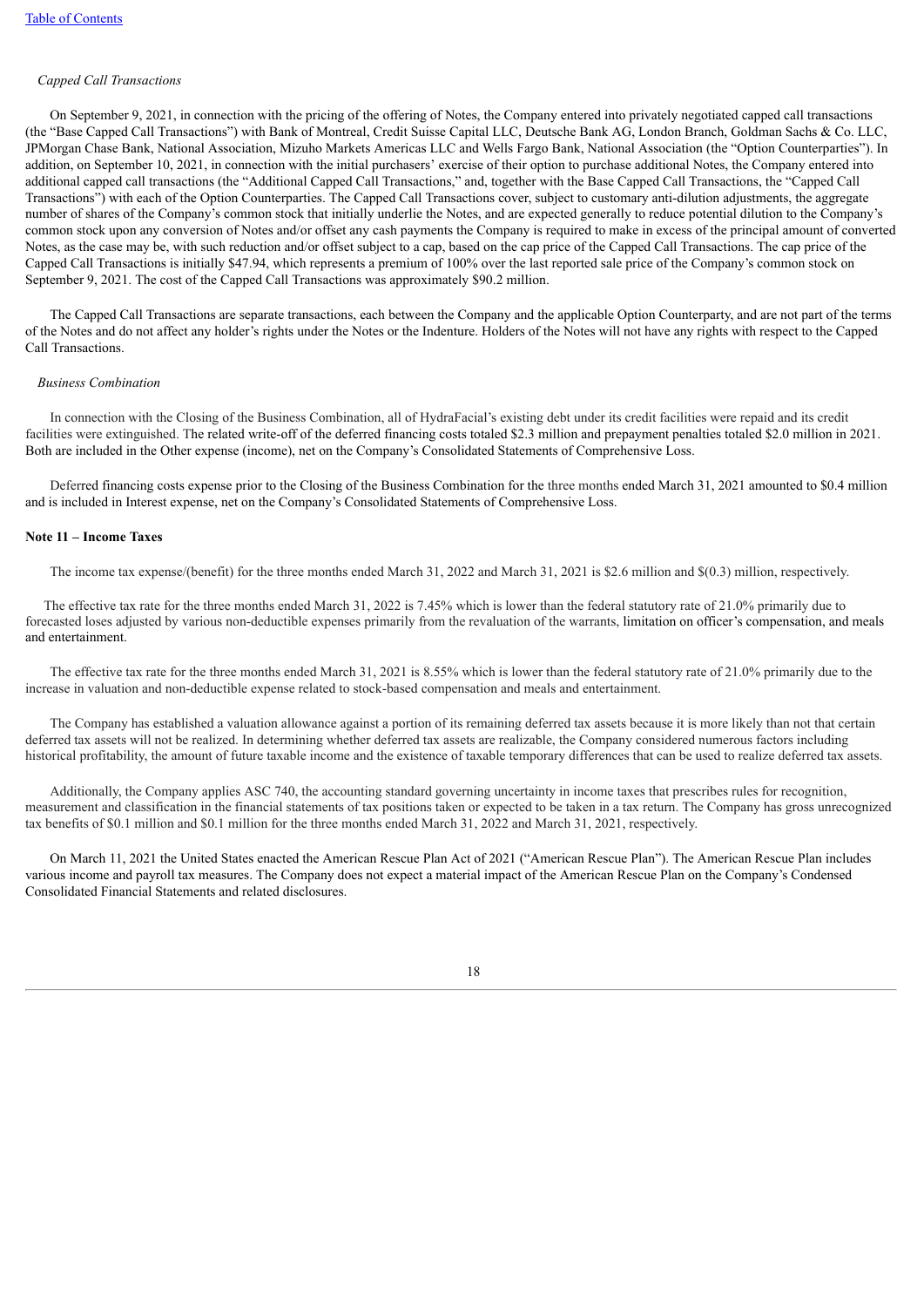# **Note 12 – Equity-Based Compensation**

Compensation expense attributable to net stock-based compensation was as follows for the periods indicated:

|                                  | Three Months Ended March 31, |      |  |  |
|----------------------------------|------------------------------|------|--|--|
| (in thousands)                   | 2022                         | 2021 |  |  |
| Cost of sales                    | 226                          |      |  |  |
| Selling and marketing            | 2,814                        | 6    |  |  |
| Research and development         | 110                          |      |  |  |
| General and administrative       | 3.899                        | 26   |  |  |
| Stock-based compensation expense | 7.049                        | 34   |  |  |

# *Restricted Stock Units ("RSUs") and Performance-based restricted stock units ("PSUs")*

The following table summarizes the Company's unvested equity award activity for the three months ended March 31, 2022:

|                               |             |             |             | Weighted Average Grant Date Fair<br>Value |
|-------------------------------|-------------|-------------|-------------|-------------------------------------------|
|                               | <b>RSUs</b> | <b>PSUs</b> | <b>RSUs</b> | <b>PSUs</b>                               |
| Outstanding - January 1, 2022 | 380,775     | 975,000 \$  | 25.88 \$    | 11.39                                     |
| Granted                       | 2,122,819   | 719,613     | 13.89       | 12.31                                     |
| <b>Vested</b>                 | (8,895)     |             | 13.49       |                                           |
| Forfeited                     | (36, 238)   |             | 18.38       |                                           |
| Outstanding - March 31, 2022  | 2,458,461   | .694.613    | 15.69       | 11.79                                     |

# **Note 13 – Commitments and Contingencies**

From time to time the Company may be involved in claims, legal actions and governmental proceedings that arise from its business operations. As of March 31, 2022, the Company was not a party to any legal proceedings or threatened legal proceedings, the adverse outcome of which, individually or in the aggregate, that it believes would have a material adverse effect on its business, financial condition or results of operations.

## **Note 14 – Concentrations**

As of March 31, 2022, the Company had no customers that accounted for 10% or more of the Accounts receivable balance.

As of December 31, 2021, the Company had no customers that accounted for 10% or more of the Accounts receivable balance.

No single customer accounted for 10% or more of consolidated Net sales during the three months ended March 31, 2022 and March 31, 2021.

# **Note 15 – Related-Party Transactions**

# *Registration Rights Agreement*

In connection with the consummation of the Business Combination, on May 4, 2021, the Company entered into that certain Amended and Restated Registration Rights Agreement (the "Registration Rights Agreement") with BLS Investor Group LLC and the HydraFacial Stockholders.

Pursuant to the terms of the Registration Rights Agreement, (i) any outstanding share of Class A Common Stock or any other equity security (including the Private Placement Warrants and including shares of Class A Common Stock issued or issuable upon the exercise of any other equity security) of the Company held by the Sponsor or the HydraFacial Stockholders (together, the "Restricted Stockholders") as of the date of the Registration Rights Agreement or thereafter acquired by a Restricted Stockholder (including the shares of Class A Common Stock issued upon conversion of the 11,500,000 Founder Shares that were owned by the Sponsor and converted to shares of Class A Common Stock prior in connection with the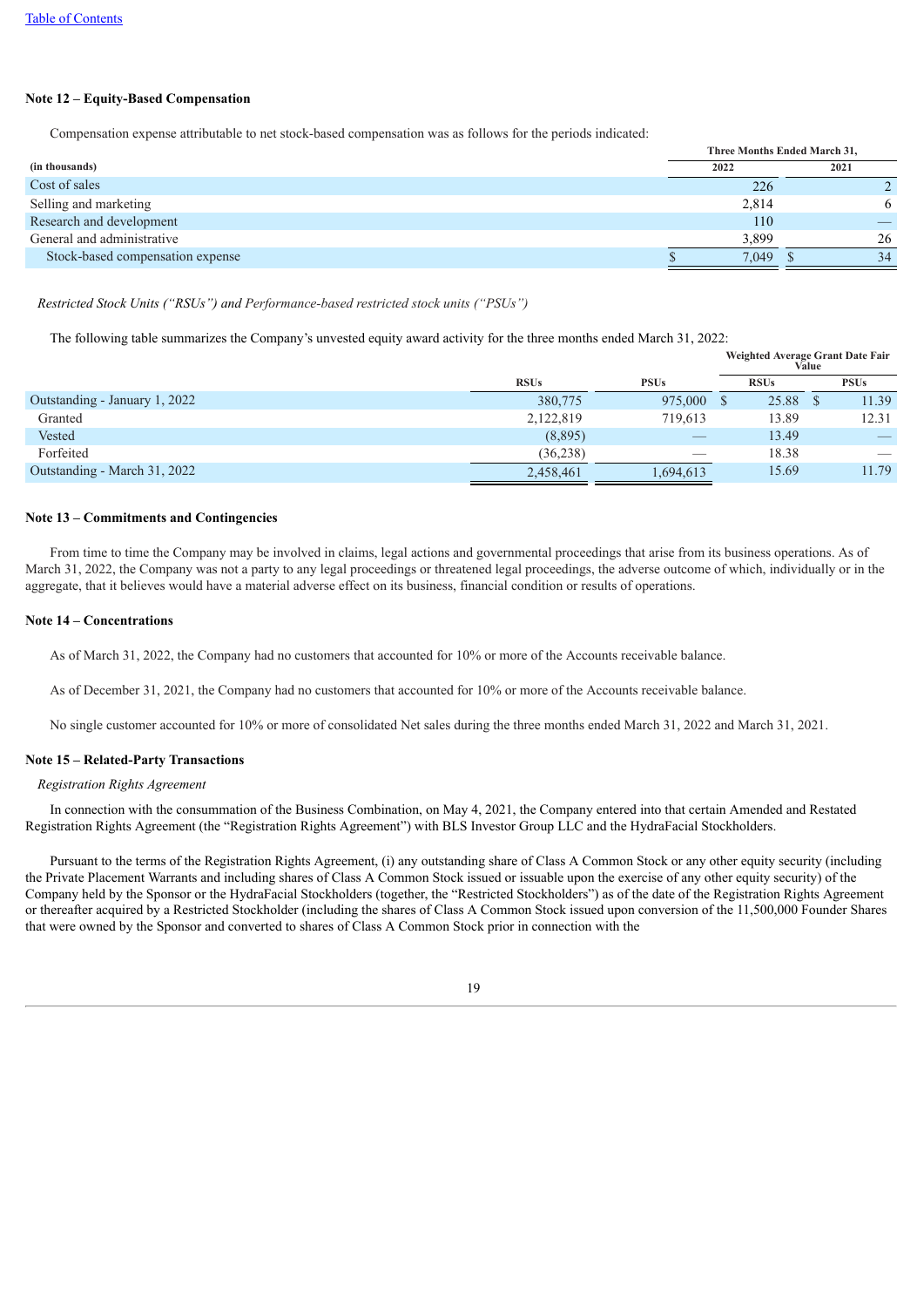Business Combination and upon exercise of any Private Placement Warrants) and shares of Class A Common Stock issued as earn-out shares to the HydraFacial Stockholders and (ii) any other equity security of the Company issued or issuable with respect to any such share of common stock by way of a stock dividend or stock split or in connection with a combination of shares, recapitalization, merger, consolidation or other reorganization or otherwise will be entitled to registration rights.

The Registration Rights Agreement provides that the Company will, within 60 days after the consummation of the Business Combination, file with the SEC a shelf registration statement registering the resale of the shares of common stock held by the Restricted Stockholders and will use its reasonable best efforts to have such registration statement declared effective as soon as practicable after the filing thereof, but in no event later than 60 days following the filing deadline. The Company filed such registration statement on July 19, 2021 and it was declared effective by the SEC on July 26, 2021. The HydraFacial Stockholders are entitled to make up to an aggregate of two demands for registration, excluding short form demands, that the Company register shares of common stock held by these parties. In addition, the Restricted Stockholders have certain "piggy-back" registration rights. The Company will bear the expenses incurred in connection with the filing of any registration statements filed pursuant to the terms of the Registration Rights Agreement. The Company and the Restricted Stockholders agree in the Registration Rights Agreement to provide customary indemnification in connection with any offerings of common stock effected pursuant to the terms of the Registration Rights Agreement.

Pursuant to the Registration Rights Agreement, the Sponsor agreed to restrictions on the transfer of their securities issued in the Company's initial public offering, which (i) in the case of the Founder Shares is one year after the completion of the Business Combination unless (A) the closing price of the common stock equals or exceeds \$12.00 per share for 20 days out of any 30-trading-day period commencing at least 150 days following the Closing of the Business Combination or (B) the Company completes a liquidation, merger, capital stock exchange, reorganization or other similar transaction that results in all of the Company's stockholders having the right to exchange their shares of common stock for cash, securities or other property, and (ii) in the case of the Private Placement Warrants and the respective Class A Common Stock underlying the Private Placement Warrants is 30 days after the completion of the Business Combination. The Sponsor and its permitted transferees will also be required, subject to the terms and conditions in the Registration Rights Agreement, not to transfer their Private Placement Warrants (as defined in the Registration Rights Agreement) or shares of common stock issuable upon the exercise thereof for 30 days following the Closing.

#### *Lock-Up Agreement*

In connection with the consummation of the Business Combination, on May 4, 2021, the Company, the Sponsor and the HydraFacial Stockholders entered into a Lock-Up Agreement, pursuant to which the HydraFacial Stockholders agreed, subject to certain exceptions, not to sell, transfer to another or otherwise dispose of, in whole or in part, the common stock held by the HydraFacial Stockholders during the period commencing from the closing of the Business Combination and through the earlier of (i) the 180-day anniversary of the date of the closing of the Business Combination and (ii) the date after the closing of the Business Combination on which the Company consummates certain transactions involving a change of control of the Company. Pursuant to the terms of the Lock-Up Agreement, the restrictions set forth therein expired on October 31, 2021.

#### *Investor Rights Agreement*

In connection with the consummation of the Business Combination, on May 4, 2021, the Company and LCP Edge Holdco, LLC entered into that certain Investor Rights Agreement (the "Investor Rights Agreement"). Pursuant to the Investor Rights Agreement, LCP has the right to designate a number of directors for appointment or election to the Company's board of directors as follows: (i) one director for so long as LCP holds at least 10% of the outstanding Class A Common Stock, (ii) two directors for so long as LCP holds at least 15% of the outstanding Class A Common Stock, and (iii) three directors for so long as LCP holds at least 40% of the outstanding Class A Common Stock. Pursuant to the Investor Rights Agreement, for so long as LCP holds at least 10% of the outstanding Class A Common Stock, LCP will be entitled to have at least one of its designees represented on the compensation committee and nominating committee and corporate governance committee of the Company's board of directors.

#### *Amended and Restated Management Services Agreement*

HydraFacial entered into a Management Services Agreement, dated December 1, 2016 with Linden Capital Partners III LP ("Linden Capital Partners III") and DW Management Services, L.L.C. ("DW Management Services") pursuant to which the parties receive quarterly monitoring fees of the greater of (a) \$125,000 and (b) 1.25% of Last Twelve Months EBITDA multiplied by the quotient of  $(x)$  the aggregate capital invested by the investors of DW Healthcare Partners IV (B), L.P. ("DWHP Investors") into LCP and/or its subsidiaries as of such date, divided by (y) the sum of (i) the aggregate capital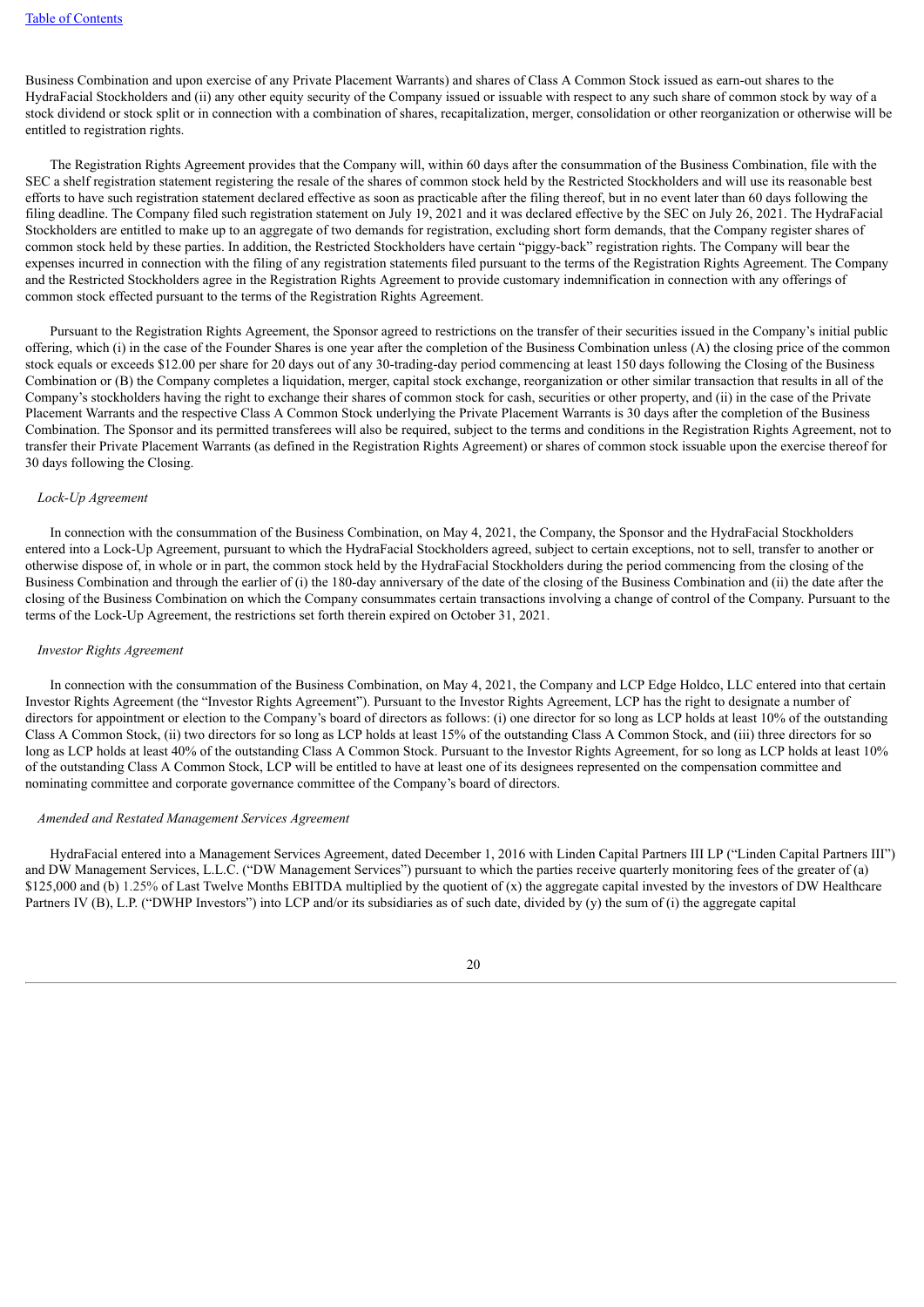invested by the DWHP Investors into LCP and/or its subsidiaries, plus (ii) the aggregate capital invested by Linden Capital Partners III into LCP and/or its subsidiaries as of the date of payment. In addition, the management services agreement provides for other fees in relation to services that may be provided in connection with equity and/or debt financing, acquisition of any other business, company, product line or enterprise, or divestiture of any division, business, and product or material assets. The fees vary between 1% and 2% of the related transaction amount. Linden Capital Partners III also received a transaction fee upon the consummation of the Business Combination.

In connection with the consummation of the Business Combination, on May 4, 2021, the Company, its subsidiary, Edge Systems LLC, and Linden Capital III LLC, the general partner of Linden Manager III LP (the "Linden Manager") entered into an Amended and Restated Management Services Agreement (the "Linden Management Services Agreement") pursuant to which the Linden Manager may continue to provide advisory services at the request of the Company related to mergers and acquisitions for one year following the Business Combination. As consideration for such services, the Company will pay a fee, equal to 1% of enterprise value of the target acquired, to the Linden Manager upon the consummation of any such transaction (the "1% Fee"). The Company has also agreed to reimburse Linden Manager for certain expenses in connection with such advisory services. However, pursuant to the Linden Management Services Agreement, the Company's obligation to pay the 1% Pursuant to the terms of the agreement, the fee expired twelve months after the consummation of the Business Combination on May 4, 2022.

HydraFacial recorded \$0 and approximately \$0.1 million of charges related to management services fees for the three months ended March 31, 2022 and 2021, respectively. These amounts are included in General and administrative expenses on the Company's Consolidated Statements of Comprehensive Loss. There were no amounts due to these related parties at March 31, 2022 and 2021. In relation to the consummation of the Business Combination, \$21.0 million in transaction fees was paid to the Former Parent. These amounts are included in General and administrative expenses on the Company's Consolidated Statements of Comprehensive Loss.

## *Former Long-term Debt Due to Related Parties*

On April 10, 2020, the Company's existing Credit Agreement with a bank that is also a related party was amended to include a "PIK" interest component of 2% that accrues on the outstanding balances of the Term Loan and Revolver. Additionally, the Company is required to pay an early prepayment fee of 2.00% of the amount prepaid or repaid on the Term Loan prior to April 10, 2021, and 1.00% if prepaid between April 11, 2021 and April 10, 2022. In connection with the consummation of the Business Combination, all outstanding debt was paid. As of March 31, 2022, there was no amount due to related parties in connection with the Term Loan and Revolver.

On April 10, 2020, HydraFacial also entered into a second credit facility with a related party to provide for borrowings of \$30.0 million (the "Term A Loan"). In connection with the consummation of the Business Combination, all outstanding debt was paid. As of March 31, 2022, there was no amount due to a related parties in connection with the Term A Loan and related PIK Interest.

#### *Related Party Leases*

### *Signal Hill Of ice*

HydraFacial leases its office in Signal Hill, California, from an entity owned by former minority stockholders of HydraFacial who are no longer active employees. Lease expense under this lease was \$0.2 million and \$0.1 million for the three months ended March 31, 2022 and 2021, respectively.

#### *Miami Beach Of ice*

The Company maintains an office in Miami Beach, Florida, whereby the Company, on a monthly basis, reimburses an entity owned by the Company's Executive Chairman that makes such office available to the Company for its employees and affiliates. Expense for this property was not material for the three months ended March 31, 2022. No such expenses existed for the three months ended March 31, 2021.

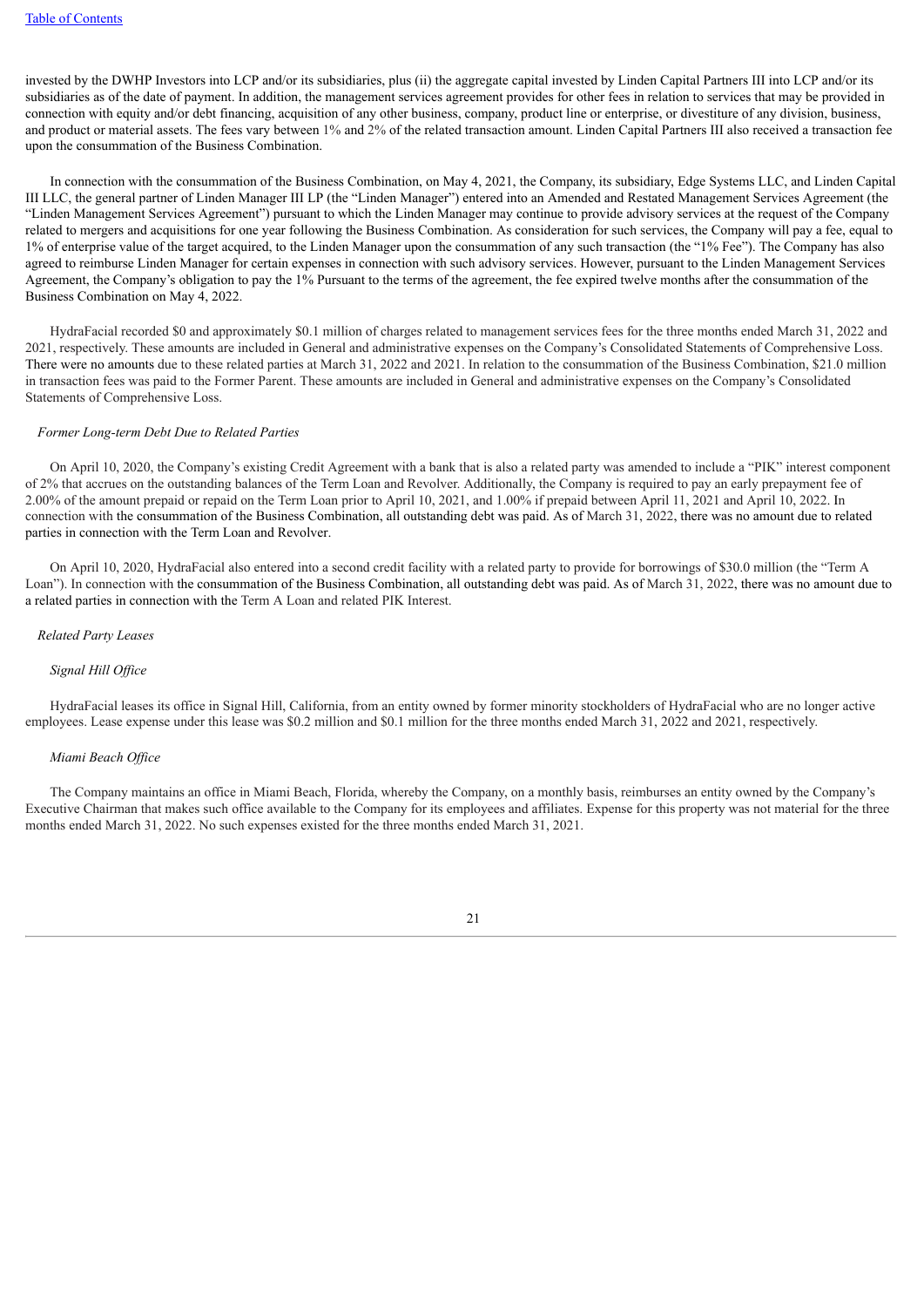# **Note 16 - Stockholders' Deficit**

# *Common Stock*

The Company is authorized to issue 320,000,000 shares of Class A Common Stock, par value of \$0.0001 per share. Holders of Class A Common Stock are entitled to one vote for each share. As of March 31, 2022 and December 31, 2021, there were 150,603,231 and 150,598,047, respectively, of Class A Common Stock issued and outstanding. The Class A Common Stock is entitled to one vote per share and all shares are outstanding. The Company has not declared or paid any dividends with respect to its Class A Common Stock.

In connection with the Business Combination on May 4, 2021, the Company issued 35,000,000 shares of Class A Common Stock to certain qualified institutional buyers and accredited investors that agreed to purchase such shares in connection with the Business Combination for aggregate consideration of \$350 million. The Company also issued 35,501,743 shares of Class A Common Stock as partial compensation to the HydraFacial Stockholders for the Business Combination.

## *Preferred Stock*

The Company is authorized to issue 1,000,000 shares of preferred stock with a par value of \$0.0001 per share with such designations, voting and other rights and preferences as may be determined from time to time by the Company's board of directors. At March 31, 2022 and December 31, 2021, there were no shares of preferred stock issued or outstanding.

#### **Note 17 - Segment Reporting**

The Company manages its business on the basis of one operating segment and one reportable segment. As a result, the chief operating decision maker, who is the Chief Executive Officer, decides how to allocate resources and assess performance, reviews financial information presented on a consolidated basis for purposes of making operating decisions, allocates resources and evaluates financial performance.

Net sales by geographic region were as follows for the periods indicated:

|                                    | Three Months Ended March 31, |  |        |  |
|------------------------------------|------------------------------|--|--------|--|
| (in thousands)                     | 2022                         |  | 2021   |  |
| Americas                           | 44.606                       |  | 31,280 |  |
| Asia-Pacific                       | 12.901                       |  | 8,791  |  |
| Europe, the Middle East and Africa | 17.908                       |  | 7.471  |  |
| Total net sales                    | 75.415                       |  | 47.542 |  |

As of March 31, 2022 and December 31, 2021 substantially all of the Company's property, plant and equipment was held in the United States.

## **Note 18 – Net Income (Loss) Attributable to Common Shareholders**

The following table sets forth the calculation of both basic and diluted net income (loss) per share as follows for the periods indicated:

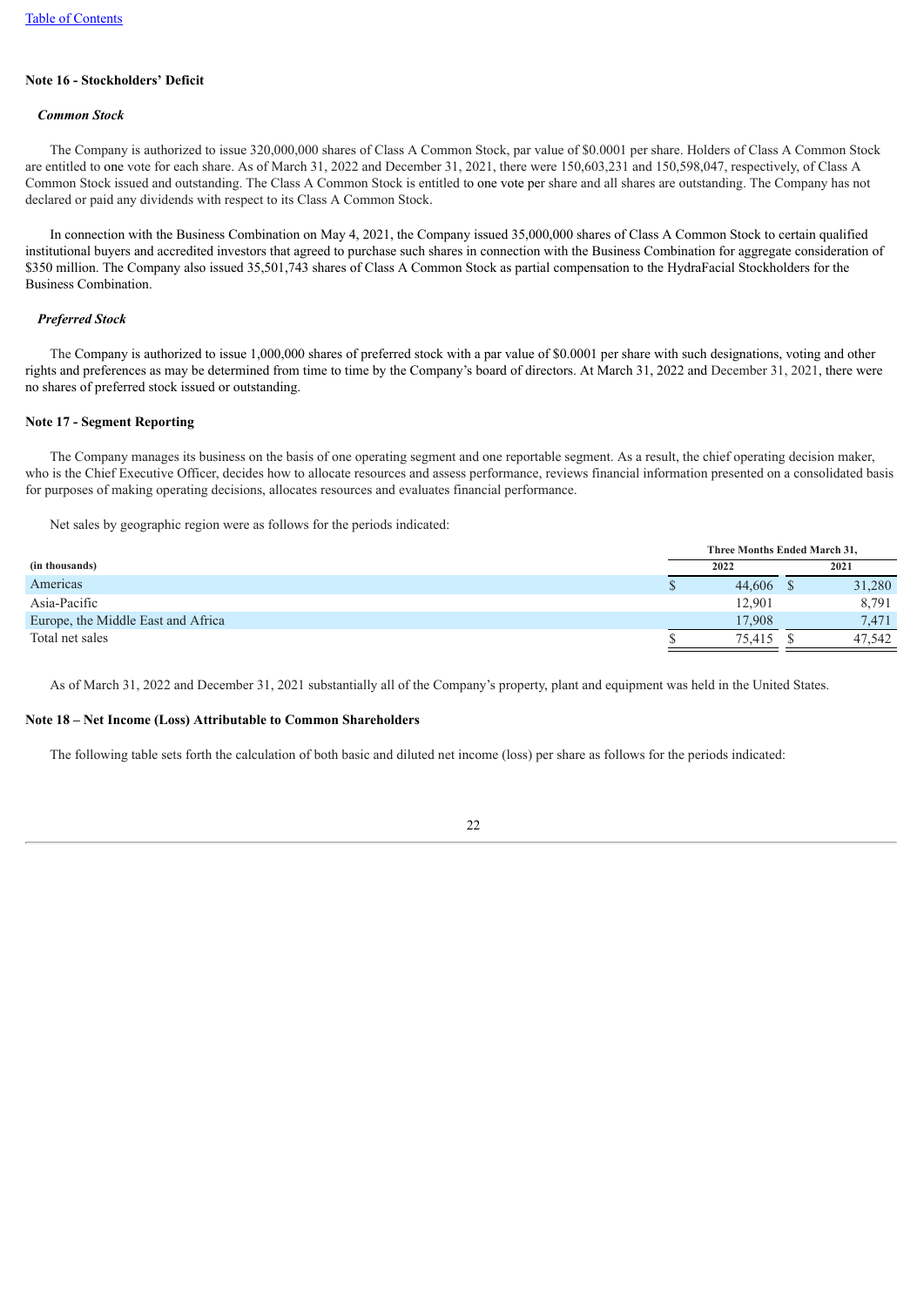|                                                              | Three Months Ended March 31, |               |  |            |  |  |  |
|--------------------------------------------------------------|------------------------------|---------------|--|------------|--|--|--|
| (in thousands, except share and per share amounts)           |                              | 2022          |  | 2021       |  |  |  |
| Net income (loss) available to common shareholders - basic   |                              | 32,507 \$     |  | (3,274)    |  |  |  |
| Plus: Income on Private placement warrants                   |                              | (52,052)      |  |            |  |  |  |
| Net income (loss) available to common shareholders - diluted |                              | $(19,545)$ \$ |  | (3,274)    |  |  |  |
|                                                              |                              |               |  |            |  |  |  |
| Weighted average common shares outstanding - basic           |                              | 150,598,105   |  | 35,501,743 |  |  |  |
| Effect of dilutive shares:                                   |                              |               |  |            |  |  |  |
| Private placement warrants                                   |                              | 2,113,593     |  |            |  |  |  |
| Weighted average common shares outstanding - diluted         |                              | 152,711,698   |  | 35,501,743 |  |  |  |
|                                                              |                              |               |  |            |  |  |  |
| Basic net income (loss) per share:                           |                              | 0.22 S        |  | (0.09)     |  |  |  |
| Diluted net income (loss) per share                          |                              | $(0.13)$ \$   |  | (0.09)     |  |  |  |

The following shares have been excluded from the calculation of the weighted average diluted shares outstanding as the effect would have been antidilutive:

|                      | <b>March 31, 2022</b> | March 31, 2021 |
|----------------------|-----------------------|----------------|
| Convertible Notes    | 23,614,425            |                |
| <b>RSUs</b>          | 2,458,461             |                |
| <b>PSUs</b>          | 1,694,613             |                |
| <b>Stock Options</b> | 6,582,520             | .509           |

# **Note 19 – Subsequent Events**

<span id="page-21-0"></span>Other than as disclosed elsewhere, no subsequent events have occurred that would require recognition in the condensed consolidated financial statements or disclosure in the accompanying notes.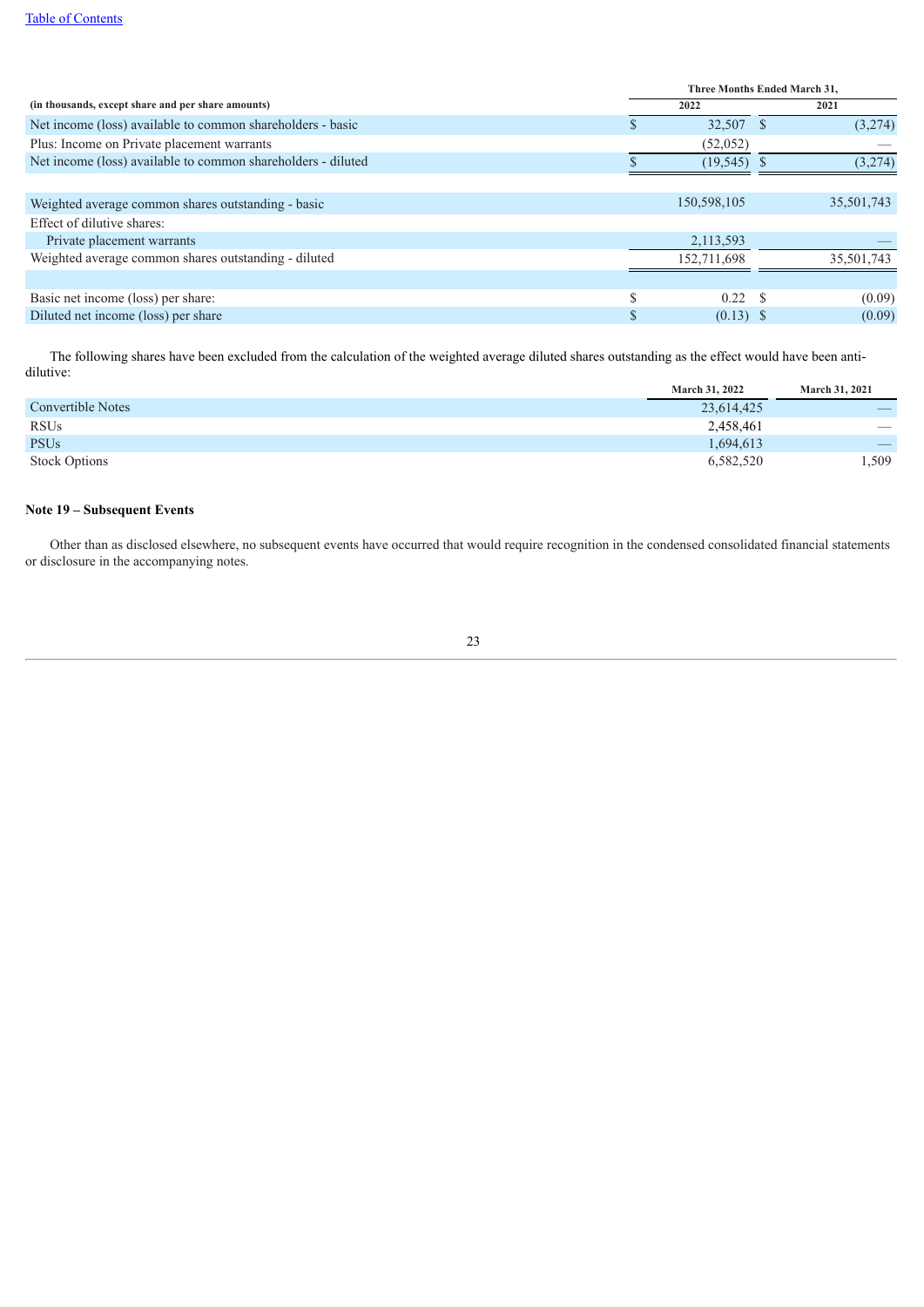## **Item 2. Management's Discussion and Analysis of Financial Condition and Results of Operations.**

#### **Forward-Looking Statements**

This Quarterly Report contains "forward looking statements" within the meaning of the "safe harbor" provisions of the United States Private Securities Litigation Reform Act of 1995. When used in this Quarterly Report, the words "estimates," "projected," "expects," "anticipates," "forecasts," "plans," "intends," "believes," "seeks," "may," "will," "should," "future," "propose" and variations of these words or similar expressions (or the negative versions of such words or expressions) are intended to identify forward-looking statements.

These forward-looking statements are not guarantees of future performance, conditions or results, and involve a number of known and unknown risks, uncertainties, assumptions and other important factors, many of which are outside The Beauty Health Company's control, that could cause actual results or outcomes to differ materially from those discussed in the forward-looking statements. Factors that could cause or contribute to these differences include, but are not limited to, those identified below and those discussed in the section titled Risk Factors of this filing.

Important factors, among others, that may affect actual results or outcomes include the inability to recognize the anticipated benefits of the Business Combination; costs related to the Business Combination; the inability to maintain the listing of The Beauty Health Company's shares on Nasdaq; The Beauty Health Company's availability of cash for debt service and exposure to risk of default under debt obligations; The Beauty Health Company's ability to manage growth; The Beauty Health Company's ability to execute its business plan; potential litigation involving The Beauty Health Company; changes in applicable laws or regulations; the possibility that The Beauty Health Company may be adversely affected by other economic, business, and/or competitive factors; and the impact of the continuing COVID-19 pandemic on our business. The Beauty Health Company does not undertake any obligation to update or revise any forward-looking statements, whether as a result of new information, future events or otherwise, except as required by law.

The following discussion and analysis of our financial condition and results of operations should be read in conjunction with our condensed consolidated financial statements and related notes appearing elsewhere in this Quarterly Report on Form 10-Q and also with our audited consolidated financial statements and notes thereto included in our Annual Report on Form 10-K for the fiscal year ended December 31, 2021 filed with the U.S. Securities and Exchange Commission (SEC) on March 1, 2021.

Unless the context otherwise requires, references to "*HydraFacial*", "we", "us", and "*our*" in this section are intended to mean the business and operations of The Beauty Health Company and its consolidated subsidiaries.

### **Company Overview**

The Beauty Health Company is a global category-creating company focused on delivering beauty health experiences by reinventing our consumer's relationship with their skin, their bodies and their self-confidence. Our flagship brand, HydraFacial, created the category of hydradermabrasion by using a patented Vortex-Fusion Delivery System to cleanse, peel, exfoliate, extract, infuse, and hydrate the skin with proprietary solutions and serums. HydraFacial provides a non-invasive and approachable experience with a powerful community of a/estheticians, consumers and partners, bridging medical skin correction to traditional over-the-counter beauty. Our vision is to expand our platform and connected community of providers, consumers, brand partners, and retail partners to democratize and personalize beauty health solutions across ages, genders, skin tones, and skin types.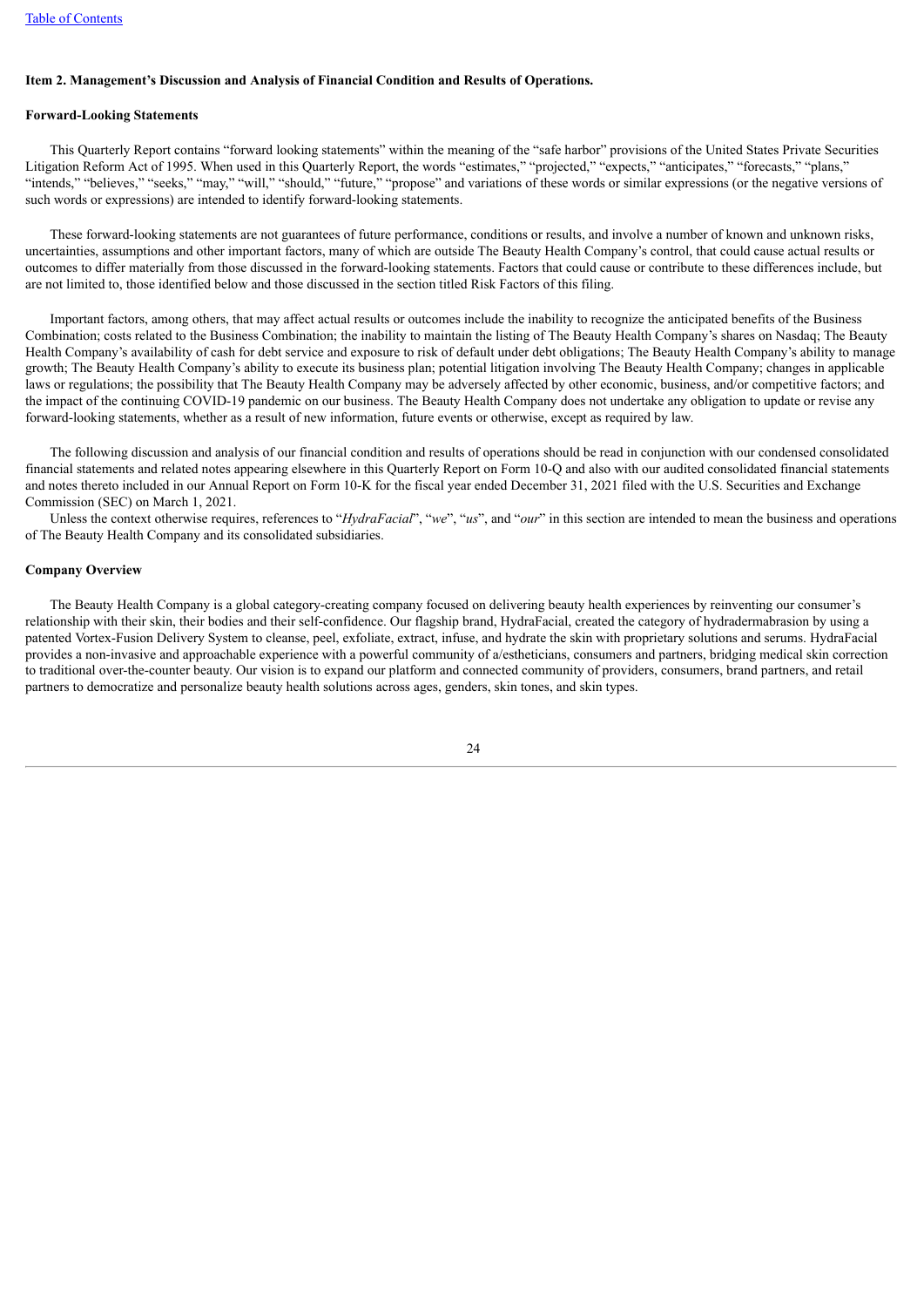#### **Recent Developments**

#### *CEO Transition*

On November 9, 2021, by mutual agreement, the Board of Directors and Clinton Carnell, the Company's Chief Executive Officer and member of the Board, determined that Mr. Carnell would transition out of his roles as Chief Executive Officer and as a member of the Board, in each case, effective December 31, 2021. These actions were not related to any matter regarding the Company's financial condition, reported financial results, internal controls or disclosure controls and procedures. On January 1, 2022, Brenton L. Saunders, the Company's Executive Chairman of the Board, assumed additional responsibilities as its interim Chief Executive Officer.

On January 20, 2022, we announced the appointment of Andrew Stanleick to serve as our President and Chief Executive Officer and as a member of the Board of Directors, effective as of February 7, 2022. In this capacity, Mr. Stanleick is serving as our principal executive officer. Upon Mr. Stanleick commencing employment as our Chief Executive Officer, Mr. Saunders, the Company's then interim Chief Executive Officer and the Executive Chairman of the Board, ceased to serve as interim Chief Executive Officer. Mr. Saunders continues to serve as the Executive Chairman of the Board.

#### *Syndeo Launch*

On March 7, 2022 the Company announced that its new delivery system, HydraFacial Syndeo ("*Syndeo*"), would be available for purchase starting immediately in the United States, with a rolling release in other markets to follow. The Syndeo system is a digitally connected device co-created with our HydraFacialist community to meaningfully enhance the consumer and provider experience. Built with cloud-based software, the upgraded delivery system blends the HydraFacial core treatment with digital capabilities to supply the Company and providers with key learnings and insights. The data retrieval enables the Company to better analyze consumer behavior and aid providers in understanding their clients' needs. With this data, providers can see consumer history and preferences, allowing them to offer targeted products and experiences personalized to a consumer's needs. The new system also provides the capability to enhance consumer engagement through branding and gamification.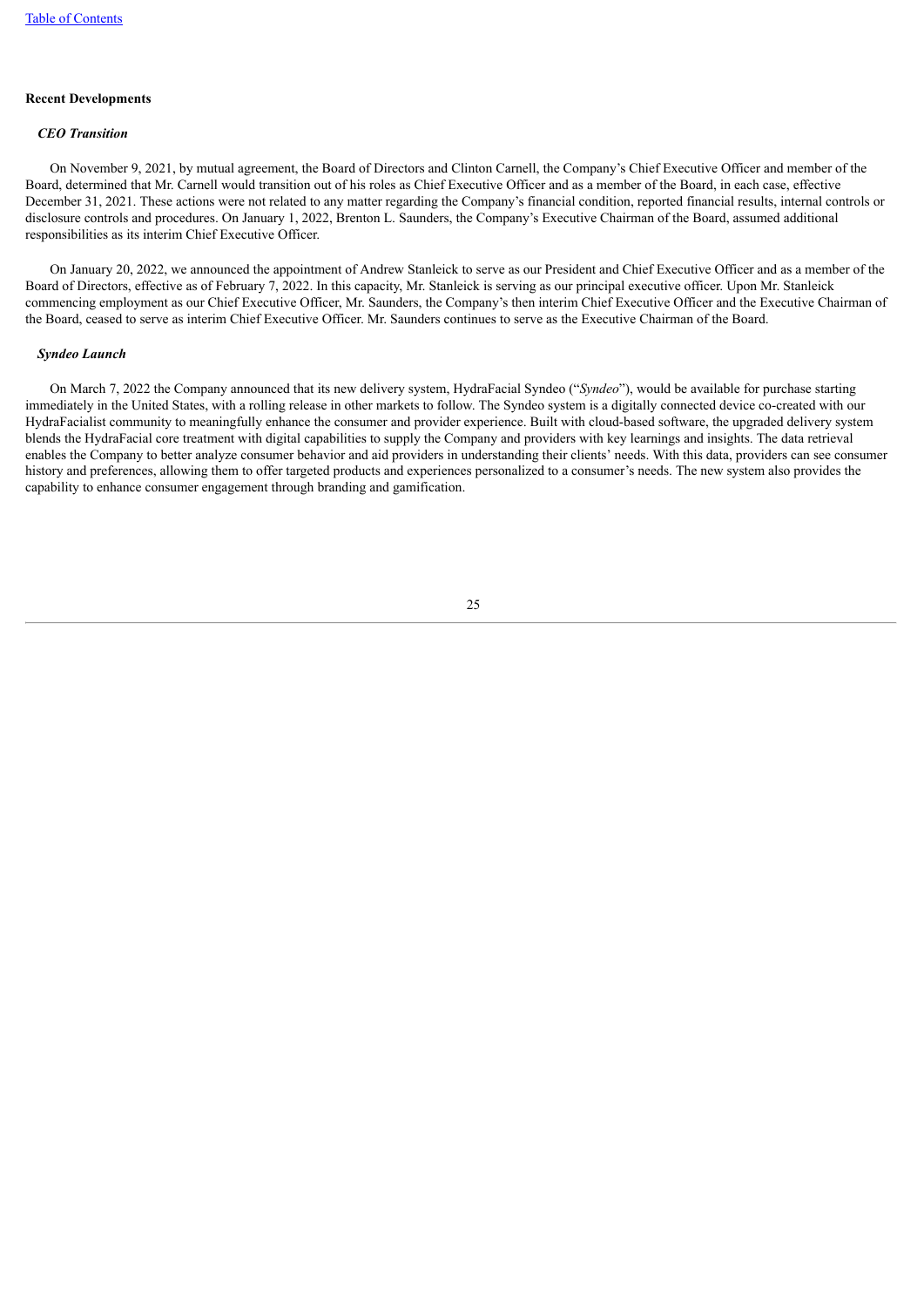# **Factors Affecting Our Performance**

#### *Market Trends*

HydraFacial is a pioneer in the attractive and growing beauty-health industry and there are several emerging market trends that we believe will play a key role in shaping the future of this industry. Recent growth in the skincare industry has been driven by an emphasis on skincare rather than cosmetics and HydraFacial is poised to capture a larger share of wallet from consumers. Further, HydraFacial's market research conducted in 2019 demonstrated that consumers are increasingly willing to spend on high-end beauty health products. To the extent disposable income grows, we expect impacts of this trend to be amplified. We believe these favorable market trends will continue and strengthen going forward. However, we operate in the beauty health industry, which is highly competitive and changes rapidly. Our operating results could be significantly affected by our ability to develop new products and find new distribution channels for new and existing product.

## *Impact of the COVID-19 Pandemic*

The COVID-19 pandemic has had, and may continue to have, adverse impacts on our business. Most markets have recently shown encouraging signs of emergence from the pandemic; however, sporadic containment measures and travel restrictions continue to impact volume trends in certain markets. However, the recent loosening of social distancing protocols and the gradual removal or reduction of travel restrictions in certain key markets have contributed to increased demand and sales growth, in most of the countries we operate in.

As previously reported, we have implemented several key measures in response to the COVID-19 pandemic which continue to be in place. We have also amplified our measures to address the potentially longer-lasting impacts of the COVID-19 pandemic, the intermittent lockdowns and possible economic uncertainty resulting from COVID-19 that continue in many markets. We anticipate the recovery to be non-linear until COVID-19 containment measures are discontinued across all regions and normal consumer traffic resumes on a consistent basis. We currently expect that any easing of containment measures and recovery of the impacted sectors of the economy will be gradual and uneven, as regions face resurgence of COVID-19 and related uncertainties, and the availability and widespread distribution of a safe and effective vaccine varies across regions. As a result, we anticipate that consumer spending habits and consumer confidence will continue to shift, causing future sales and volume trends to be non-linear.

## *Demographics*

HydraFacial benefits from a large, young and diverse customer base and the ability to serve a large percentage of the population given that HydraFacial's patented technology addresses all skin, regardless of type, age or gender. At the intersection of the medical and consumer retail markets, the large potential customer base should provide significant upside to drive top-line growth. HydraFacial over indexes with males, significantly increasing the Total Addressable Market (TAM) compared to peers and the mix of male customers is growing at two times the rate of female customers. HydraFacial customers are young; approximately 50% of HydraFacial customers are Millennials, and approximately 30% of HydraFacial's beauty retail customers are under the age of 24. As the Millennial and Gen Z consumers age, they appear to be taking skincare more seriously and willing to invest in premium treatments, such as those offered by HydraFacial.

# *Marketing*

Effective marketing is vital to our ability to drive growth. We plan to further our successful demand-generating activities through educational campaigns that focus on our brand, values, and quality, as well as enhancing our digitally integrated media campaigns.

#### *Innovation*

Our strategy involves innovating our current product offering while also diversifying into attractive adjacent categories where we can leverage our strengths, capabilities and community. We intend to maintain investment in research and development to stay at the forefront of cutting-edge technology.

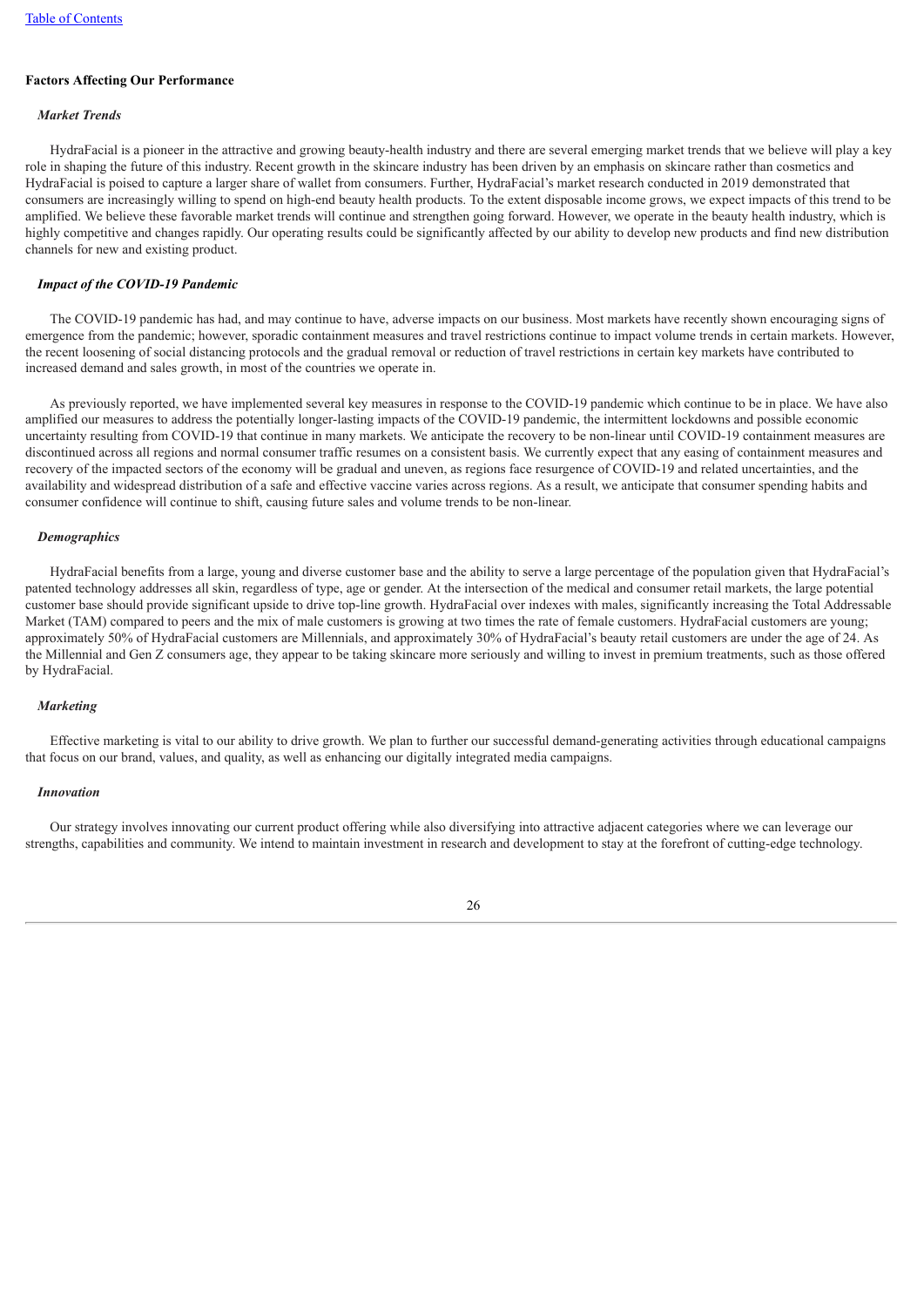#### *Technology*

Our investments in technology enhance the HydraFacial experience for consumers while capturing valuable and leverageable data. As we expand our capabilities, we hope to enable the world's largest skin health database. We believe this data will allow us to drive habituation by enhancing personalization, access, trend identification and consumer education.

# *Geographic Expansion*

HydraFacial's recent growth has been driven in part by our international strategy. 41% of HydraFacial's total revenue during the first quarter of fiscal year 2022 came from outside the United States and Canada. Our diverse distribution channels create a significant opportunity within our existing retail and wholesale channels, as well as new locations abroad. We plan to expand our global footprint, building out our team and infrastructure for further penetration across Asia, Europe and Latin America.

#### *Regulation*

It remains unclear how governmental authorities, including the FDA, will regulate the products that we sell, and in the case of the FDA, whether and when it will propose or implement new or additional regulations. Unforeseen regulatory obstacles or compliance costs may hinder our business in both the short and long-term as well.

## **Key Operational and Business Metrics**

In addition to the measures presented in our consolidated financial statements, we use the following key operational and business metrics to evaluate our business, measure our performance, develop financial forecasts, and make strategic decisions. Amounts and percentages may not foot due to rounding.

|               |         | Three Months Ended March 31, |          |
|---------------|---------|------------------------------|----------|
|               | 2022    |                              | 2021     |
|               | 41.6    | S                            | 25.7     |
|               | 33.8    |                              | 21.9     |
|               | 75.4    |                              | 47.5     |
|               | 51.9    | \$.                          | 31.7     |
|               | 68.9%   |                              | 66.8%    |
| ¢             | 32.5    | S                            | (3.3)    |
|               | (8.5)   | -S                           | (0.1)    |
|               | 2.2     | S                            | 7.0      |
|               | $2.9\%$ |                              | 14.8%    |
| $\mathcal{S}$ | 54.8    | S                            | 34.3     |
|               | 72.7%   |                              | $72.2\%$ |
|               |         |                              |          |

#### *Adjusted Net Income (Loss), Adjusted EBITDA (Loss) and Adjusted EBITDA Margin*

Adjusted net income (loss), adjusted EBITDA (loss) and adjusted EBITDA margin are key performance measures that our management uses to assess our operating performance. See the section titled "Non-GAAP Financial Measures—adjusted net income (loss), adjusted EBITDA (loss) and adjusted EBITDA *margin*" for information regarding our use of adjusted net income (loss) and adjusted EBITDA and reconciliations of adjusted net income (loss) and adjusted EBITDA to net loss.

#### *Adjusted Gross Profit and Adjusted Gross Margin*

We use adjusted gross profit and adjusted gross margin to measure our profitability and ability to scale and leverage the costs of our Delivery Systems and Consumables sales. See the section titled "*Non-GAAP Financial Measures—adjusted gross profit and adjusted gross margin*" for information regarding our use of adjusted gross profit and a reconciliation of adjusted gross profit to gross profit.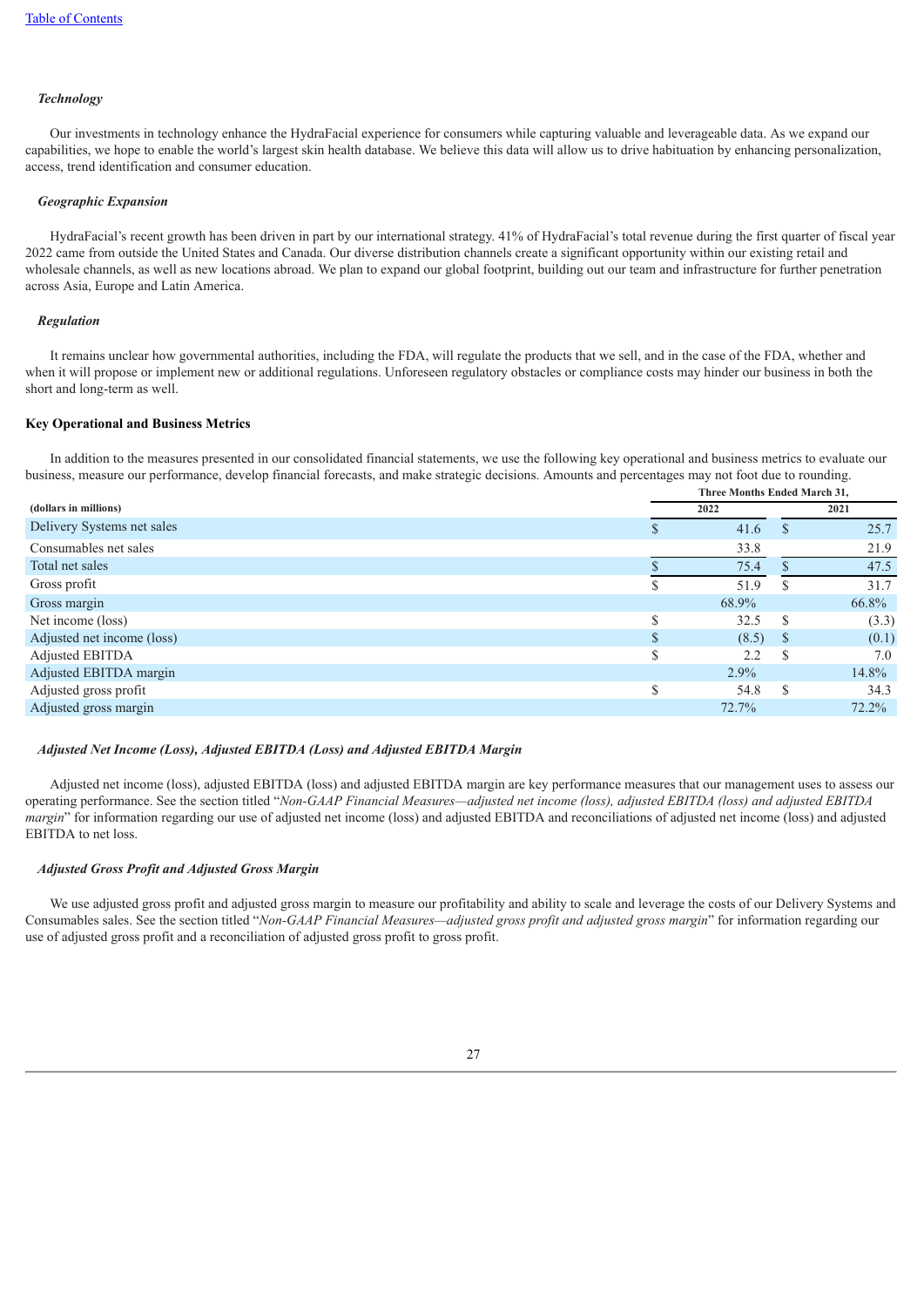# **Comparison of Three Months Ended March 31, 2022 to Three Months Ended March 31, 2021**

The following tables set forth our consolidated results of operations in dollars and as a percentage of net sales for the periods presented. The period-toperiod comparisons of our historical results are not necessarily indicative of the results that may be expected in the future. The results of operations data for the three months ended March 31, 2022 and March 31, 2021 have been derived from the condensed consolidated financial statements included elsewhere in this Form 10-Q. Amounts and percentages may not foot due to rounding.

|                                               | <b>Three Months Ended March 31.</b> |        |                |       |                |  |  |  |  |  |  |
|-----------------------------------------------|-------------------------------------|--------|----------------|-------|----------------|--|--|--|--|--|--|
| (in millions)                                 |                                     | 2022   | % of Net Sales | 2021  | % of Net Sales |  |  |  |  |  |  |
| Net sales                                     |                                     | 75.4   | $100.0\%$ \$   | 47.5  | 100.0%         |  |  |  |  |  |  |
| Cost of sales                                 |                                     | 23.5   | 31.1%          | 15.8  | 33.2           |  |  |  |  |  |  |
| Gross profit                                  |                                     | 51.9   | 68.9 %         | 31.7  | 66.8           |  |  |  |  |  |  |
| Operating expenses                            |                                     |        |                |       |                |  |  |  |  |  |  |
| Selling and marketing                         |                                     | 36.4   | 48.3           | 17.1  | 36.0           |  |  |  |  |  |  |
| Research and development                      |                                     | 2.2    | 3.0            | 1.5   | 3.1            |  |  |  |  |  |  |
| General and administrative                    |                                     | 26.3   | 34.8           | 10.8  | 22.7           |  |  |  |  |  |  |
| Total operating expenses                      |                                     | 64.9   | 86.1           | 29.4  | 61.8           |  |  |  |  |  |  |
| Income (loss) from operations                 |                                     | (13.0) | (17.2)         | 2.4   | 5.0            |  |  |  |  |  |  |
| Other (income) expense, net                   |                                     | (48.1) | (63.8)         | 6.0   | 12.5           |  |  |  |  |  |  |
| Income (loss) before provision for income tax |                                     | 35.1   | 46.6           | (3.6) | (7.5)          |  |  |  |  |  |  |
| Income tax expense (benefit)                  |                                     | 2.6    | 3.5            | (0.3) | (0.6)          |  |  |  |  |  |  |
| Net income (loss)                             |                                     | 32.5   |                | (3.3) | $(6.9)\%$      |  |  |  |  |  |  |

*Net Sales*

|                         |   | Three Months Ended March 31, |  |          | Change |      |               |  |
|-------------------------|---|------------------------------|--|----------|--------|------|---------------|--|
| (in millions)           |   | 2022                         |  | 2021     | Amount |      | $\frac{0}{0}$ |  |
| Net sales               |   |                              |  |          |        |      |               |  |
| Delivery Systems        | S | $41.6$ \$                    |  | 25.7 S   |        | 15.9 | $62.2\%$      |  |
| Consumables             |   | 33.8                         |  | 21.9     |        | 11.9 | 54.4%         |  |
| Total net sales         |   | 75.4                         |  | 47.5     |        | 27.9 | 58.6%         |  |
| Percentage of net sales |   |                              |  |          |        |      |               |  |
| Delivery Systems        |   | 55.2%                        |  | 54.0%    |        |      |               |  |
| Consumables             |   | 44.8%                        |  | $46.0\%$ |        |      |               |  |
| Total                   |   | 100.0%                       |  | 100.0%   |        |      |               |  |
|                         |   |                              |  |          |        |      |               |  |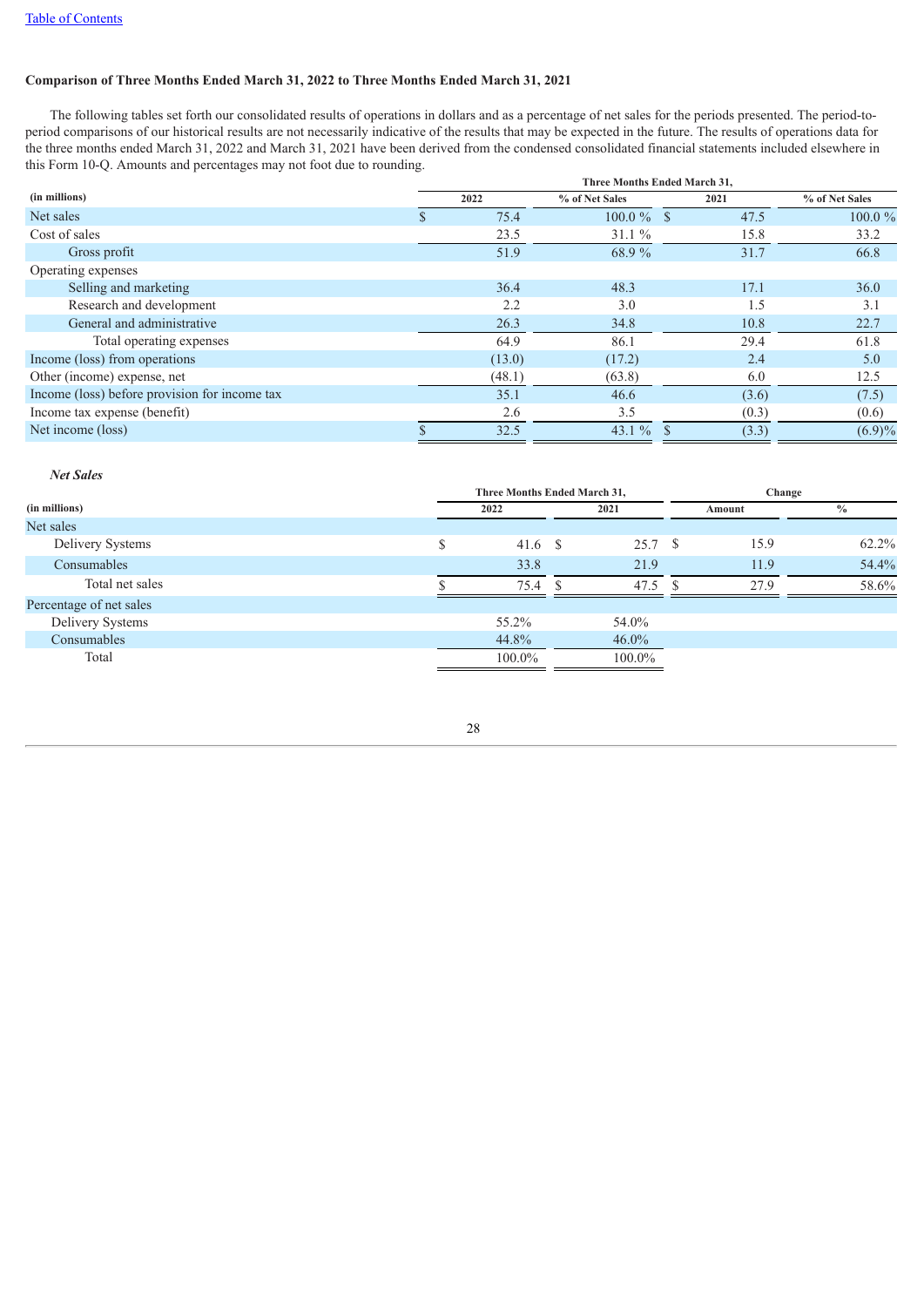Total net sales for the three months ended March 31, 2022 increased \$27.9 million, or 58.6%, compared to the three months ended March 31, 2021. Delivery System sales for the three months ended March 31, 2022 increased \$15.9 million, or 62.2%, compared to the three months ended March 31, 2021 primarily due to strong trends in the Americas, Europe and Asia as markets remained open as well as the launch of Syndeo Delivery Systems.

In the Americas region, net sales increased to \$44.6 million in Q1 2022 compared to \$31.3 million in Q1 2021 due to sales growth in the U.S. and Mexico. The strength in the U.S. was driven by the launch of Syndeo and a continued increase in sales productivity fueled by strong conversion from the Company's marketing-driven leads. Sales growth was primarily due to US and Mexico.

In the APAC region, net sales increased to \$12.9 million in Q1 2022 compared to \$8.8 million in Q1 2021, driven by continued strength in Australia despite the partial offset by closures in China due to COVID-19.

In the EMEA region, net sales increased to \$17.9 million in Q1 2022 compared to \$7.5 million in Q1 2021, due to strength in the United Kingdom, Germany and France.

There were 1,849 Delivery Systems units sold for the three months ended March 31, 2022, including 258 trade-ups. Similarly, Consumables sales for the three months ended March 31, 2022 increased \$11.9 million, or 54.4%, compared to the three months ended March 31, 2021. The increase in Consumables sales was primarily attributable to increased placements of delivery systems and the adjoining consumption of consumables during the three months ended March 31, 2022.

#### *Cost of Sales, Gross Profit, and Gross Margin*

|               | Three Months Ended March 31, |       | Change |               |  |  |
|---------------|------------------------------|-------|--------|---------------|--|--|
| (in millions) | 2022                         | 2021  | Amount | $\frac{0}{0}$ |  |  |
| Cost of sales | 23.5                         | 15.8  | , , ,  | 48.6%         |  |  |
| Gross profit  | 51.9                         | 31.   | 20.2   | 63.6%         |  |  |
| Gross margin  | 68.9 %                       | 66.8% |        |               |  |  |

Cost of sales increased \$7.7 million driven by and in conjunction with increased sales volume in delivery systems and consumables. Gross margin increased from 66.8% during the three months ended March 31, 2021 to 68.9% during the three months ended March 31, 2022 primarily due to fixed cost leverage from higher sales volumes coupled with cost saving initiatives and margin accretion from distributor acquisitions, partially offset by higher supply chain and logistics costs. The Company expects continued headwinds from global supply chain challenges and inflationary pressures to weigh on gross margin through 2022, specifically higher shipping costs, offset by margin accretion related to the acquired distributor inventory and pricing initiatives.

## *Operating Expenses*

#### *Sales and Marketing*

|                              | Three Months Ended March 31. |          |        | Change        |
|------------------------------|------------------------------|----------|--------|---------------|
| (in millions)                | 2022                         | 2021     | Amount | $\frac{6}{9}$ |
| Selling and marketing        | 36.4                         |          | 19.3   | 13.0%         |
| As a percentage of net sales | 48.3 %                       | $36.0\%$ |        |               |

Selling and marketing expense for the three months ended March 31, 2022 increased \$19.3 million, or 113.0%, compared to the three months ended March 31, 2021. The overall increase as a percentage of net sales was driven by higher sales commissions of \$1.1 million. Personnel-related expenses increased by \$5.9 million, which included a \$3.4 million increase from our international operations, primarily attributable to increased headcount as we scale, and stock-based compensation expense by \$2.8 million. In addition, expenses related to travel and the Global Sales Meeting increased by \$3.4 million due primarily to the launch of Syndeo. Personnel-related training expenses increased by \$1.0 million and marketing spend increased by \$2.4 million as we moved forward with marketing programs after COVID-19 restrictions were lifted and markets reopened.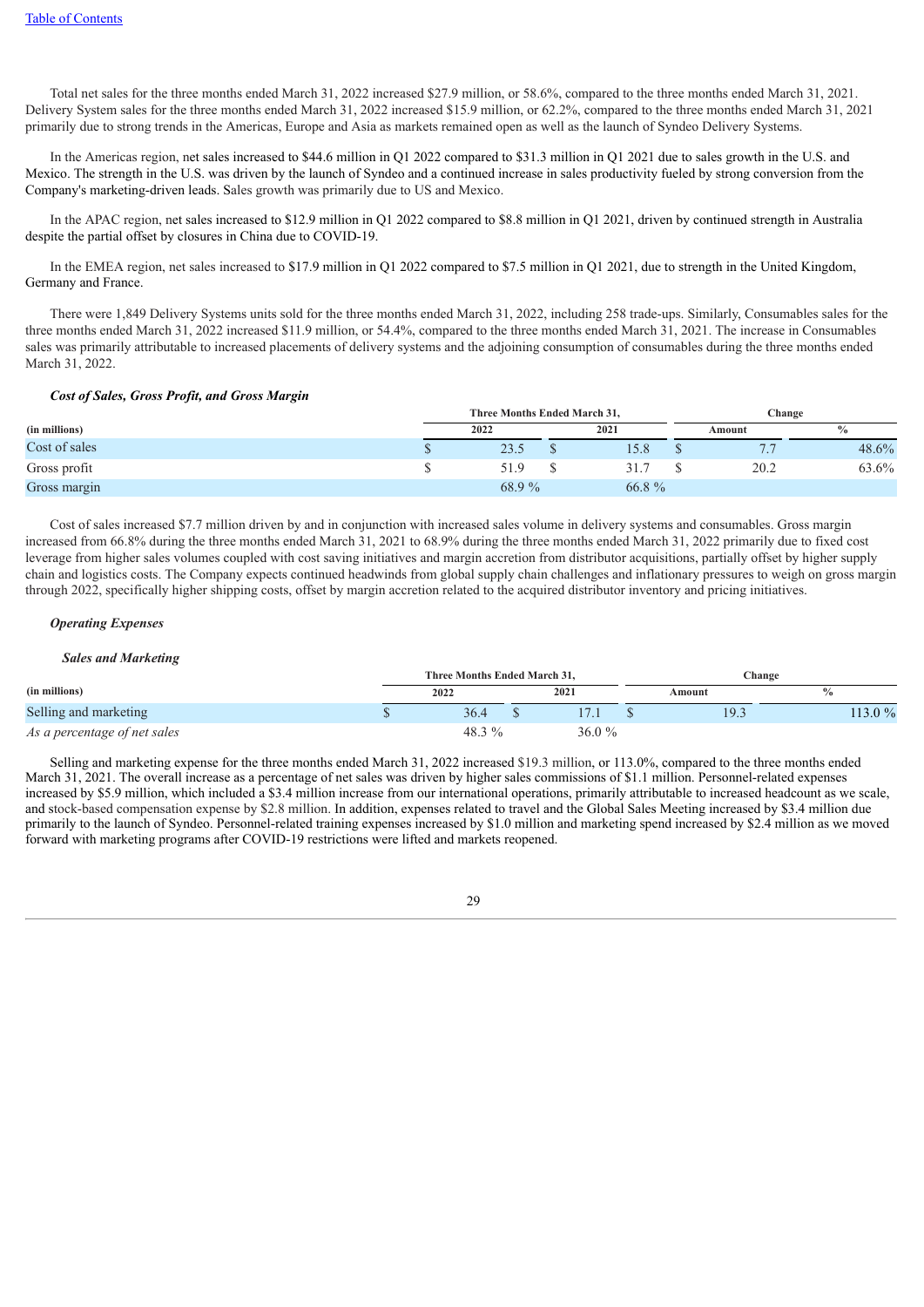## *Research and Development*

|                              | Three Months Ended March 31. |                |  | Change |        |
|------------------------------|------------------------------|----------------|--|--------|--------|
| (in millions)                | 2022                         | 2021           |  | ⊾mount | $\%$   |
| Research and development     | $\bigcap$<br>$\sim$ $\sim$   | $\overline{1}$ |  |        | 53.6 % |
| As a percentage of net sales | $3.0\%$                      | $\%$           |  |        |        |

Research and development expense for the three months ended March 31, 2022 increased \$0.7 million, or 53.6%, compared to the three months ended March 31, 2021. The increase was primarily attributable to personnel and professional services related expenses as we accelerate investment into product development and our digital platform.

#### *General and Administrative*

|                              | Three Months Ended March 31. |       |  |          |  |        | <b>Change</b> |
|------------------------------|------------------------------|-------|--|----------|--|--------|---------------|
| (in millions)                | 2022                         |       |  | 2021     |  | Amount | $\frac{6}{9}$ |
| General and administrative   |                              | 26.3  |  | 10.8     |  |        | 42.9%         |
| As a percentage of net sales |                              | 34.8% |  | $22.7\%$ |  |        |               |

General and administrative expense for the three months ended March 31, 2022 increased \$15.5 million, or 142.9%, compared to the three months ended March 31, 2021. Stock-based compensation expense increased by \$3.9 million and personnel-related expenses increased by \$2.9 million primarily due to increased headcount as we scale. We incurred additional public company costs, which included an increase in directors' and officers' liability insurance, Sarbanes-Oxley Act compliance and additional audit and tax and other professional service fees for a total of \$2.0 million for the three months ended March 31, 2022. Legal expenses increased by \$1.5 million, which includes expenses related to litigating and enforcing patent and trademark infringement claims against third parties, and personnel recruiting and one-time transaction costs increased by \$2.4 million.

#### *Other (Income) Expense, Net and Income Tax Provision*

|                              | <b>Three Months Ended March 31.</b> |        |  |       |  |                                | Change      |
|------------------------------|-------------------------------------|--------|--|-------|--|--------------------------------|-------------|
| (in millions)                |                                     | 2022   |  | 2021  |  | Amount                         |             |
| Other (income) expense, net  |                                     | (48.1) |  | 6.0   |  | (54.1)                         | $(906.5)\%$ |
| Income tax expense (benefit) |                                     | 2.6    |  | (0.3) |  | 2 <sub>0</sub><br><u>، ، ،</u> | $(954.6)\%$ |

Other (income) expense, net, was \$(48.1) million for the three months ended March 31, 2022 compared to \$6.0 million for the three months ended March 31, 2021. The change of  $\S(54.1)$  million was primarily driven by the change in the fair value of the Warrant liability of  $\S(52.1)$  million.

# **Liquidity and Capital Resources**

Our primary sources of capital have been funded by (i) cash flow from operating activities, (ii) net proceeds received from the consummation of the Business Combination, (iii) net proceeds received from the Notes (as defined below), and (iv) net proceeds received from the exercise of Public and Private Placement Warrants. As of March 31, 2022, we had cash and cash equivalents of approximately \$859.2 million. A revolving credit facility of \$50 million is also available as a source of capital.

Our sources of liquidity and cash flows are used to fund ongoing operations, research and development projects for new products, services, and technologies, and provide ongoing support services for our providers and customers. Over the next year, we anticipate that we will use our liquidity and cash flows from our operations to fund our growth. In addition, as part of our business strategy, we occasionally evaluate potential acquisitions of businesses and products and technologies. Accordingly, a portion of our available cash may be used at any time for the acquisition of complementary products, services, or businesses. Such potential transactions may require substantial capital resources, which may require us to seek additional debt or equity financing. We cannot assure you that we will be able to successfully identify suitable acquisition candidates, complete acquisitions, integrate acquired businesses into our current operations, or expand into new markets. Furthermore, we cannot provide assurances that additional financing will be available to us in any required time frame and on commercially reasonable terms, if at all.

We expect capital expenditures of up to \$20.0 million for the year ending December 31, 2022. Based on our sources of capital (including the cash consideration received from the consummation of the Business Combination and the cash received from the issuance of the Notes), management believes that we have sufficient liquidity to satisfy our anticipated working capital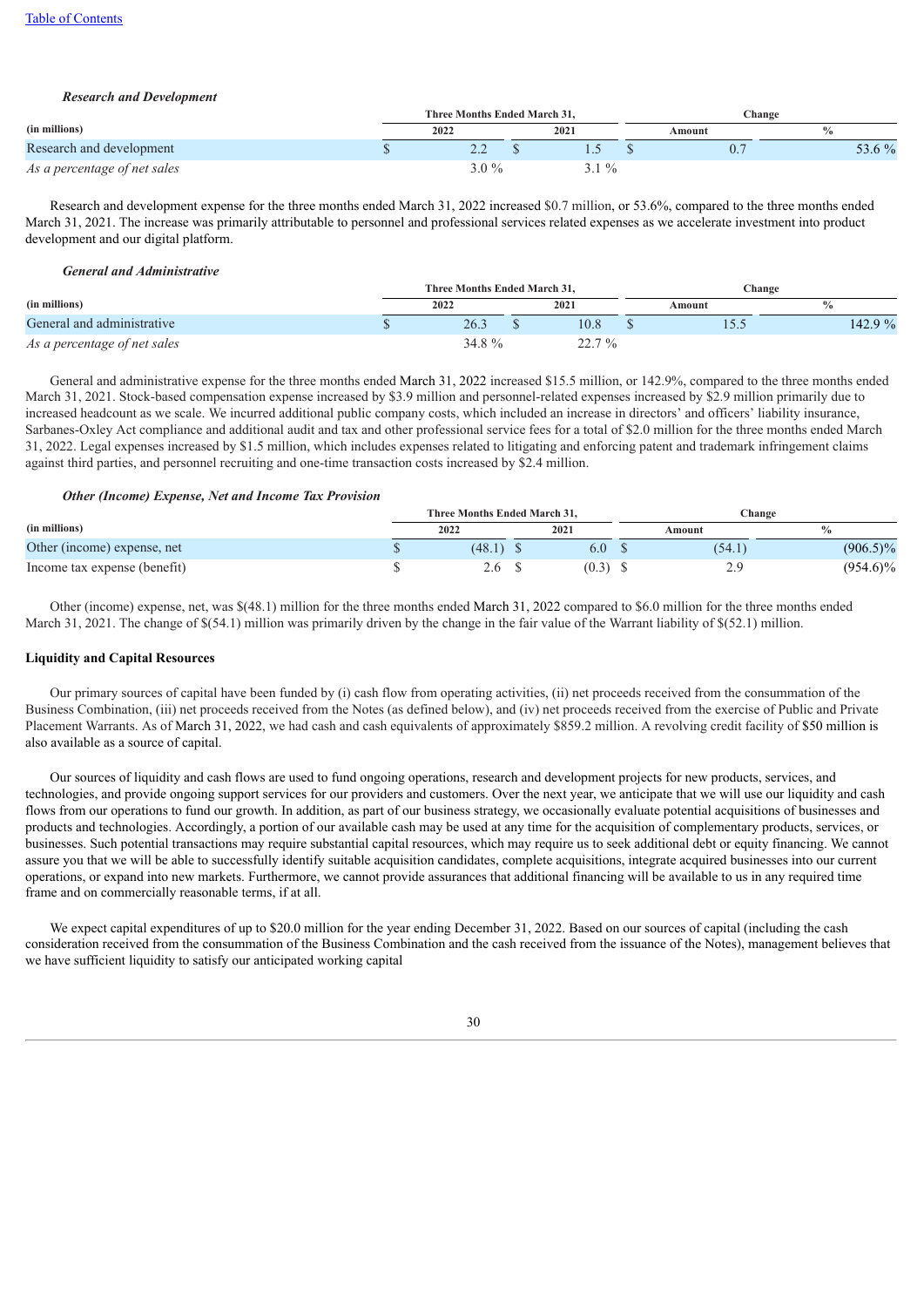requirements for our ongoing operations and obligations for at least the next twelve months. However, we will continue to evaluate our capital expenditure needs based upon factors including but not limited to our rate of revenue growth, potential acquisitions, the timing and amount of spending on research and development, growth in sales and marketing activities, the timing of new product launches, timing and investments needed for international expansion, the continuing market acceptance of the Company's products and services, expansion, and overall economic conditions.

If cash generated from operations is insufficient to satisfy our capital requirements, we may have to sell additional equity or debt securities or obtain expanded credit facilities to fund our operating expenses. The sale of additional equity would result in additional dilution to our stockholders. Also, the incurrence of additional debt financing would result in debt service obligations and the instruments governing such debt could provide for operating and financing covenants that would restrict our operations. In the event such additional capital is needed in the future, there can be no assurance that such capital will be available to us, or, if available, that it will be in amounts and on terms acceptable to us. If we cannot raise additional funds when we need or want them, our operations and prospects could be negatively affected. However, if cash flows from operations become insufficient to continue operations at the current level, and if no additional capital were obtained, then management would restructure the Company in a way to preserve our business while maintaining expenses within operating cash flows.

## *Credit Agreement*

On December 30, 2021, Edge Systems LLC, a California limited liability company (the "Borrower") and an indirect wholly owned subsidiary of The Beauty Health Company, as borrower, entered into a Credit Agreement (the "Credit Agreement") with Edge Systems Intermediate LLC, an indirect wholly owned subsidiary of the Company and the direct parent of the Borrower that holds the Company's foreign and domestic operating entities, and The Hydrafacial Company Mexico Holdings, LLC, a direct wholly owned subsidiary of the Borrower that conducts the Mexican business operations, as guarantors (the "Guarantors" and, together with the Borrower, the "Loan Parties"), and JPMorgan Chase Bank, N.A., as administrative agent.

The Credit Agreement provides for a \$50 million revolving credit facility with a maturity date of December 30, 2026. In addition, the Borrower has the ability from time to time to increase the revolving commitments or enter into one or more tranches of term loans up to an additional aggregate amount not to exceed \$50 million, subject to receipt of lender commitments and certain conditions precedent. As of March 31, 2022, the Credit Agreement remains undrawn and there is no outstanding balance under the revolving credit facility.

Borrowings under the Credit Agreement are secured by certain collateral of the Loan Parties and are guaranteed by the Guarantors, each of whom will derive substantial benefit from the revolving credit facility. In specified circumstances, additional guarantors are required to be added. The Credit Agreement contains various restrictive covenants subject to certain exceptions, including limitations on the Borrower's ability to incur indebtedness and certain liens, make certain investments, become liable under contingent obligations in certain circumstances, make certain restricted payments, make certain dispositions within guidelines and limits, engage in certain affiliate transactions, alter its fundamental business or make certain fundamental changes, and requirements to maintain financial covenants, including maintaining a leverage ratio of no greater than 3.00 to 1.00 and maintaining a fixed charge coverage ratio of not less than 1.15 to 1.00.

The leverage ratio also determines pricing under the Credit Agreement. At the Borrower's option, borrowings under the revolving credit facility accrue interest at a rate equal to either LIBOR or a specified base rate plus an applicable margin. The applicable margin is linked to the leverage ratio. The margins range from 2.00% to 2.50% per annum for LIBOR loans and 1.00% to 1.50% per annum for base rate loans. The revolving credit facility is subject to a commitment fee payable on the unused revolving credit facility commitments ranging from 0.25% to 0.35%, depending on the Borrower's leverage ratio. As of March 31, 2022 the Company's unused commitment rate was 0.25%.. The Borrower is also required to pay certain fees to the administrative agent and letter of credit issuers under the revolving credit facility. During the term of the revolving credit facility, the Borrower may borrow, repay and re-borrow amounts available under the revolving credit facility, subject to voluntary reductions of the swing line, letter of credit and revolving credit commitments.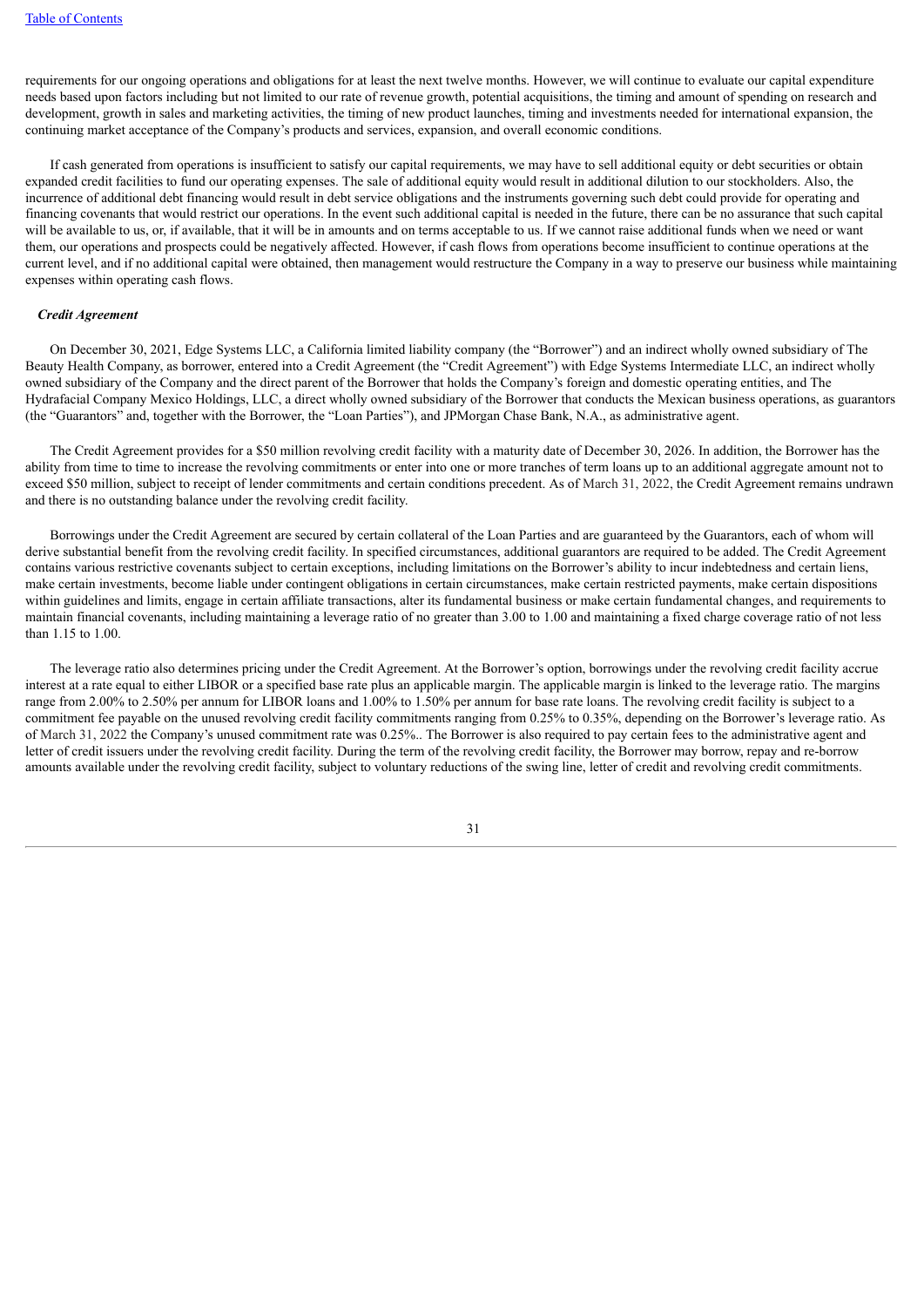#### *Convertible Senior Notes*

On September 14, 2021, we issued \$750 million aggregate principal amount of Notes in a private placement to qualified institutional buyers pursuant to Rule 144A under the Securities Act of 1933, as amended. The Notes were issued pursuant to, and are governed by, an indenture, dated as of September 14, 2021, between the Company and U.S. Bank National Association, as trustee. The Notes accrue interest at a rate of 1.25% per annum, payable semi-annually in arrears on April 1 and October 1 of each year, beginning on April 1, 2022. The Notes will mature on October 1, 2026, unless earlier repurchased, redeemed or converted. Before April 1, 2026, noteholders have the right to convert their Notes only upon the occurrence of certain events. From and after April 1, 2026, noteholders may convert their Notes at any time at their election until the close of business on the second scheduled trading day immediately before the maturity date. We will settle conversions by paying or delivering, as applicable, cash, shares of our Class A Common Stock or a combination of cash and shares of our Class A Common Stock, at our election. The initial conversion rate is 31.4859 shares of Class A Common Stock per \$1,000 principal amount of Notes, which represents an initial conversion price of approximately \$31.76 per share of Class A Common Stock. We used \$90.2 million of the net proceeds from the sale of the Notes to fund the cost of entering into capped call transactions. The net proceeds from the issuance of the Notes were approximately \$638.7 million, net of capped call transaction costs of \$90.2 million and debt issuance costs totaling \$21.3 million. See Note 10 - Debt, to the Notes to the Condensed Consolidated Financial Statements included elsewhere in this report.

## *Capped Call Transactions*

Capped call transactions cover the aggregate number of shares of our Class A Common Stock that will initially underlie the Notes, and generally reduce potential dilution to our common stock upon any conversion of Notes and/or offset any cash payments we may make in excess of the principal amount of the converted Notes, as the case may be, with such reduction and/or offset subject to a cap, based on the cap price of the capped call transactions. See Note 2 - Summary of Significant Accounting Policies, to the Notes to Consolidated Financial Statements included elsewhere in this report.

#### *Contractual Obligations and Other Commercial Commitments*

As of March 31, 2021, our material contractual obligations is approximately \$42.2 million in interest related to the Notes, the Notes of \$750 million, and \$16.0 million in lease obligations.

## *Known Trends or Uncertainties*

We believe there are several emerging trends that may play a key role in shaping the future of the beauty health industry. Our market research demonstrated that consumers are increasingly willing to spend on high-end beauty health products. Some of the key industry trends identified by this market research are:

- *• Millennials/Gen Z aging*: HydraFacial customers are young; approximately 50% of HydraFacial customers are Millennials, and approximately 30% of HydraFacial's beauty retail customers are under the age of 24. As the Millennial and Gen Z consumers age, they appear to be taking skincare more seriously and willing to invest in premium experiences, such as those offered by HydraFacial.
- *• Influencers and social media driving purchase decisions*: Social media personalities are increasingly opining and having an effect on skin care, which has gained more prominence in the age of selfies.
- *• Growth in disposable income*: As the global economy grows, consumers have more disposable income to spend on premium products.
- *• Shift in spend from makeup to skin care*: There appears to be an increasing movement towards treating underlying skin to make it healthy and reveal it (i.e.: "clean beauty"), as opposed to using products such as make-up to cover it. Clean beauty places an emphasis on unveiling fresh, naked skin as the star, as opposed to covering it up. The HydraFacial experience not only physically cleanses skin with vortex suction, exfoliation and extraction, and removal of debris, but it also actively infuses the skin with innovative, clean ingredients to nourish and hydrate the newly cleaned skin canvas.
- *• Growth in multi-brand and online retailers*: Multi-brand retailers and digital native brands play an important role in captivating the consumer and pushing innovation.

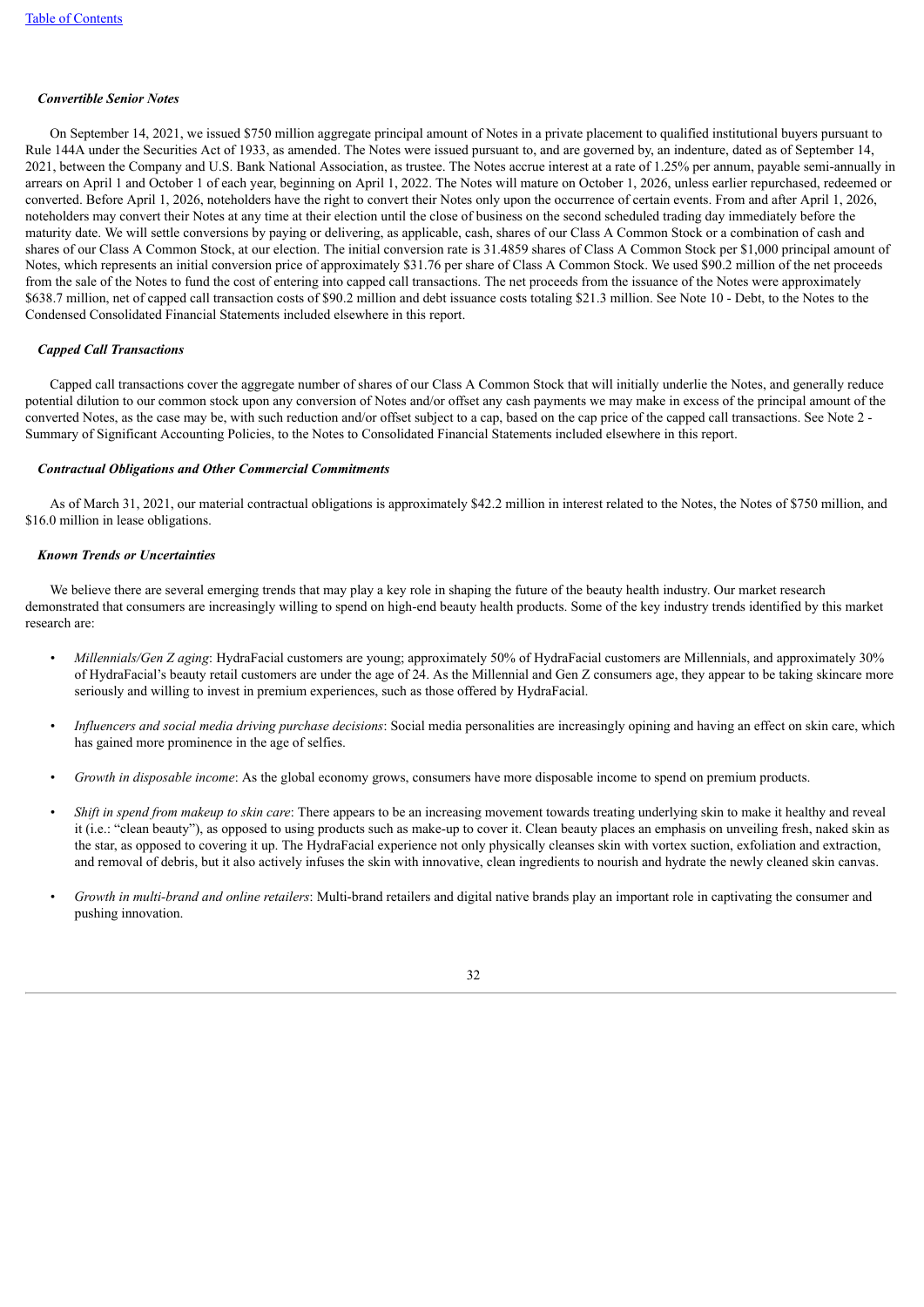*• Consumers shopping across mass and premium brands*: Consumers appear to be willing to shop across mass and premium brands in order to allocate more money towards trending categories and products that help make them look and feel better.

We operate in the beauty health industry, which is highly competitive and changes rapidly. Our operating results could be significantly affected by our ability to develop new products and find new distribution channels for new and existing products.

The majority of our customers are in the medical, (dermatologists and plastic surgeons), esthetician, and beauty retail industry. During economic downturns, we have seen consolidations in such industries. The extent to which the COVID-19 pandemic impacts our business going forward will depend on numerous factors we cannot reliably predict, including the duration and scope of the pandemic; businesses and individuals' actions in response to the pandemic; and the impact on economic activity including the possibility of recession or financial market instability. These factors may adversely impact consumer, business, and government spending as well as customers' ability to pay for our products and services on an ongoing basis. As a result, our growth rate could be affected by consolidation and downsizing in the medical, esthetician, and beauty retail industry.

In addition, we expect continued headwinds from global supply chain challenges and inflationary pressures to weigh on gross margin into 2022, specifically higher shipping costs, offset by margin accretion related to the acquired distributor inventory and pricing initiatives.

Furthermore, it remains unclear how governmental authorities, including the Food and Drug Administration ("FDA"), will regulate the products that we sell, and in the case of the FDA, whether and when it will propose or implement new or additional regulations. Unforeseen regulatory obstacles or compliance costs may hinder our business in both the short and long-term as well.

#### *Of -Balance Sheet Arrangements*

We do not maintain any off-balance sheet arrangements, transactions, obligations or other relationships with unconsolidated entities that would be expected to have a material current or future effect upon our financial condition or results of operations.

## **Cash Flows**

The following table summarizes the activities from our statements of cash flows. Amounts may not foot due to rounding.

|                                                           |        | Three Months Ended March 31, |
|-----------------------------------------------------------|--------|------------------------------|
| (in millions)                                             | 2022   | 2021                         |
| Cash and cash equivalents at beginning of period          | 901.9  | 9.5                          |
| Operating activities:                                     |        |                              |
| Net income (loss)                                         | 32.5   | (3.3)                        |
| Non-cash adjustments                                      | (36.7) | 5.4                          |
| Changes in working capital                                | (34.3) | (0.9)                        |
| Net cash flows (used in) provided by operating activities | (38.5) | 1.3                          |
| Net cash flows (used in) provided by investing activities | (3.4)  | (1.0)                        |
| Net cash flows (used in) provided by financing activities | (0.8)  | 4.4                          |
| Net change in cash and cash equivalents                   | (42.7) | 4.7                          |
| Effect of foreign currency translation                    |        |                              |
| Cash and cash equivalents at end of period                | 859.2  | 14.1                         |

#### *Operating Activities*

Net cash used in operating activities of \$38.5 million for the three months ended March 31, 2022 was primarily due to investment in inventory in relation to the launch of Syndeo Delivery Systems, combined with a corresponding shift in the average collection period of receivables related to increased payment plan participation on delivery systems globally, as well as continued investments globally in people and systems to fuel future growth. The net income of \$32.5 million was driven by non-cash adjustments of \$36.7 million, with the largest adjustment being the fair value adjustment to warrant liabilities. The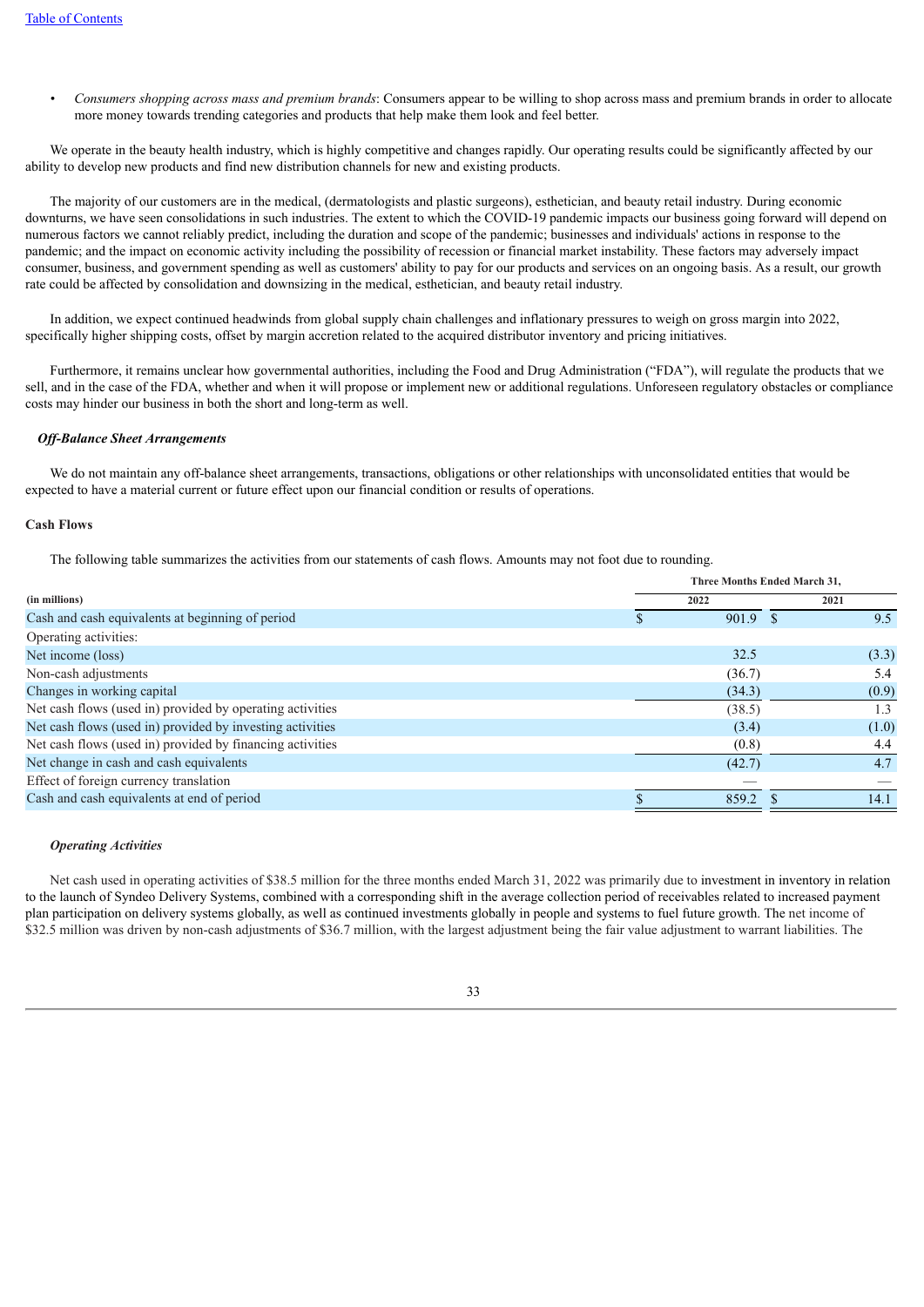decrease in working capital of \$34.3 million was primarily due to the increase in accounts receivable of \$14.2 million, the increase in inventory of \$11.9 million and the increase in accrued payroll and other expenses of \$8.3 million.

Net cash from operating activities of \$1.3 million for the three months ended March 31, 2021 was primarily due to in-kind interest in the amount of \$2.2 million. The net loss of \$3.3 million was impacted by non-cash adjustments of \$5.4 million primarily related to depreciation and amortization, partially offset by a decrease in net change in working capital of \$0.9 million. The total increase in net operating assets and liabilities was primarily due to a \$3.1 million increase in accounts payable and a \$5.0 million increase in accrued payroll and other expenses offset by a \$8.5 million decrease in accounts receivable.

#### *Investing Activities*

Cash used in investing activities for the three months ended March 31, 2022 of \$3.4 million was primarily related to \$3.1 million in capital expenditures for property and equipment and \$0.3 million in capitalized software.

Cash used in investing activities for the three months ended March 31, 2021 of \$1.0 million was related to capital expenditures.

#### *Financing Activities*

There was \$0.8 million used in financing activities for the three months ended March 31, 2022. The Company did not withdraw from the line of credit and there were no transactions related to the warrants during the three months ended March 31, 2022.

Net cash from financing activities of \$4.4 million for the three months ended March 31, 2021 was primarily related to proceeds from borrowings of \$5.0 million, net of debt repayments and issuance costs of \$0.4 million.

#### **Critical Accounting Policies and Estimates**

Our discussion and analysis of our financial condition and results of operations are based upon our consolidated financial statements, which have been prepared in accordance with GAAP. In preparing the consolidated financial statements, we make estimates and judgments that affect the reported amounts of assets, liabilities, stockholders' equity/deficit, revenue, expenses, and related disclosures. We re-evaluate our estimates on an on-going basis. Our estimates are based on historical experience and on various other assumptions that we believe to be reasonable under the circumstances. Because of the uncertainty inherent in these matters, actual results may differ from these estimates and could differ based upon other assumptions or conditions.

There has been no change to our critical accounting policies as included in our Annual Report on Form 10-K for the fiscal year ended December 31, 2021.

#### **Recent Accounting Pronouncements**

See Note 2 of the notes to our Condensed Consolidated Financial Statements in the section titled "—Recently Issued Accounting Pronouncements" in our Note 2 to our consolidated financial statements included elsewhere in this Quarterly Report on Form 10-Q for a discussion about new accounting pronouncements adopted and not yet adopted.

#### **Non-GAAP Financial Measures**

In addition to our results determined in accordance with accounting principles generally accepted in the United States of America (GAAP), management utilizes certain non-GAAP performance measures, adjusted net income (loss), adjusted EBITDA (loss), adjusted EBITDA margin, adjusted gross profit, and adjusted gross margin, for purposes of evaluating our ongoing operations and for internal planning and forecasting purposes. We believe that these non-GAAP operating measures, when reviewed collectively with our GAAP financial information, provide useful supplemental information to investors in assessing our operating performance.

#### **Adjusted Net Income (Loss), Adjusted EBITDA and Adjusted EBITDA Margin**

Adjusted net income (loss), adjusted EBITDA and adjusted EBITDA margin are key performance measures that we use to assess our operating performance. Because adjusted net income (loss), adjusted EBITDA and adjusted EBITDA margin

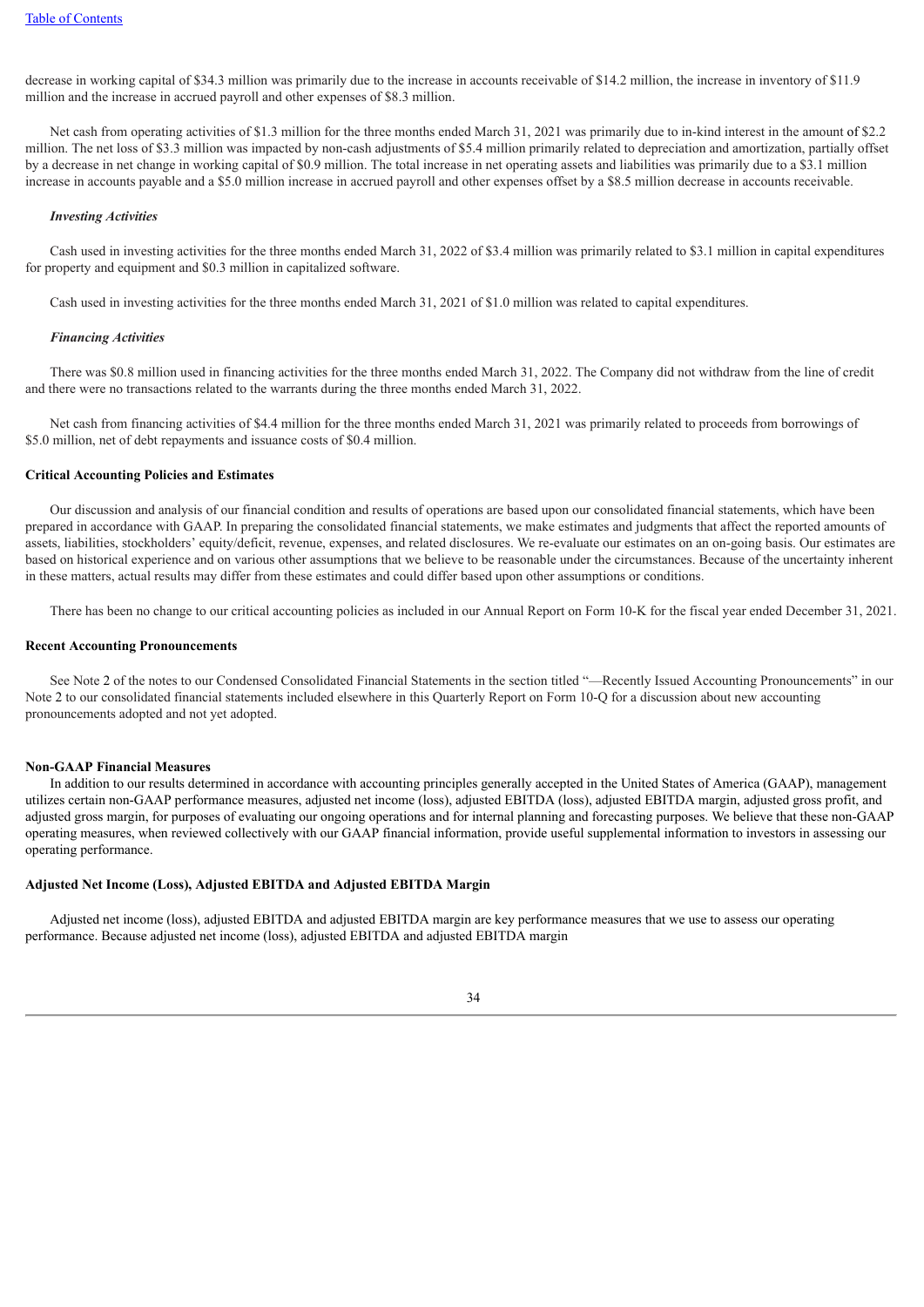facilitate internal comparisons of our historical operating performance on a more consistent basis, we use these measures for business planning purposes.

We also believe this information will be useful for investors to facilitate comparisons of our operating performance and better identify trends in our business. We expect adjusted EBITDA margin to increase over the long-term as we continue to scale our business and achieve greater operating leverage.

We calculate adjusted net income (loss) as net income (loss) adjusted to exclude: change in fair value of Public and Private Placement Warrants, change in fair value of earn-out shares liability, other expense (income), net; amortization expense; stock-based compensation expense; management fees incurred from our historical private equity owners; one-time or non-recurring items such as transaction costs (including transactions costs with respect to the Business Combination); restructuring costs (including those associated with COVID-19) and the aggregate adjustment for income taxes for the tax effect of the adjustments described above.

We calculate adjusted EBITDA as net income (loss) adjusted to exclude: change in fair value of Public and Private Placement Warrants, change in fair value of earn-out shares liability, other expense (income), net; interest expense; income tax benefit (expense); depreciation and amortization expense; stockbased compensation expense; foreign currency (gain) loss; management fees incurred from our historical private equity owners; one-time or non-recurring items such as transaction costs (including transactions costs with respect to the Business Combination); and restructuring costs (including those associated with COVID-19).

The following table reconciles our net income (loss) to adjusted net income (loss) and adjusted EBITDA for the periods indicated:

|                                           |              | Three Months Ended March 31, |               |         |  |  |  |  |  |
|-------------------------------------------|--------------|------------------------------|---------------|---------|--|--|--|--|--|
| (in thousands)                            |              | 2022                         |               |         |  |  |  |  |  |
| Net income (loss)                         |              | 32,507                       | $\mathcal{S}$ | (3,274) |  |  |  |  |  |
| Adjusted to exclude the following:        |              |                              |               |         |  |  |  |  |  |
| Change in fair value of warrant liability |              | (52,052)                     |               |         |  |  |  |  |  |
| Amortization expense                      |              | 3,713                        |               | 2,954   |  |  |  |  |  |
| Stock-based compensation expense          |              | 7,049                        |               | 34      |  |  |  |  |  |
| Other expense (income)                    |              | 937                          |               |         |  |  |  |  |  |
| Management fees (1)                       |              |                              |               | 127     |  |  |  |  |  |
| Transaction related costs (2)             |              | 1,045                        |               | 746     |  |  |  |  |  |
| Other non-recurring and one-time fees (3) |              | 1,955                        |               | 87      |  |  |  |  |  |
| Aggregate adjustment for income taxes     |              | (3,626)                      |               | (763)   |  |  |  |  |  |
| <b>Adjusted net income (loss)</b>         | $\mathbf{s}$ | (8, 472)                     | $\mathbb{S}$  | (82)    |  |  |  |  |  |
| Depreciation expense                      |              | 1,416                        |               | 690     |  |  |  |  |  |
| Interest expense                          |              | 3,400                        |               | 5,699   |  |  |  |  |  |
| Foreign currency (gain) loss, net         |              | (368)                        |               | 256     |  |  |  |  |  |
| Remaining benefit for income taxes        |              | 6,241                        |               | 457     |  |  |  |  |  |
| <b>Adjusted EBITDA</b>                    |              | 2,217                        |               | 7,020   |  |  |  |  |  |
| <b>Adjusted EBITDA margin</b>             |              | 2.9%                         |               | 14.8%   |  |  |  |  |  |

(1) Represents quarterly management fees paid to the majority shareholder of HydraFacial based on a pre-determined formula. Following the Business Combination, these fees are no longer paid.

For the three months ended March 31, 2022, such amounts primarily represent direct costs incurred in relation to potential acquisitions. For the three months ended March 31, 2021 such amounts primarily represents direct costs incurred with the Business Combination and to prepare HydraFacial to be marketed for sale by HydraFacial's shareholders in previous periods.

(3) For the three months ended March 31, 2022 such costs primarily represent one-time personnel costs related to executive recruiting, executive severance and a CEO signon bonus. For the three months ended March 31, 2021 such costs primarily represent personnel costs associated with restructuring of HydraFacial's salesforce and costs associated with former warehouse and assembly facility during the transition period offset by a legal settlement received in favor of HydraFacial.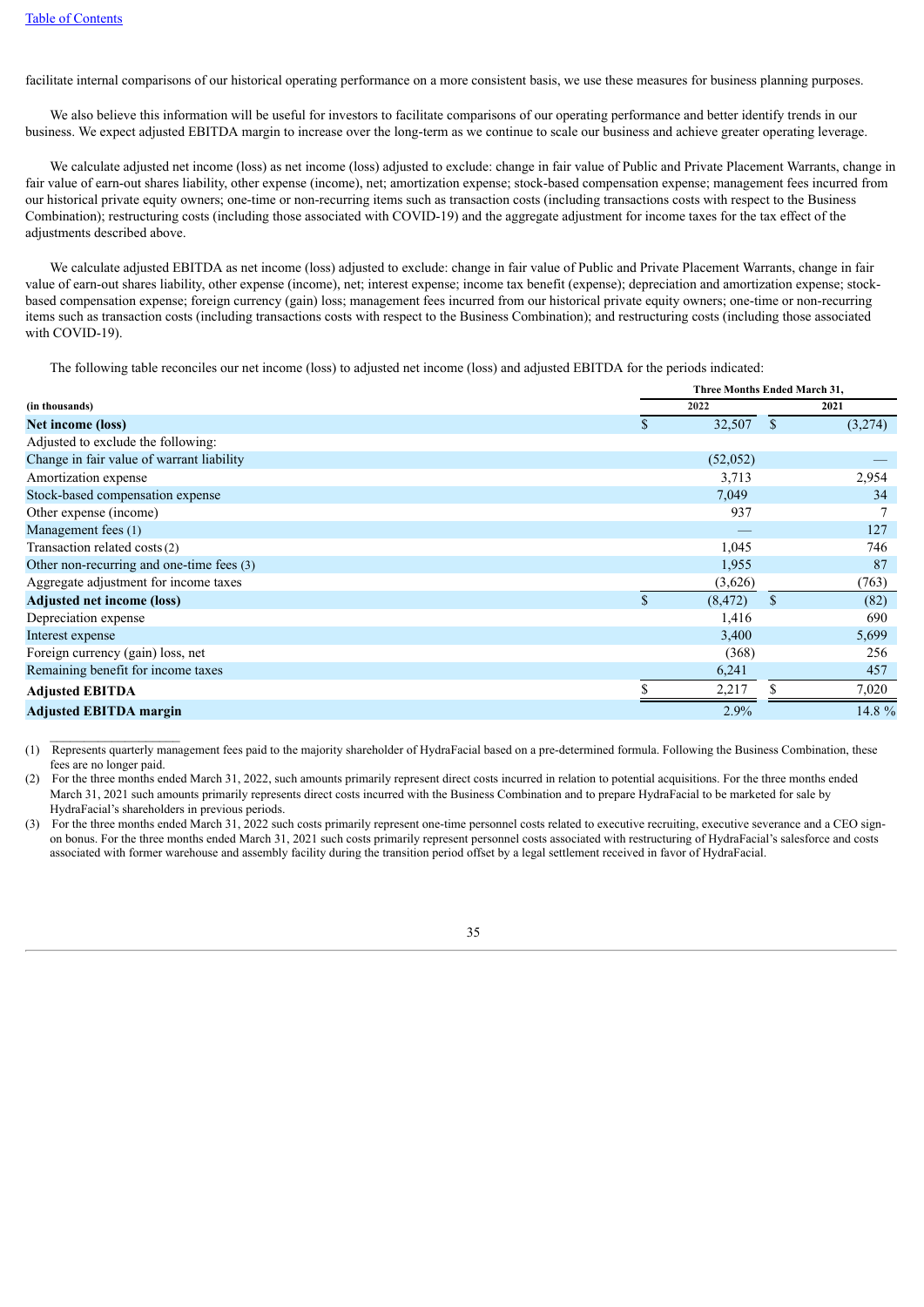# **Adjusted Gross Profit and Adjusted Gross Margin**

We use adjusted gross profit and adjusted gross margin to measure profitability and the ability to scale and leverage the costs of Delivery Systems and Consumables. The continued growth of Delivery Systems is expected to improve adjusted gross margin, as additional Delivery Systems sold will increase our recurring Consumables net sales, which has higher margins.

We believe adjusted gross profit and adjusted gross margin are useful measures to us and to our investors to assist in evaluating our operating performance because they provide consistency and direct comparability with past financial performance and between fiscal periods, as the metric eliminates the effects of amortization and depreciation and stock-based compensation expense, which are non-cash expenses that may fluctuate for reasons unrelated to overall continuing operating performance. Adjusted gross margin has been and will continue to be affected by a variety of factors, including the product mix, geographic mix, direct vs. indirect mix, the average selling price on Delivery Systems, and new product launches. We expect our adjusted gross margin to fluctuate over time depending on the factors described above.

The following table reconciles gross profit to adjusted gross profit for the periods indicated. Amounts and percentages may not foot due to rounding:

|                                                                 |             | Three Months Ended March 31, |          |  |
|-----------------------------------------------------------------|-------------|------------------------------|----------|--|
| (in millions)                                                   | 2022        |                              | 2021     |  |
| Net sales                                                       | 75.4        |                              | 47.5     |  |
| Cost of sales                                                   | 23.5        |                              | 15.8     |  |
| Gross profit                                                    | 51.9        |                              | 31.7     |  |
| Gross margin                                                    | 68.9%       |                              | 66.8%    |  |
| Adjusted to exclude the following:                              |             |                              |          |  |
| Stock-based compensation expense included in cost of sales      | $0.2 \quad$ |                              |          |  |
| Depreciation and amortization expense included in cost of sales | 2.7         |                              | 2.6      |  |
| Adjusted gross profit                                           | 54.8        |                              | 34.3     |  |
| Adjusted gross margin                                           | 72.7%       |                              | $72.2\%$ |  |

# <span id="page-34-0"></span>**Item 3. Quantitative and Qualitative Disclosures About Market Risk.**

# **Interest Rate Risk**

We had cash and cash equivalents of approximately \$859.2 million as of March 31, 2022. We do not enter into investments for trading or speculative purposes. We have not been exposed, nor do we anticipate being exposed to material risks due to changes in interest rates. A hypothetical 10% increase in interest rates during any of the periods presented would not have had a material impact on our consolidated financial statements.

We are primarily potentially exposed to changes in short-term interest rates with respect to our cost of borrowing under our Credit Agreement, from which we have yet to draw on. Our debt obligations related to the Notes are long-term in nature with fixed interest rates. We monitor our cost of borrowing, taking into account our funding requirements, and our expectations for short-term rates in the future. A hypothetical 10% change in the interest rate on our Credit Agreement for all periods presented would not have a material impact on our consolidated financial statements.

#### **Foreign Currency Risk**

To date, all of our inventory purchases have been denominated in U.S. dollars. Our international sales are primarily denominated in foreign currencies and any unfavorable movement in the exchange rate between U.S. dollars and the currencies in which we conduct sales in foreign countries could have an adverse impact on our revenue. A portion of our operating expenses are incurred outside the United States and are denominated in foreign currencies, which are also subject to fluctuations due to changes in foreign currency exchange rates.

While we are not currently contractually obligated to pay increased costs due to changes in exchange rates, to the extent that exchange rates move unfavorably for our suppliers, they may seek to pass these additional costs on to us, which could have a material impact on our gross margins. Our operating results and cash flows are, therefore, subject to fluctuations due to changes in foreign currency exchange rates. However, we believe that the exposure to foreign currency fluctuation from

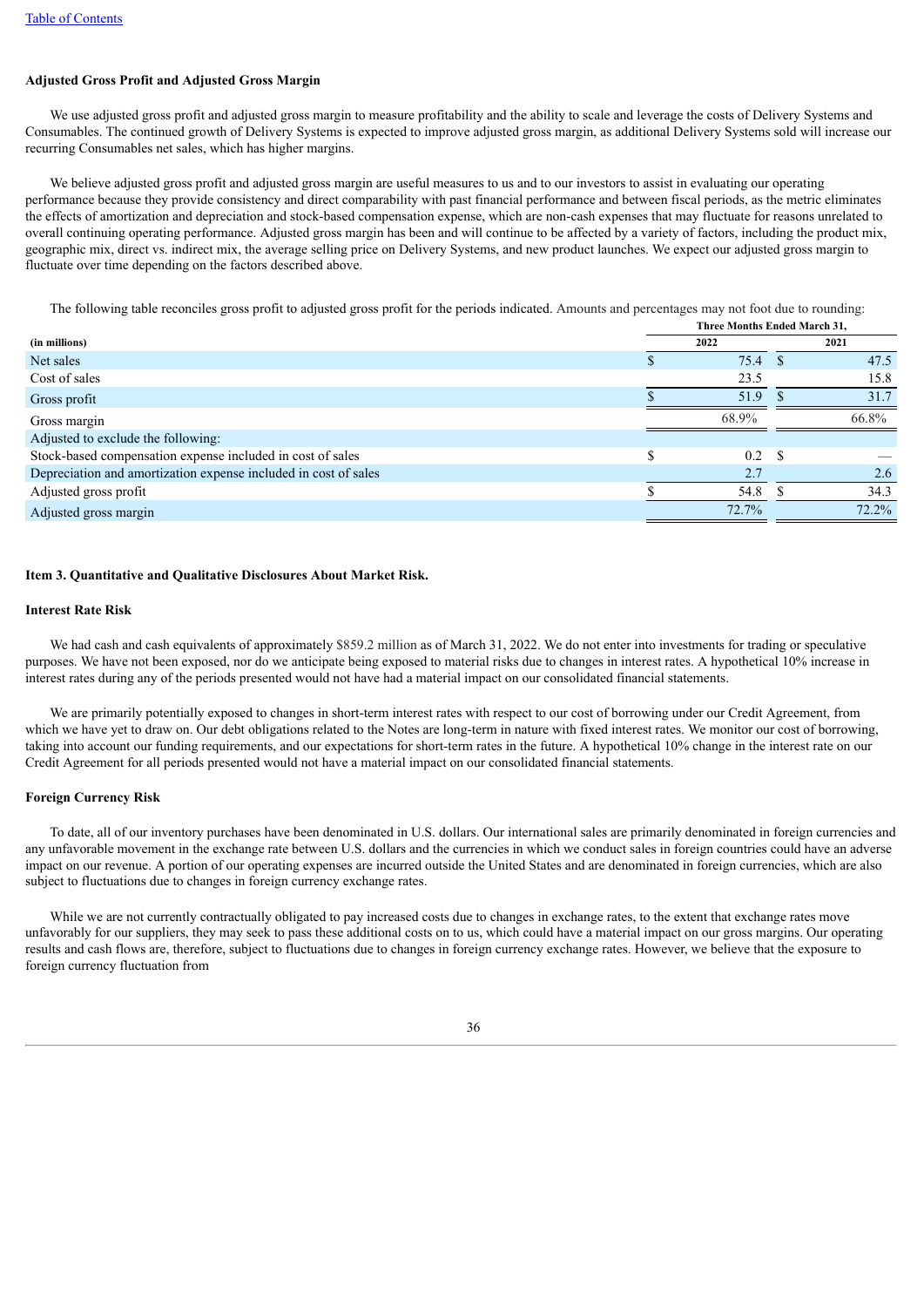operating expenses is relatively small at this time as the related costs do not constitute a significant portion of our total expenses. As of March 31, 2022, the effect of a hypothetical 10% change in foreign currency exchange rates would not have had a material impact to our consolidated results of operations.

## **Inflation Risk**

We do not believe that inflation has had a material effect on our business, financial condition, or results of operations. If our costs become subject to significant inflationary pressures, we may not be able to fully offset such higher costs through price increases. Our inability or failure to do so could harm our business, financial condition, and operating results.

## <span id="page-35-0"></span>**Item 4. Controls and Procedures.**

# **Evaluation of Disclosure Controls and Procedures**

Disclosure controls and procedures are designed to ensure that information required to be disclosed by us in our Exchange Act reports is recorded, processed, summarized, and reported within the time periods specified in the SEC's rules and forms, and that such information is accumulated and communicated to our management, including our principal executive officer and principal financial officer or persons performing similar functions, as appropriate to allow timely decisions regarding required disclosure.

As required by Rules 13a-15 and 15d-15 under the Exchange Act, our Chief Executive Officer and Chief Financial Officer carried out an evaluation of the effectiveness of the design and operation of our disclosure controls and procedures as of March 31, 2022. Based upon their evaluation, our Chief Executive Officer and Chief Financial Officer concluded that, due to the material weaknesses that existed as of December 31, 2020 and continued to exist as of March 31, 2022, our disclosure controls and procedures (as defined in Rules 13a-15(e) and 15d-15(e) under the Exchange Act) were not effective. This was accordingly disclosed in our Annual Report on Form 10-K for the year ended December 31, 2021, Form 10-K/A for the year ended December 31, 2020 and in our Definitive Proxy Statement filed on April 7, 2021.

# **Previously Identified Material Weaknesses in Internal Control over Financial Reporting**

In connection with the audit of HydraFacial as of and for the year ended December 31, 2020, we previously identified material weaknesses in our internal control over financial reporting. The material weaknesses were related to segregation of duties, including the review and approval of journal entries, our lack of sufficient accounting resources and the lack of a formalized risk assessment process. These material weaknesses may not allow for us to have proper segregation of duties and the ability to close our books and records and report our results on a timely basis.

In response to the material weaknesses, management completed the following remediation actions:

- We established a formal risk assessment process to identify and evaluate risks relevant to financial reporting objectives
- We implemented segregation of duties around the approval of journal entries and accounting processes
- We implemented a training program addressing internal control over financial reporting, including educating control owners regarding the requirements of each control

We determined that the material weakness around lack of sufficient accounting resources continued to exist as of December 31, 2021. This material weakness may not allow for us to have proper segregation of duties and the ability to close our books and report our results on a timely basis.

We have begun the process of, and we are focused on, designing and implementing effective internal controls measures to improve our internal control over financial reporting and remediate the material weakness. Our efforts include a number of actions:

- We are actively recruiting additional personnel, in addition to engaging and utilizing third party consultants and specialists to supplement our internal resources and segregate key functions within our business processes, if appropriate;
- We are designing and implementing additional review procedures within our accounting and finance department to provide more robust and comprehensive internal controls over financial reporting that address the relative financial statement assertions and risks of material misstatement within our business processes;

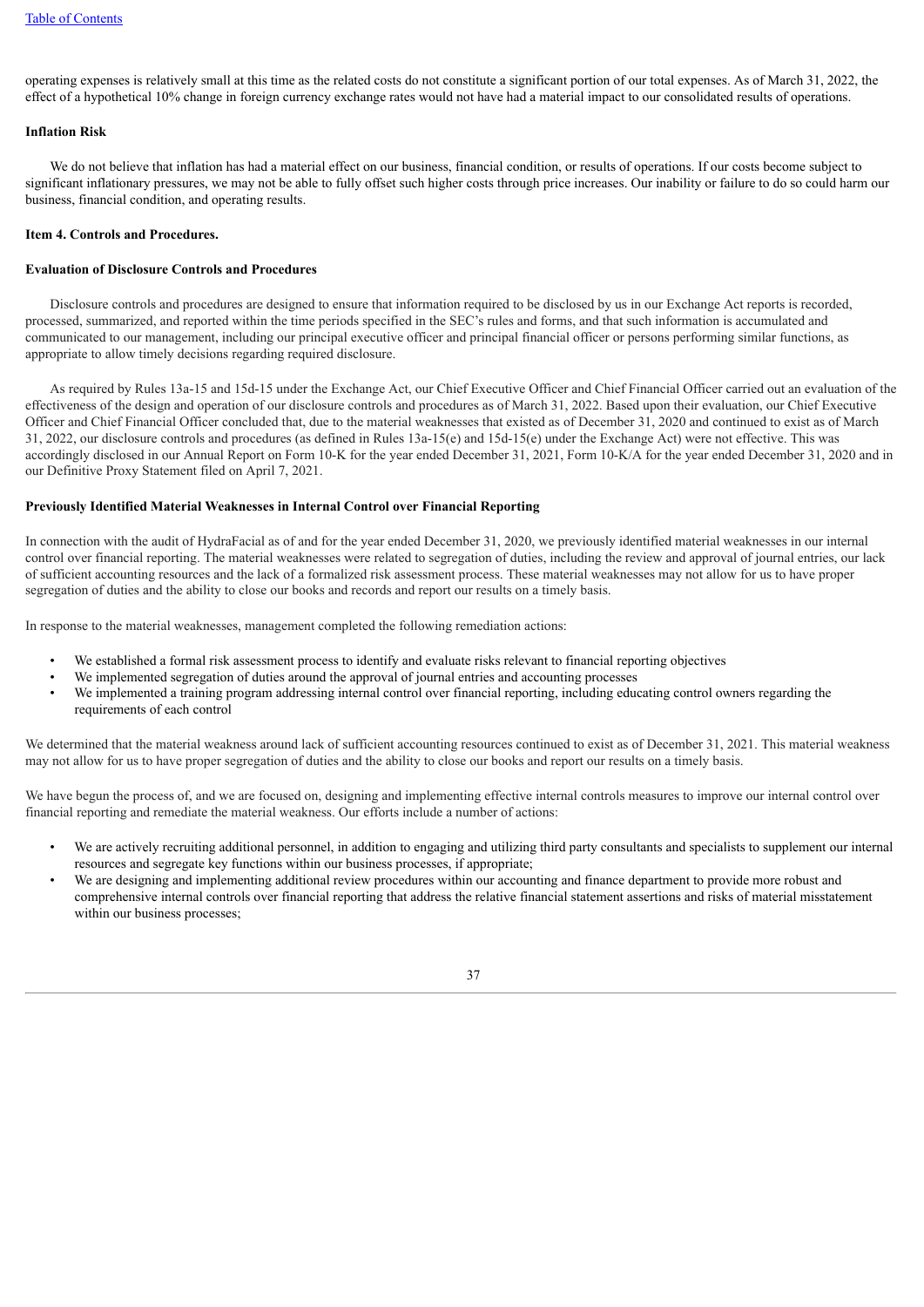• We are designing and implementing information technology and application controls in our financially significant systems to address our relative information processing objectives

While these actions and planned actions are subject to ongoing management evaluation and will require validation and testing of the design and operating effectiveness of internal controls over a sustained period of financial reporting cycles, we are committed to the continuous improvement of our internal controls over financial reporting and will continue to diligently review our internal control over financial reporting.

# **Changes in Internal Control over Financial Reporting**

Other than the remediation efforts described in this Item 4, there have been no changes in our internal control over financial reporting during the quarter ended March 31, 2022 covered by this Quarterly Report on Form 10-Q that has materially affected, or is reasonably likely to materially affect, our internal control over financial reporting.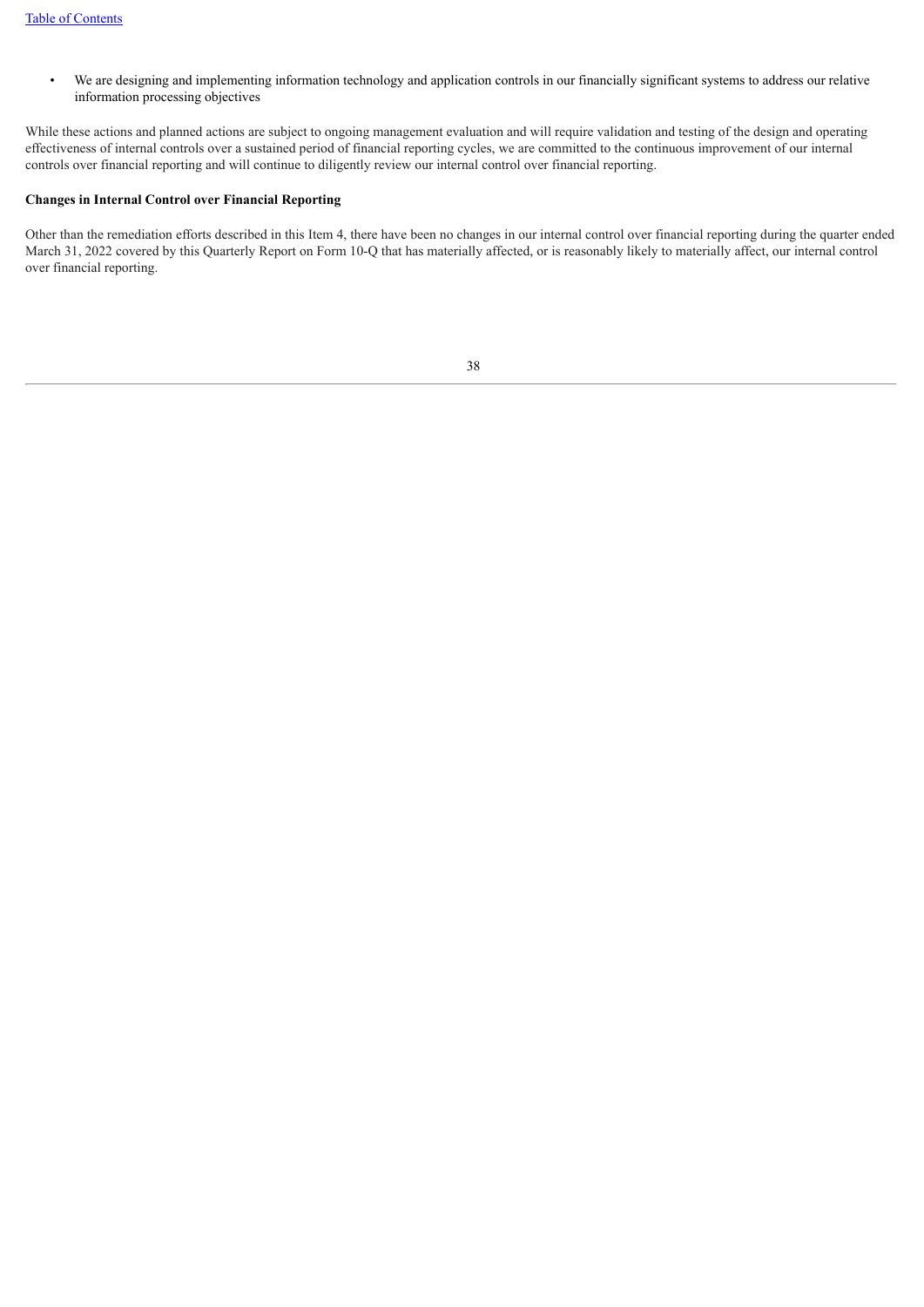# **PART II— OTHER INFORMATION**

#### <span id="page-37-0"></span>**Item 1. Legal Proceedings.**

For a description of our material pending legal proceedings, see Note 13, Commitments and Contingencies, to our consolidated financial statements included in Part I, Item 1 of this Quarterly Report on Form 10-Q.

## <span id="page-37-1"></span>**Item 1A. Risk Factors**

Please carefully consider the information set forth in this Quarterly Report on Form 10-Q and the risk factors discussed in Part I, "Item 1A, Risk Factors" in our Annual Report on Form 10-K for the year ended December 31, 2021, filed with the SEC on March 1, 2022 (the "Annual Report"), which could materially affect our business, financial condition, or future results. The risks described in our Annual Report, as well as other risks and uncertainties, could materially and adversely affect our business, results of operations, and financial condition, which in turn could materially and adversely affect the trading price of shares of our Class A Common Stock. Except as set forth below, there have been no material updates or changes to the risk factors previously disclosed in our Annual Report; provided, however, additional risks not currently known or currently material to us may also harm our business.

We are currently operating in a period of economic uncertainty and capital markets disruption, which has been significantly impacted by geopolitical instability due to the ongoing military conflict between Russia and Ukraine. Our business, financial condition and results of operations could be materially adversely affected by any negative impact on the global economy and capital markets resulting from the conflict in Ukraine or any other *geopolitical tensions*.

U.S. and global markets are experiencing volatility and disruption following the escalation of geopolitical tensions and the start of the military conflict between Russia and Ukraine. On February 24, 2022, a full-scale military invasion of Ukraine by Russian troops was reported. Although the length and impact of the ongoing military conflict is highly unpredictable, the conflict in Ukraine could lead to market disruptions, including significant volatility in commodity prices, credit and capital markets, as well as supply chain interruptions. We are continuing to monitor the situation in Ukraine and globally and assessing its potential impact on our business.

Additionally, the recent military conflict in Ukraine has led to sanctions and other penalties being levied by the United States, European Union and other countries against Russia and certain banks, companies, and individuals in Russia. Additional potential sanctions and penalties have also been proposed and/or threatened. Russian military actions and the resulting sanctions could adversely affect the global economy and financial markets and lead to instability and lack of liquidity in capital markets, potentially making it more difficult for us to obtain additional funds. In March 2022, the Company stopped selling and shipping products into its distributor in Russia.

It is impossible to predict the extent to which our operations, or those of our suppliers and manufacturers, will be impacted in the short and long term, or the ways in which the conflict, as well as any further retaliatory actions taken by Russia and the United States and other nations, may impact our business. The extent and duration of the military action, sanctions and resulting market disruptions are impossible to predict, but could be substantial. Any such disruptions may also magnify the impact of other risks described in this Quarterly Report on Form 10-Q and our Annual Report.

#### <span id="page-37-2"></span>**Item 2. Unregistered Sales of Equity Securities and Use of Proceeds.**

None.

#### <span id="page-37-3"></span>**Item 3. Defaults Upon Senior Securities.**

None.

#### <span id="page-37-4"></span>**Item 4. Mine Safety Disclosures.**

Not Applicable.

## <span id="page-37-5"></span>**Item 5. Other Information.**

The information included in this Item 5 is provided in lieu of filing such information on a Current Report on Form 8-K under Item 5.02. Compensatory Arrangements of Certain Officers.

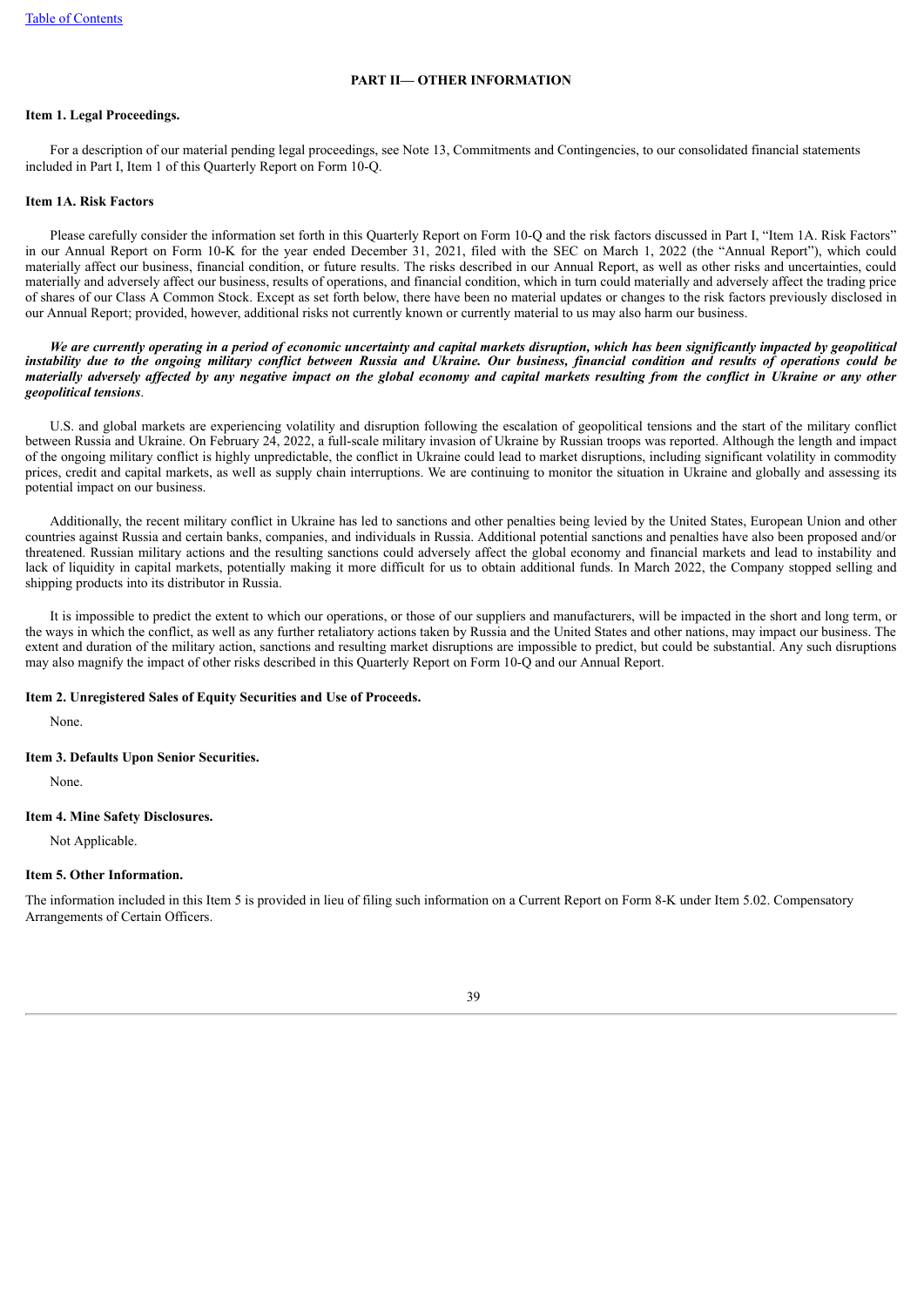# *Retention Bonus Award*

<span id="page-38-0"></span>On May 7, 2022, Daniel Watson, our Executive Vice President of Sales for the United States and Canada, signed a retention agreement that states, "In recognition of your continued service with the Company through and until December 31, 2022 (the "Retention Period"), we are offering you a retention bonus in the amount of \$371,196.54 less all applicable withholdings and deductions required by law (the "Retention Bonus"). This Retention Bonus will be payable within thirty (30) days from the end of the Retention Period." Such retention agreement will be filed as an exhibit to the quarterly report on Form 10-Q for the quarter ending June 30, 2022.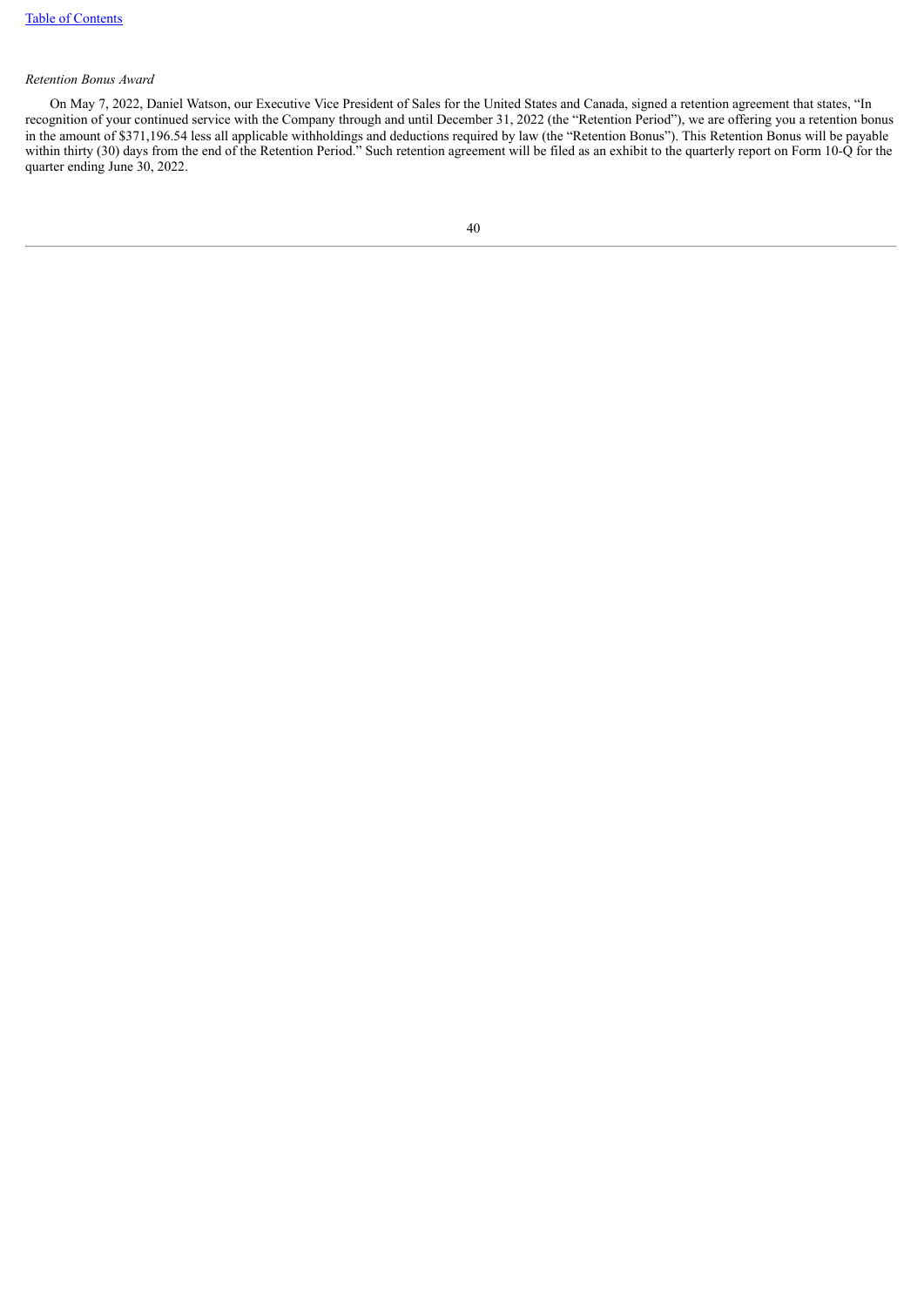# **Item 6. Exhibits**

 $\mathcal{L}_\text{max}$ 

The following exhibits are filed as part of, or incorporated by reference into, this Quarterly Report on Form 10-Q.

# **EXHIBIT INDEX**

| No.          | <b>Description of Exhibit</b>                                                                                                                                                                                        | Form  | File No.  | <b>Exhibit</b> | <b>Filing Date</b> | Filed<br><b>Herewith</b>  |
|--------------|----------------------------------------------------------------------------------------------------------------------------------------------------------------------------------------------------------------------|-------|-----------|----------------|--------------------|---------------------------|
|              | Agreement and Plan of Merger, dated as of December 8, 2020, by and<br>among Vesper Healthcare Acquisition Corp., Hydrate Merger Sub I, Inc.,<br>Hydrate Merger Sub II, LLC, LCP Edge Intermediate, Inc. and LCP Edge |       |           |                |                    |                           |
| 2.1          | Holdco, LLC, in its capacity as the Stockholders' Representative                                                                                                                                                     | $8-K$ | 001-39565 | 2.1            | December 9, 2020   |                           |
| 3.1          | Second Amended and Restated Certificate of Incorporation of The Beauty<br><b>Health Company</b>                                                                                                                      | $8-K$ | 001-39565 | 3.1            | May 10, 2021       |                           |
| 3.2          | Amended and Restated Bylaws of The Beauty Health Company                                                                                                                                                             | $8-K$ | 001-39565 | 3.2            | May 10, 2021       |                           |
| 4.1          | Indenture, dated as of September 14, 2021, between The Beauty Health<br>Company and U.S. Bank National Association, as trustee                                                                                       | $8-K$ | 001-39565 | 4.1            | September 14, 2021 |                           |
| 4.2          | Form of certificate representing the 1.25% Convertible Senior Notes due<br>2026 (included as Exhibit A to Exhibit 4.1)                                                                                               | $8-K$ | 001-39565 | 4.2            | September 14, 2021 |                           |
| 10.1         | Form of Confirmation for Capped Call Transactions                                                                                                                                                                    | $8-K$ | 001-39565 | 10.1           | September 14, 2021 |                           |
| 10.2#        | Employment Agreement, dates as of January 20, 2022, between Andrew<br>Stanleick, Edge Systems LLC d/b/a The HydraFacial Company and The<br><b>Beauty Health Company</b>                                              | $8-K$ | 001-39565 | 10.1           | January 20, 2022   |                           |
| $31.1*$      | Certification of Principal Executive Officer Pursuant to Securities<br>Exchange Act Rules $13a-14(a)$ , as adopted Pursuant to Section 302 of the<br>Sarbanes-Oxley Act of 2002                                      |       |           |                |                    | X                         |
| $31.2*$      | Certification of Principal Financial Officer Pursuant to Securities<br>Exchange Act Rules $13a-14(a)$ , as adopted Pursuant to Section 302 of the<br>Sarbanes-Oxley Act of 2002                                      |       |           |                |                    | X                         |
| $32.1*$      | Certification of Principal Executive Officer Pursuant to 18 U.S.C. Section<br>1350, as adopted Pursuant to Section 906 of the Sarbanes-Oxley Act of<br>2002                                                          |       |           |                |                    | X                         |
| $32.2*$      | Certification of Principal Financial Officer Pursuant to 18 U.S.C. Section<br>1350, as adopted Pursuant to Section 906 of the Sarbanes-Oxley Act of<br>2002                                                          |       |           |                |                    | X                         |
| $101.$ INS** | Inline XBRL Instance Document                                                                                                                                                                                        |       |           |                |                    | $\mathbf X$               |
| 101.SCH**    | Inline XBRL Taxonomy Extension Schema Document                                                                                                                                                                       |       |           |                |                    | $\mathbf X$               |
| 101.CAL**    | Inline XBRL Taxonomy Extension Calculation Linkbase Document                                                                                                                                                         |       |           |                |                    | X                         |
| 101.DEF**    | Inline XBRL Taxonomy Extension Definition Linkbase Document                                                                                                                                                          |       |           |                |                    | $\mathbf X$               |
| $101.LAB**$  | Inline XBRL Taxonomy Extension Labels Linkbase Document                                                                                                                                                              |       |           |                |                    | $\boldsymbol{\mathrm{X}}$ |
| 101.PRE**    | Inline XBRL Taxonomy Extension Presentation Linkbase Document                                                                                                                                                        |       |           |                |                    | $\mathbf X$               |
| $104**$      | Cover Page Interactive Data File (formatted as Inline XBRL and<br>contained in Exhibit 101 attachments                                                                                                               |       |           |                |                    |                           |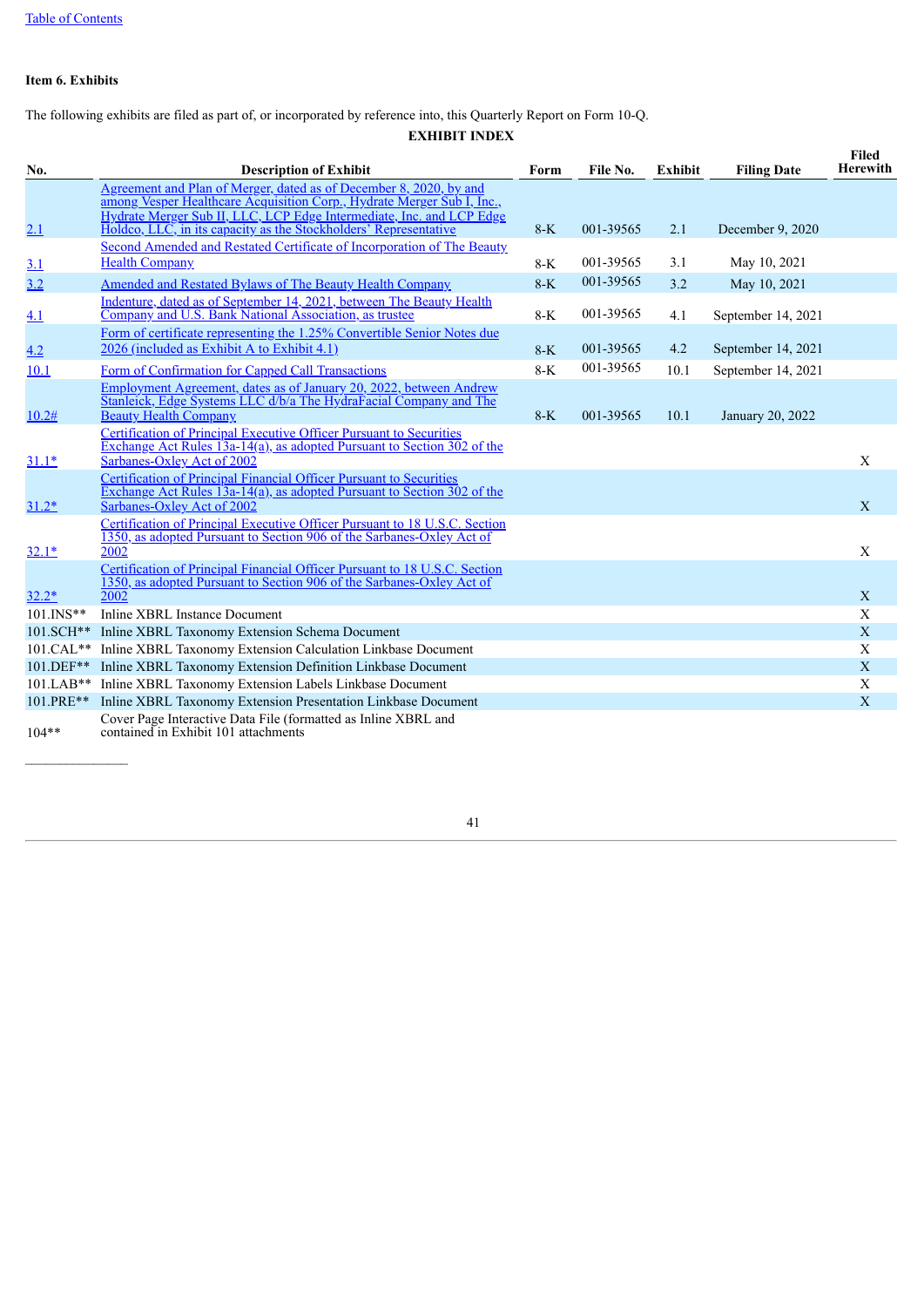- \* These certifications are being furnished solely to accompany this annual report pursuant to 18 U.S.C. Section 1350, and are not being filed for purposes of Section 18 of the Securities Exchange Act of 1934 and are not to be incorporated by reference into any filing of the registrant, whether made before or after the date hereof, regardless of any general incorporation language in such
- filing.<br>\*\* The XBRL related information in Exhibit 101 shall not be deemed "filed" for purposes of Section 18 of the Securities Exchange Act of 1934, as amended, or otherwise subject to liability of that<br>section and shall
- <span id="page-40-0"></span># Management contract or compensatory plan or arrangement.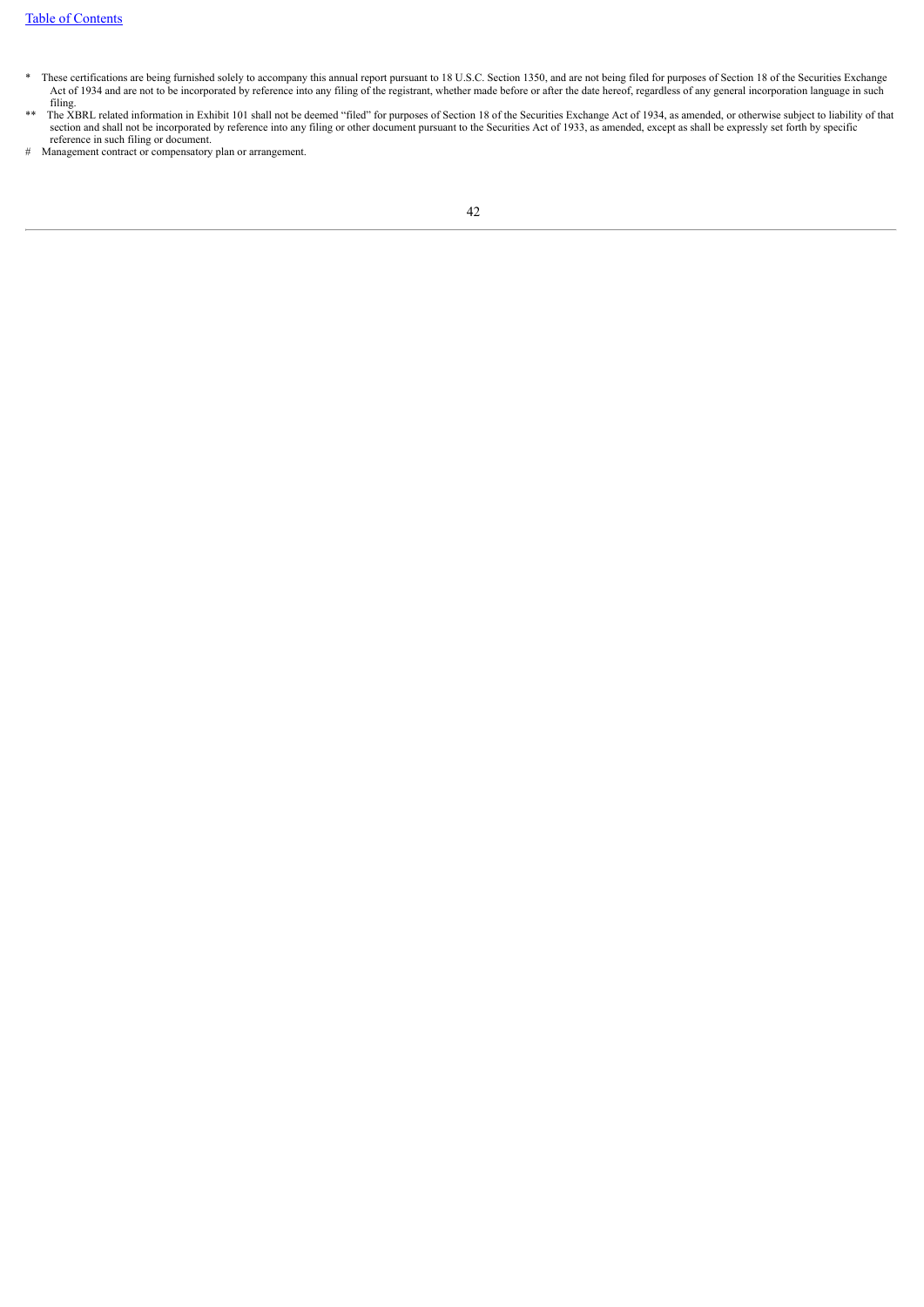# **SIGNATURES**

Pursuant to the requirements of the Securities Exchange Act of 1934, the registrant has duly caused this report to be signed on its behalf by the undersigned thereunto duly authorized.

# **THE BEAUTY HEALTH COMPANY**

Date: May 10, 2022 By: /s/ Andrew Stanleick

Date: May 10, 2022 By: /s/ Liyuan Woo

Name: Andrew Stanleick Title: Chief Executive Officer (Principal Executive Officer)

Name: Liyuan Woo Title: Chief Financial Officer (Principal Accounting Officer and Financial Officer)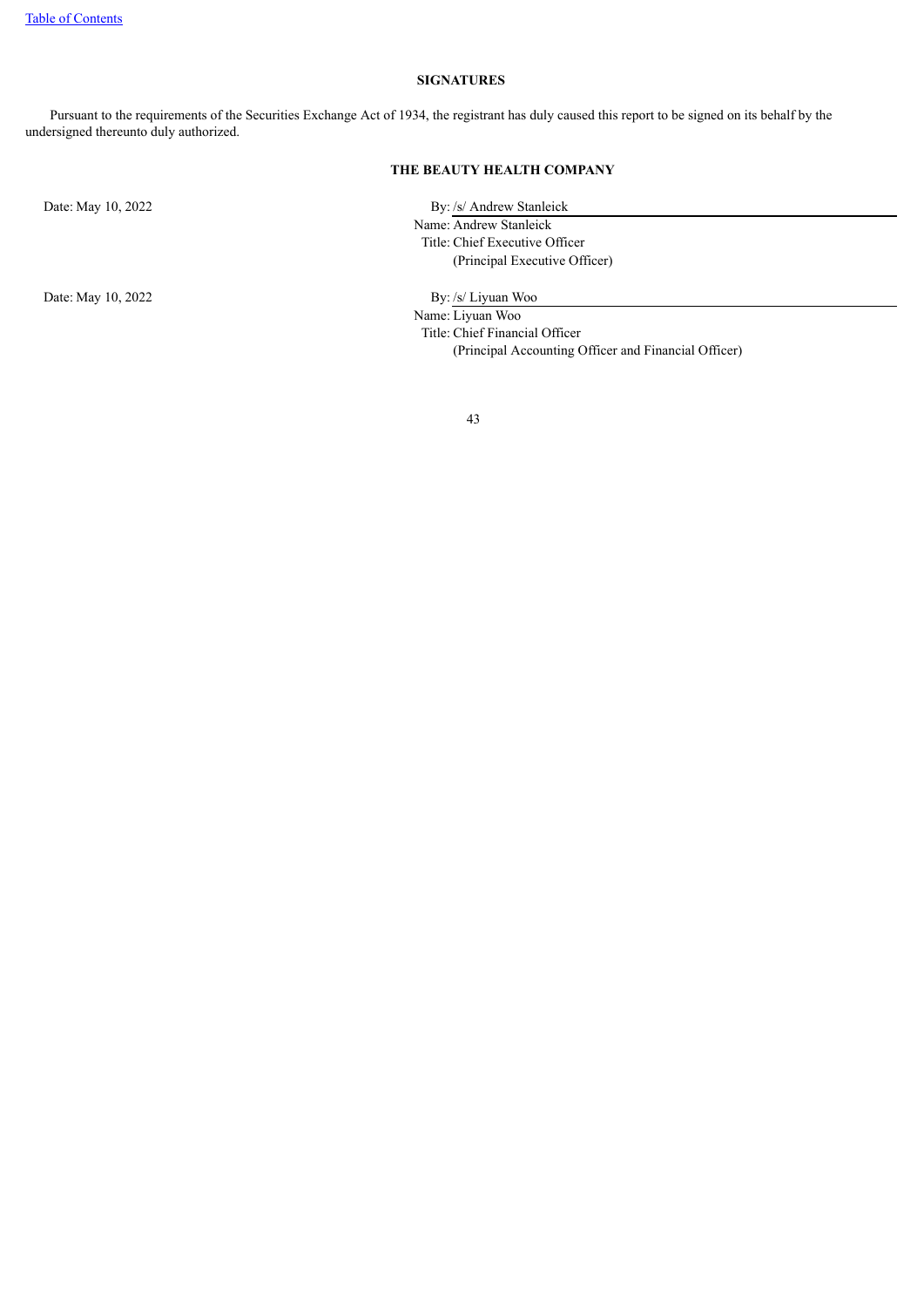# <span id="page-42-0"></span>**CERTIFICATION OF CHIEF EXECUTIVE OFFICER PURSUANT TO RULE 13A-14(A) UNDER THE SECURITIES EXCHANGE ACT OF 1934, AS ADOPTED PURSUANT TO SECTION 302 OF THE SARBANES-OXLEY ACT OF 2002**

I, Andrew Stanleick, certify that:

- 1. I have reviewed this quarterly report on Form 10-Q of The Beauty Health Company;
- 2. Based on my knowledge, this report does not contain any untrue statement of a material fact or omit to state a material fact necessary to make the statements made, in light of the circumstances under which such statements were made, not misleading with respect to the period covered by this report;
- 3. Based on my knowledge, the financial statements, and other financial information included in this report, fairly present in all material respects the financial condition, results of operations and cash flows of the registrant as of, and for, the periods presented in this report;
- 4. The registrant's other certifying officer(s) and I are responsible for establishing and maintaining disclosure controls and procedures (as defined in Exchange Act Rules 13a-15(e) and 15d-15(e)) for the registrant and have:
	- a. Designed such disclosure controls and procedures, or caused such disclosure controls and procedures to be designed under our supervision, to ensure that material information relating to the registrant, including its consolidated subsidiaries, is made known to us by others within those entities, particularly during the period in which this report is being prepared;
	- b. [Paragraph intentionally omitted pursuant to Exchange Act Rules 13a-14(a) and 15d-15(a)]
	- c. Evaluated the effectiveness of the registrant's disclosure controls and procedures and presented in this report our conclusions about the effectiveness of the disclosure controls and procedures, as of the end of the period covered by this report based on such evaluation; and
	- d. Disclosed in this report any change in the registrant's internal control over financial reporting that occurred during the registrant's most recent fiscal quarter (the registrant's fourth fiscal quarter in the case of an annual report) that has materially affected, or is reasonably likely to materially affect, the registrant's internal control over financial reporting; and
- 5. The registrant's other certifying officer(s) and I have disclosed, based on our most recent evaluation of internal control over financial reporting, to the registrant's auditors and the audit committee of the registrant's board of directors (or persons performing the equivalent functions):
	- a. All significant deficiencies and material weaknesses in the design or operation of internal control over financial reporting which are reasonably likely to adversely affect the registrant's ability to record, process, summarize and report financial information; and
	- b. Any fraud, whether or not material, that involves management or other employees who have a significant role in the registrant's internal control over financial reporting.

Date: May 10, 2022

/s/ Andrew Stanleick

Andrew Stanleick President and Chief Executive Officer (Principal Executive Officer)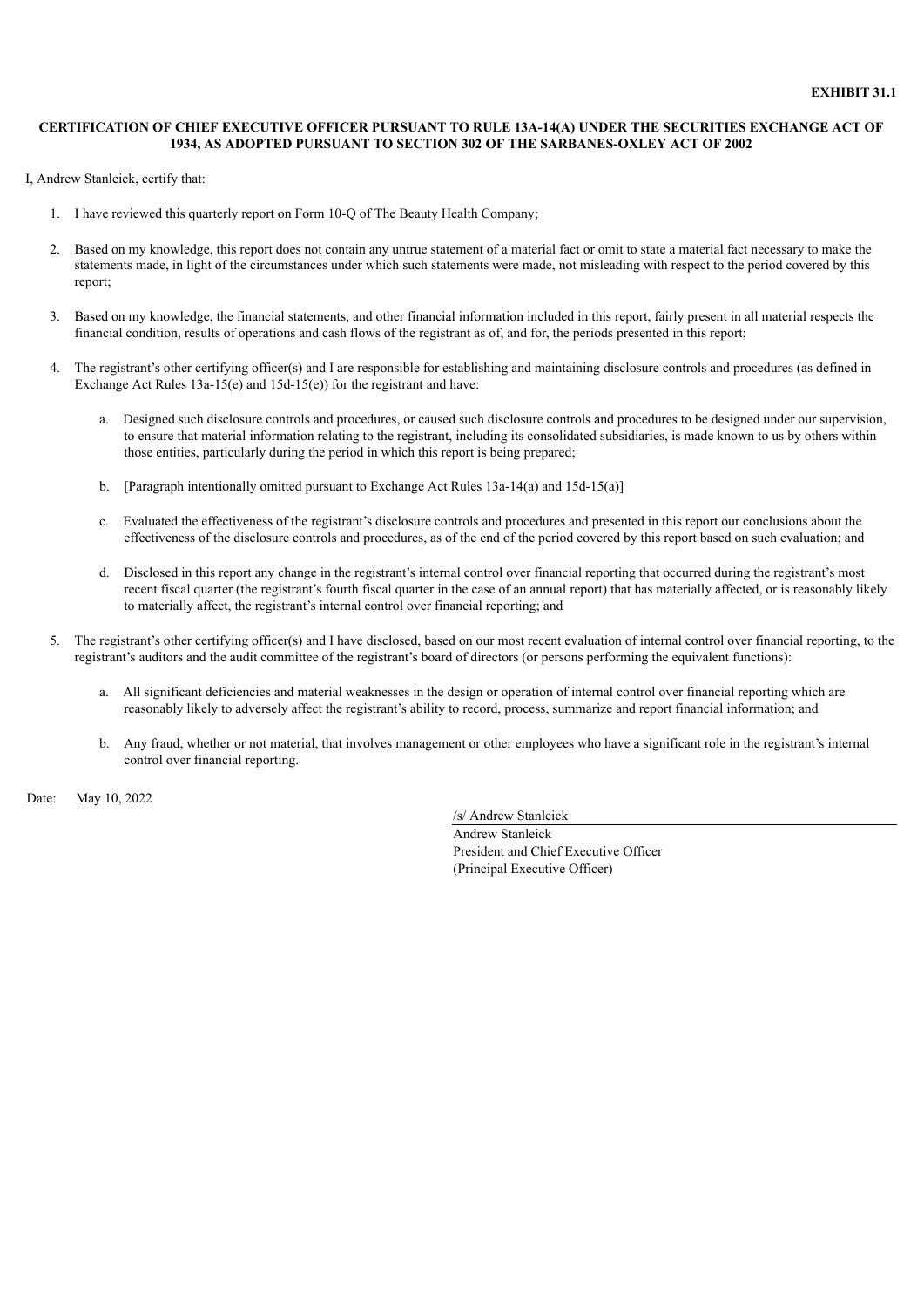# <span id="page-43-0"></span>**CERTIFICATION OF CHIEF FINANCIAL OFFICER PURSUANT TO RULE 13A-14(A) UNDER THE SECURITIES EXCHANGE ACT OF 1934, AS ADOPTED PURSUANT TO SECTION 302 OF THE SARBANES-OXLEY ACT OF 2002**

I, Liyuan Woo, certify that:

- 1. I have reviewed this quarterly report on Form 10-Q of The Beauty Health Company;
- 2. Based on my knowledge, this report does not contain any untrue statement of a material fact or omit to state a material fact necessary to make the statements made, in light of the circumstances under which such statements were made, not misleading with respect to the period covered by this report;
- 3. Based on my knowledge, the financial statements, and other financial information included in this report, fairly present in all material respects the financial condition, results of operations and cash flows of the registrant as of, and for, the periods presented in this report;
- 4. The registrant's other certifying officer(s) and I are responsible for establishing and maintaining disclosure controls and procedures (as defined in Exchange Act Rules 13a-15(e) and 15d-15(e)) for the registrant and have:
	- a. Designed such disclosure controls and procedures, or caused such disclosure controls and procedures to be designed under our supervision, to ensure that material information relating to the registrant, including its consolidated subsidiaries, is made known to us by others within those entities, particularly during the period in which this report is being prepared;
	- b. [Paragraph intentionally omitted pursuant to Exchange Act Rules 13a-14(a) and 15d-15(a)]
	- c. Evaluated the effectiveness of the registrant's disclosure controls and procedures and presented in this report our conclusions about the effectiveness of the disclosure controls and procedures, as of the end of the period covered by this report based on such evaluation; and
	- d. Disclosed in this report any change in the registrant's internal control over financial reporting that occurred during the registrant's most recent fiscal quarter (the registrant's fourth fiscal quarter in the case of an annual report) that has materially affected, or is reasonably likely to materially affect, the registrant's internal control over financial reporting; and
- 5. The registrant's other certifying officer(s) and I have disclosed, based on our most recent evaluation of internal control over financial reporting, to the registrant's auditors and the audit committee of the registrant's board of directors (or persons performing the equivalent functions):
	- a. All significant deficiencies and material weaknesses in the design or operation of internal control over financial reporting which are reasonably likely to adversely affect the registrant's ability to record, process, summarize and report financial information; and
	- b. Any fraud, whether or not material, that involves management or other employees who have a significant role in the registrant's internal control over financial reporting.

Date: May 10, 2022

/s/ Liyuan Woo

Liyuan Woo Chief Financial Officer (Principal Accounting and Financial Officer)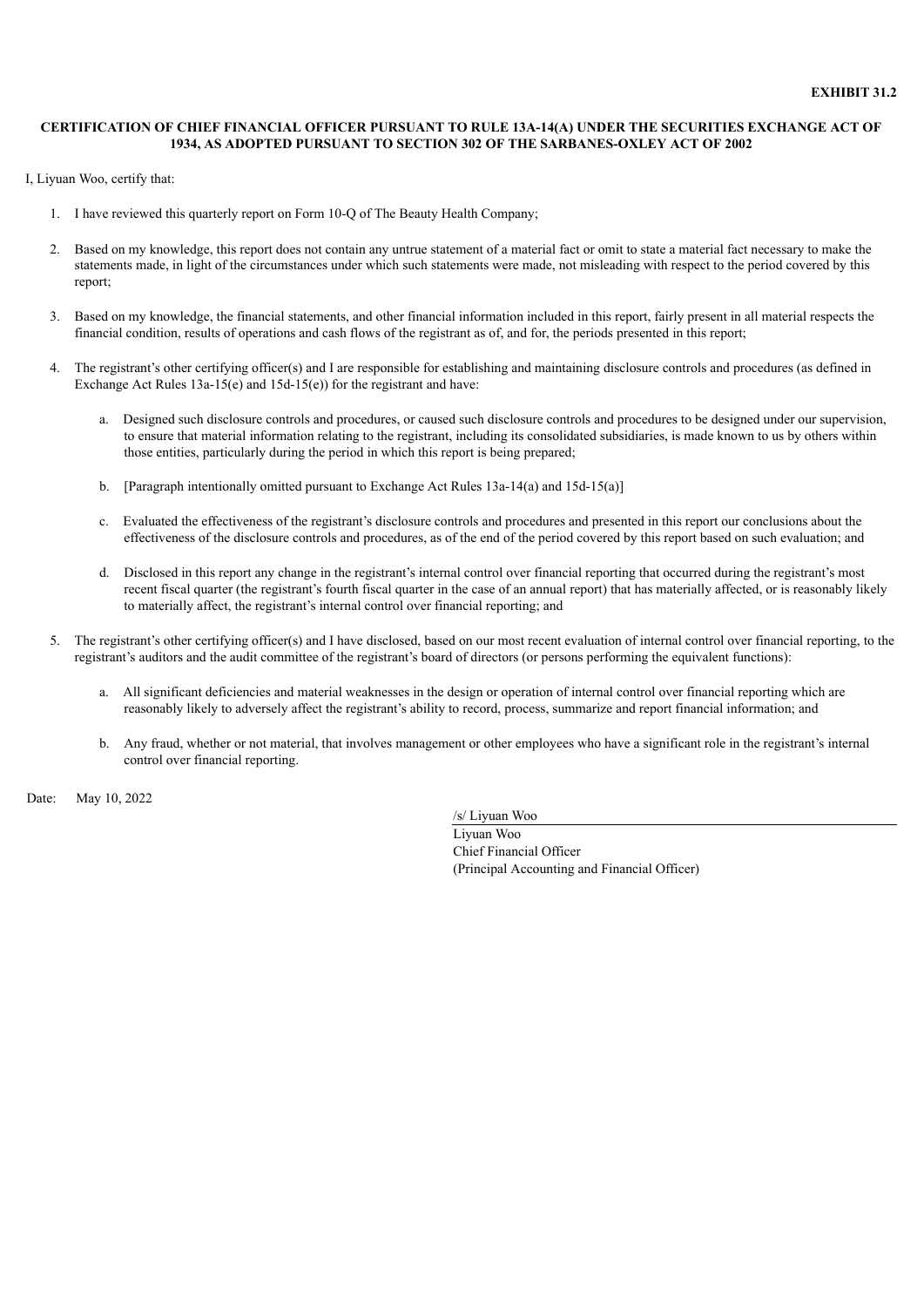# <span id="page-44-0"></span>CERTIFICATION PURSUANT TO SECTION 18 U.S.C. SECTION 1350 AS ADOPTED PURSUANT TO SECTION 906 OF THE SARBANES-**OXLEY ACT OF 2002**

In connection with the Quarterly Report of The Beauty Health Company (the "Company") on Form 10-Q for the quarterly period ended March 31, 2022, as filed with the Securities and Exchange Commission (the "Report"), I, Andrew Stanleick, President and Chief Executive Officer of the Company, certify, pursuant to 18 U.S.C. §1350, as added by §906 of the Sarbanes-Oxley Act of 2002, that:

- 1. The Report fully complies with the requirements of Section 13(a) or 15(d) of the Securities Exchange Act of 1934; and
- 2. To my knowledge, the information contained in the Report fairly presents, in all material respects, the financial condition and results of operations of the Company as of and for the period covered by the Report.

Date: May 10, 2022

/s/ Andrew Stanleick

Andrew Stanleick President and Chief Executive Officer (Principal Executive Officer)